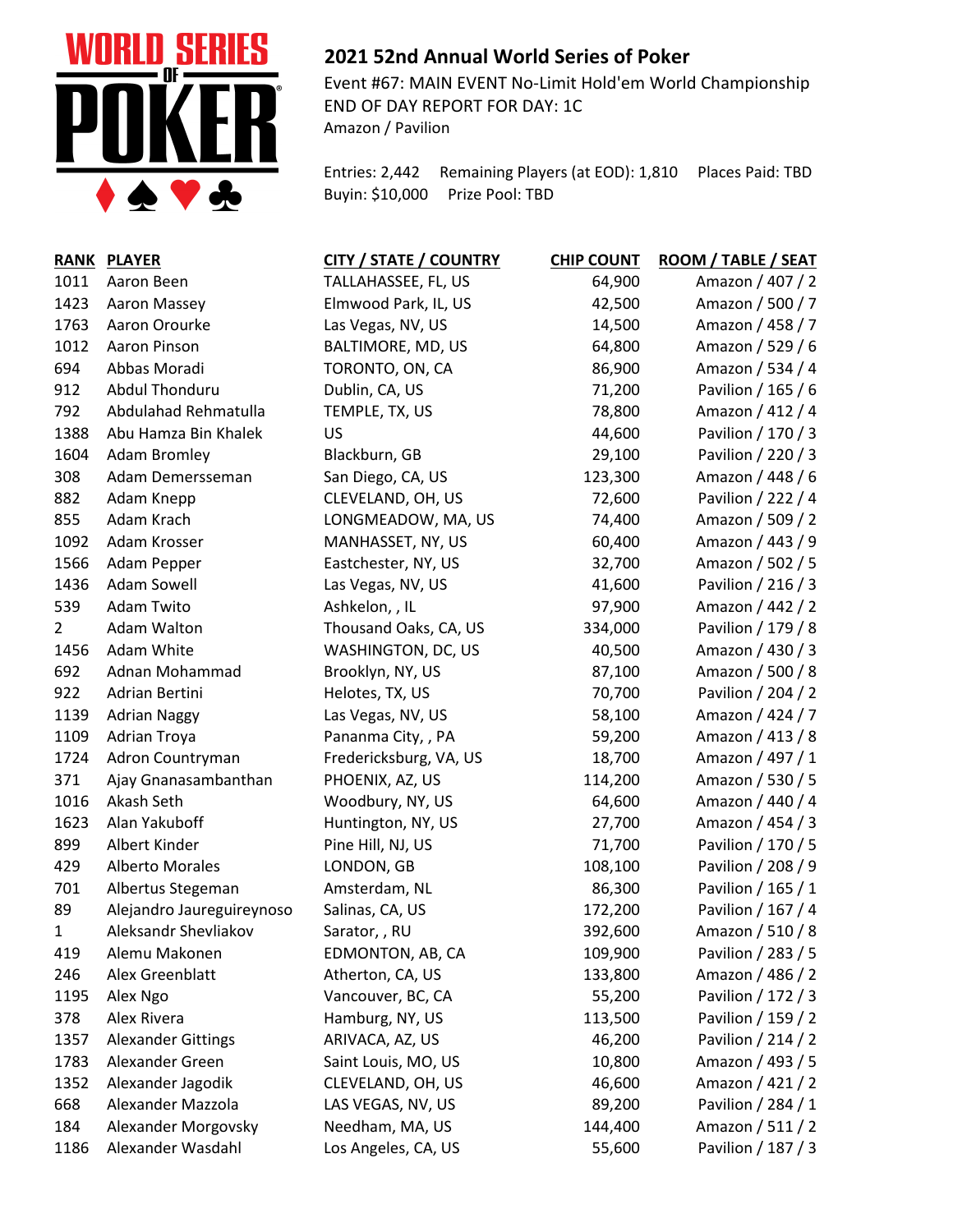| 947  | Alexandre Rabusseau    | Saint Denis, , FR            | 69,500  | Pavilion / 224 / 9 |
|------|------------------------|------------------------------|---------|--------------------|
| 818  | Alexandre Sako         | San Paulo, , BR              | 77,000  | Pavilion / 227 / 3 |
| 1782 | Alexandros Kolonias    | Volos, , GR                  | 11,200  | Pavilion / 238 / 3 |
| 656  | Alexandros Takounakis  | ALEXANDRIA, VA, US           | 90,300  | Pavilion / 283 / 8 |
| 1073 | Alfonso Cammarota      | FAIRFIELD, CT, US            | 61,200  | Amazon / 439 / 9   |
| 595  | Ali Alawadhi           | LONGWOOD, FL, US             | 94,100  | Amazon / 463 / 9   |
| 619  | Alireza Amiri          | San Diego, CA, US            | 92,800  | Amazon / 403 / 3   |
| 1208 | Allan Dyrstad          | <b>NO</b>                    | 54,300  | Pavilion / 164 / 5 |
| 805  | Allen Feldman          | North Hollywood, CA, US      | 78,000  | Amazon / 524 / 3   |
| 1569 | Allen Nielson          | MERCER ISLAND, WA, US        | 32,200  | Pavilion / 198 / 8 |
| 1276 | Altanulzii Onom        | Schiller Park, IL, US        | 50,200  | Amazon / 425 / 4   |
| 431  | Alvaro Aguilar         | Massapequa, NY, US           | 107,800 | Amazon / 490 / 8   |
| 1152 | Alvaro Vasquez         | PRESCOTT VALLEY, AZ, US      | 57,600  | Amazon / 528 / 3   |
| 91   | Amadeusz Roslik        | Ustka,, PT                   | 171,100 | Pavilion / 206 / 5 |
| 1638 | Amarender Puri         | KEW GARDEN HL, NY, US        | 26,500  | Pavilion / 192 / 2 |
| 1250 | Ambrose Brooks         | AUSTIN, TX, US               | 52,000  | Amazon / 468 / 6   |
| 843  | Amir Sahebdivani       | IE                           | 75,200  | Pavilion / 214 / 9 |
| 1625 | Amit Makhija           | <b>BROOKFIELD, WI, US</b>    | 27,600  | Amazon / 526 / 1   |
| 1707 | Amitabh Mehra          | FORT COLLINS, CO, US         | 20,500  | Pavilion / 202 / 7 |
| 592  | Ana Marquez            | MALAGA,, ES                  | 94,300  | Pavilion / 186 / 2 |
| 1400 | Anatolii Filonenko     | Moscow, NY, US               | 43,800  | Amazon / 515 / 8   |
| 212  | Andre Akkari           | SAO PAULO, , BR              | 139,500 | Amazon / 424 / 2   |
| 95   | Andre Barrett          | TORONTO, ON, CA              | 170,000 | Pavilion / 167 / 9 |
| 1503 | Andrea Buonocore       | IT                           | 37,700  | Amazon / 522 / 7   |
| 708  | Andres Rodriguez       | ALAMO, TX, US                | 85,900  | Pavilion / 165 / 7 |
| 1766 | Andrew Ahn             | Duluth, GA, US               | 14,300  | Pavilion / 181 / 4 |
| 286  | Andrew Chud            | AUSTIN, TX, US               | 126,000 | Amazon / 460 / 8   |
| 1486 | Andrew Doan            | Marysville, WA, US           | 39,000  | Amazon / 485 / 4   |
| 1037 | Andrew Flaherty        | <b>OVERLAND PARK, KS, US</b> | 63,300  | Amazon / 402 / 5   |
| 24   | Andrew Gilmore         | RALEIGH, NC, US              | 224,600 | Amazon / 498 / 4   |
| 655  | Andrew Gonder          | San Diego, CA, US            | 90,300  | Pavilion / 226 / 5 |
| 1471 | Andrew Halseth         | SACRAMENTO, CA, US           | 39,700  | Amazon / 432 / 4   |
| 542  | Andrew Hawksby         | Glasgow, GB                  | 97,700  | Amazon / 460 / 4   |
| 574  | Andrew Hedley          | DEANSTON, , GB               | 95,200  | Amazon / 527 / 8   |
| 870  | Andrew Kaplan          | CRANSTON, RI, US             | 73,500  | Amazon / 520 / 1   |
| 1720 | Andrew Kim             | Purchase, NY, US             | 19,000  | Amazon / 507 / 7   |
| 411  | <b>Andrew Martin</b>   | Shrewsbury, , GB             | 110,300 | Pavilion / 227 / 1 |
| 800  | <b>Andrew Mccleery</b> | Onl Signup-No City, CO, US   | 78,400  | Amazon / 465 / 2   |
| 218  | Andrew Mcilvain        | BRENTWOOD, TN, US            | 138,900 | Pavilion / 222 / 6 |
| 1080 | Andrew Robinson        | Georgetown, TX, US           | 61,000  | Pavilion / 169 / 7 |
| 1508 | Andrew Ross (AZ)       | Onl Signup-No City, AZ, US   | 37,300  | Amazon / 530 / 9   |
| 1298 | Andrew Rubinberg       | Chicago, IL, US              | 49,300  | Amazon / 520 / 2   |
| 398  | Andrew Smith           | Mercer Island, WA, US        | 111,700 | Pavilion / 218 / 1 |
| 1103 | Andrew Watson          | TULSA, OK, US                | 59,600  | Pavilion / 221 / 7 |
| 356  | Andrew Wilson          | Bolton, , GB                 | 116,000 | Pavilion / 156 / 6 |
| 1128 | Andrey Malinin         | Staten Island, NY, US        | 58,700  | Pavilion / 191 / 6 |
| 1220 | Andros Ioakimides      | BALLWIN, MO, US              | 53,500  | Amazon / 481 / 9   |
| 679  | Andy Frankenberger     | NEW YORK, NY, US             | 88,500  | Amazon / 441 / 9   |
| 1385 | Angel Garcia           | COLONIAL HGTS, VA, US        | 44,900  | Amazon / 474 / 5   |
| 688  | Angela Shade           | Dayton, OH, US               | 87,600  | Amazon / 521 / 3   |
| 986  | Anirban Roy            | Bethlehem, PA, US            | 67,100  | Pavilion / 225 / 9 |
| 1083 | Anka Tezcan            | Mahwah, NJ, US               | 60,900  | Pavilion / 193 / 2 |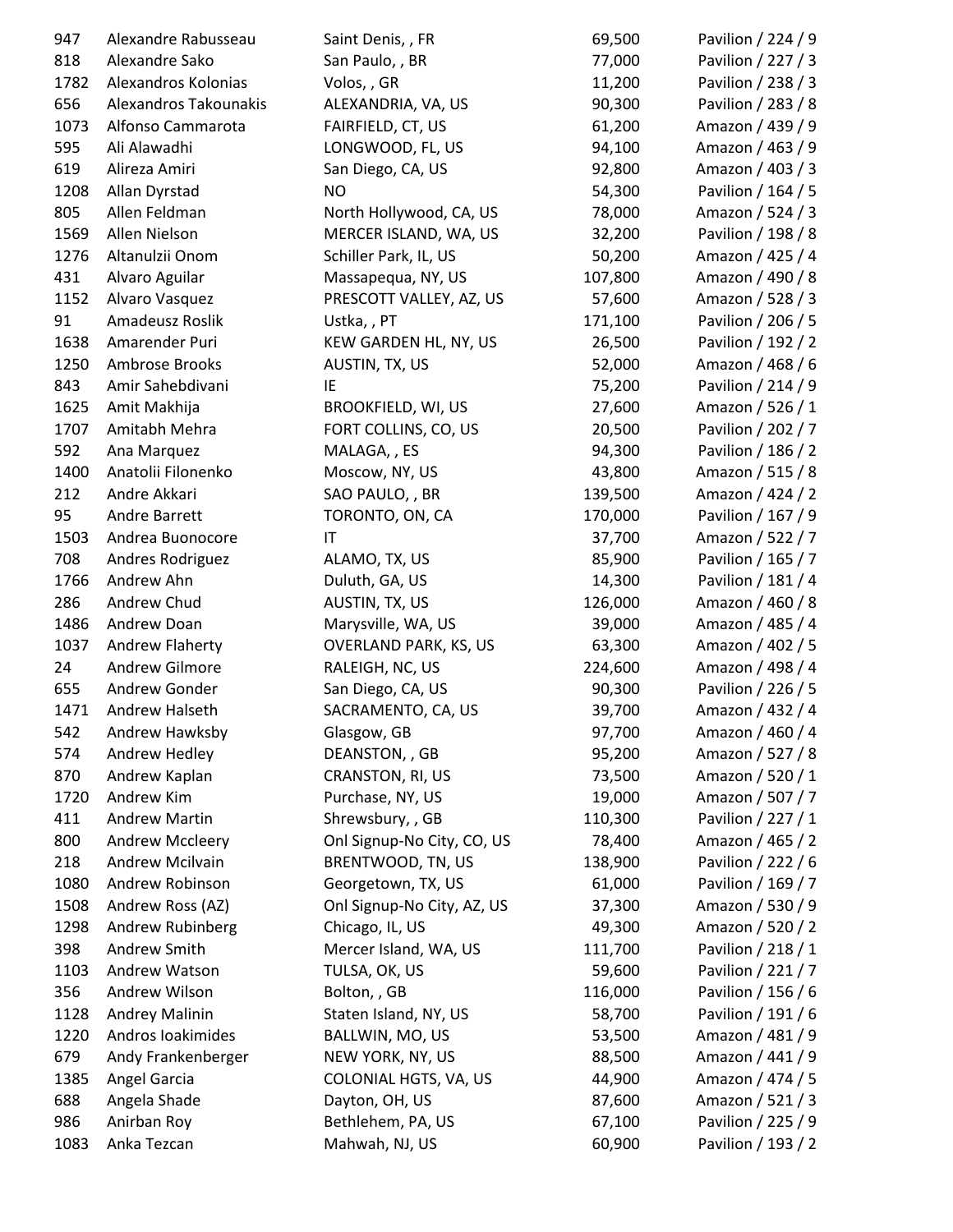| 840  | Ankit Ahuja             | CHARLOTTE, NC, US          | 75,500  | Pavilion / 191 / 4 |
|------|-------------------------|----------------------------|---------|--------------------|
| 634  | Anna Wroblewski         | PROVIDENCE, RI, US         | 91,300  | Amazon / 508 / 8   |
| 1125 | Anne Bui                | San Jose, CA, US           | 58,800  | Pavilion / 182 / 1 |
| 659  | Anthony Askey           | Manassas, VA, US           | 90,000  | Amazon / 531 / 4   |
| 1796 | <b>Anthony Brooks</b>   | Onl Signup-No City, OH, US | 3,200   | Amazon / 442 / 6   |
| 1735 | Anthony Denove          | Toluca Lake, CA, US        | 17,400  | Amazon / 470 / 3   |
| 1111 | Anthony Harnden         | Oxfordsgire, , GB          | 59,200  | Pavilion / 174 / 5 |
| 179  | Anthony Huntsman        | Prairie Village, KS, US    | 145,600 | Amazon / 464 / 1   |
| 1217 | Anthony Ibrahim         | ANNANDALE, VA, US          | 53,800  | Amazon / 466 / 7   |
| 1668 | Anthony Mar             | NORTH VANCOUVER, BC, CA    | 23,200  | Amazon / 409 / 9   |
| 993  | Anthony Mowad           | Los Angeles, CA, US        | 66,600  | Amazon / 527 / 5   |
| 524  | Anthony Pisculli        | Kailua, HI, US             | 99,600  | Amazon / 491 / 4   |
| 366  | Anthony Schutter        | AIEA, HI, US               | 114,800 | Amazon / 457 / 2   |
| 56   | Antoine Labat           | VINCENNA, , FR             | 192,400 | Pavilion / 223 / 6 |
| 240  | Antonin Teisseire       | La Colle, , FR             | 135,000 | Amazon / 529 / 2   |
| 573  | Antonino Bartolone      | Staten Island, NY, US      | 95,200  | Amazon / 446 / 5   |
| 636  | <b>Antonio Martins</b>  | PT                         | 91,200  | Amazon / 410 / 6   |
| 1478 | Antony Darmani          | <b>FR</b>                  | 39,300  | Amazon / 530 / 1   |
| 1372 | Anuy Voong              | Paget, NY, US              | 45,400  | Amazon / 529 / 5   |
| 753  | Ao Chen                 | US                         | 81,600  | Pavilion / 161 / 9 |
| 1118 | Arash Ghaneian          | <b>US</b>                  | 59,000  | Amazon / 508 / 3   |
| 1069 | Ari Mezrich             | Las Vegas, NV, US          | 61,300  | Amazon / 437 / 2   |
| 750  | Aristeidis Moschonas    | Anoixi Attikis, , GR       | 81,800  | Pavilion / 283 / 2 |
| 571  | Arjun Saluja            | Miami, FL, US              | 95,400  | Amazon / 505 / 9   |
| 8    | Arkadi Onikoul          | Woodland Hills, CA, US     | 266,300 | Pavilion / 197 / 3 |
| 744  | Arman Tyfekchyan        | BURBANK, CA, US            | 82,200  | Amazon / 407 / 1   |
| 1504 | Armand Alvarado         | PORTLAND, OR, US           | 37,600  | Pavilion / 210 / 9 |
| 815  | Armando Rojas           | El Paso, TX, US            | 77,100  | Pavilion / 195 / 7 |
| 1229 | Armen Poghosyan         | Glendale, CA, US           | 52,900  | Amazon / 415 / 6   |
| 1294 | Armin Ghojehvand        | London, , GB               | 49,400  | Pavilion / 158 / 9 |
| 75   | Armin Rezaei            | Leibnitz, , AT             | 178,900 | Pavilion / 226 / 6 |
| 1038 | Arnaldo Gordon          | Brooklyn, NY, US           | 63,300  | Amazon / 416 / 9   |
| 276  | Artan Dedusha           | London, , GB               | 128,000 | Pavilion / 168 / 6 |
| 885  | Artem Tymoshenko        | Onl Signup-No City, TX, US | 72,400  | Amazon / 483 / 1   |
| 1353 | Arthur Cole             | MISSION VIEJO, CA, US      | 46,600  | Amazon / 449 / 4   |
| 1513 | Arthur Schiavo          | Springfield, PA, US        | 36,800  | Amazon / 407 / 9   |
| 1027 | Arturo Ortuno           | San Diego, CA, US          | 63,900  | Amazon / 457 / 7   |
| 1721 | Asvin Ganesh            | Columbus, OH, US           | 18,800  | Amazon / 425 / 8   |
| 63   | <b>Atanas Pavlov</b>    | London, , GB               | 186,800 | Amazon / 513 / 5   |
| 1270 | Austin Welch            | Cincinnati, OH, US         | 50,700  | Amazon / 535 / 2   |
| 376  | Axel Hallay             | Angers,, FR                | 113,700 | Pavilion / 238 / 8 |
| 997  | Ayman Mahfoud           | Calgary, , CA              | 66,400  | Amazon / 479 / 2   |
| 1096 | Bahbak Oboodi           | Morris Plains, NJ, US      | 60,000  | Amazon / 496 / 8   |
| 163  | <b>Balakrish Patur</b>  | Parsippany, NJ, US         | 150,800 | Amazon / 477 / 1   |
| 1129 | <b>Bao Tran</b>         | Evansville, IN, US         | 58,700  | Pavilion / 225 / 2 |
| 183  | Barak Wisbrod           | Kadima, , IL               | 144,400 | Amazon / 430 / 6   |
| 1390 | Barbara Enright         | HOLLYWOOD, CA, US          | 44,400  | Pavilion / 225 / 6 |
| 1746 | <b>Barry Curran</b>     | Onl Signup-No City, BC, CA | 16,100  | Pavilion / 169 / 5 |
| 102  | <b>Barry Greenstein</b> | RANCHO PALOS VERDES, CA, U | 166,800 | Pavilion / 201 / 2 |
| 271  | Barry Wiedemann         | Land O Lakes, FL, US       | 130,200 | Amazon / 529 / 4   |
| 1628 | Behnam Esfahanizadeh    | Toronto, ON, CA            | 27,400  | Amazon / 449 / 9   |
| 675  | <b>Behzad Teranie</b>   | LOS ANGELES, CA, US        | 89,000  | Pavilion / 299 / 8 |
|      |                         |                            |         |                    |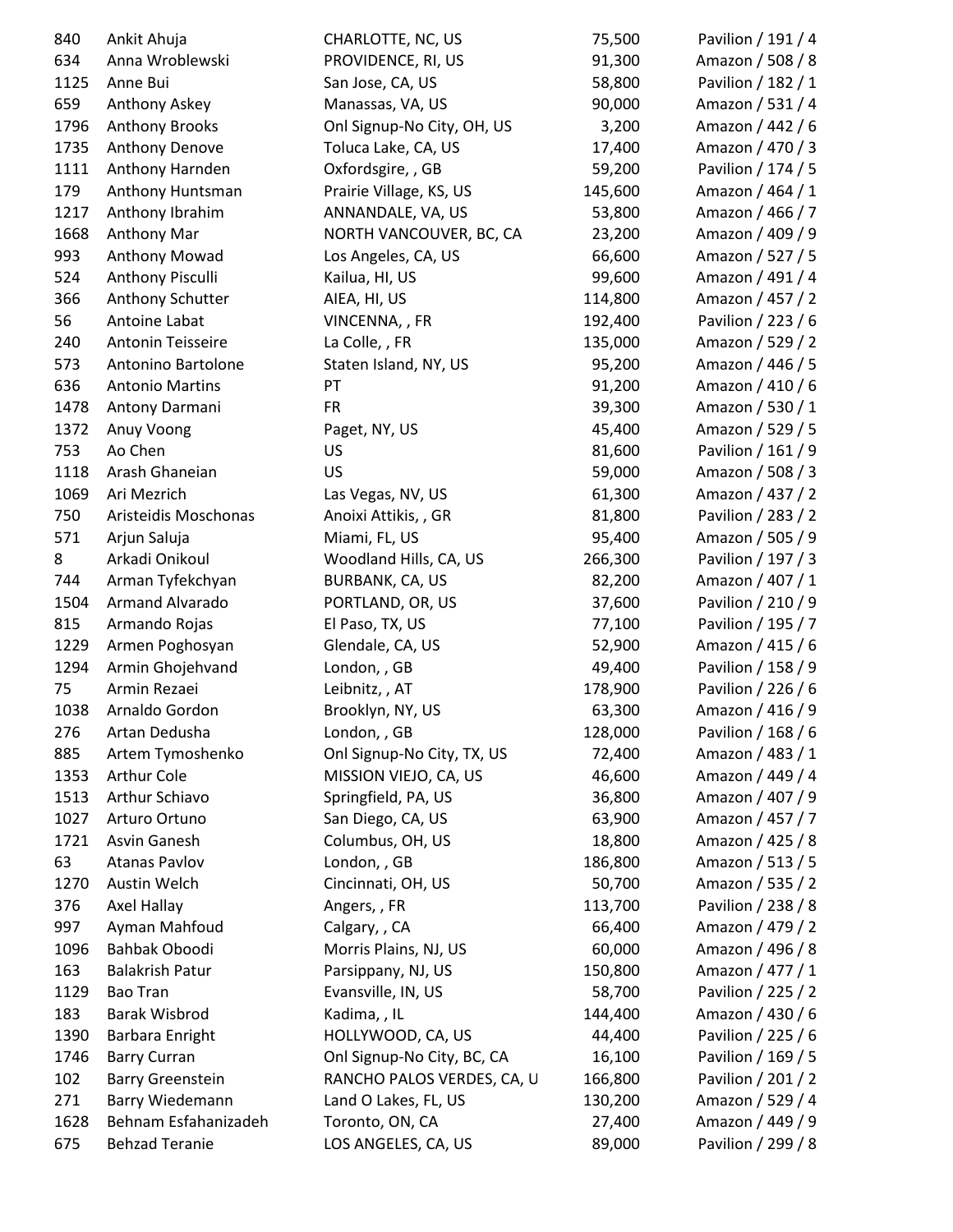| 785  | Belgica Juarez           | LOS ANGELES, CA, US     | 79,400       | Amazon / 492 / 5   |
|------|--------------------------|-------------------------|--------------|--------------------|
| 730  | <b>Ben Gilbert</b>       | STUDIO CITY, CA, US     | 83,600       | Pavilion / 213 / 4 |
| 669  | Ben Lamb                 | Las Vegas, NV, US       | 89,100       | Amazon / 489 / 7   |
| 1018 | Ben Landowski            | HARTLAND, WI, US        | 64,600       | Pavilion / 190 / 9 |
| 1627 | Ben Lichtenstein         | Glen Rock, NJ, US       | 27,500       | Amazon / 469 / 8   |
| 605  | <b>Ben Palmer</b>        | LAS VEGAS, NV, US       | 93,500       | Amazon / 411 / 7   |
| 1528 | <b>Ben Wallace</b>       | Oakville, ON, CA        | 35,800       | Pavilion / 211 / 9 |
| 228  | Benedetto Bianco         | Franklin Square, NY, US | 137,000      | Pavilion / 163 / 7 |
| 1259 | Benjamin Caneba          | Houghton, MI, US        | 51,700       | Amazon / 438 / 3   |
| 391  | Benjamin Cole            | FRANKFURT, , DE         | 112,300      | Amazon / 402 / 4   |
| 1188 | <b>Benjamin Cordes</b>   | Chicago, IL, US         | 55,500       | Amazon / 445 / 4   |
| 1479 | Benjamin Harrison        | Lake Oswego, OR, US     | 39,300       | Amazon / 534 / 7   |
| 1234 | Benjamin Herman          | LAS VEGAS, NV, US       | 52,600       | Amazon / 427 / 3   |
| 807  | Benjamin Jackson         | Atherton, CA, US        | 77,900       | Amazon / 427 / 1   |
| 562  | Benjamin Morgan          | COLUMBUS, OH, US        | 96,000       | Pavilion / 219 / 4 |
| 479  | Benjamin Parker          | APEX, NC, US            | 102,600      | Amazon / 456 / 7   |
| 1045 | Benjamin Souriau         | Paris, , FR             | 63,000       | Pavilion / 253 / 9 |
| 1062 | Benjamin Thomas          | Baton Rouge, LA, US     | 61,700       | Amazon / 449 / 6   |
| 508  | Benjamin Underwood       | Port Elgin, ON, CA      | 100,800      | Amazon / 466 / 1   |
| 1651 | Benoit Lam               | Paris, , FR             | 25,400       | Pavilion / 167 / 3 |
| 1091 | Benya Zeevi              | Los Angeles, CA, US     | 60,500       | Amazon / 474 / 8   |
| 1288 | Bernard Larabi           | Oakham, MA, US          | 49,800       | Pavilion / 173 / 9 |
| 1019 | Bernard Vu               | La Reunion, , FR        | 64,600       | Pavilion / 196 / 9 |
| 1199 | <b>Bernd Gleigner</b>    | Baeenau,, DE            | 54,800       | Amazon / 440 / 1   |
| 712  | Blaise Ingoglia          | Spring Hill, FL, US     | 85,300       | Amazon / 521 / 6   |
| 1798 | <b>Blake Barousse</b>    | LAFAYETTE, LA, US       | $\mathbf{1}$ | Amazon / 462 / 5   |
| 1043 | <b>Blake Estrada</b>     | Granada Hills, CA, US   | 63,000       | Amazon / 470 / 7   |
| 1609 | <b>Bleron Maliqi</b>     | Winterthur, , CH        | 28,900       | Pavilion / 269 / 2 |
| 1672 | <b>Blue Rannefeld</b>    | ARLINGTON, TX, US       | 22,900       | Pavilion / 159 / 6 |
| 798  | Bo Hu                    | Cerritos, CA, US        | 78,500       | Amazon / 499 / 6   |
| 237  | Boaz Madhala             | Rehovot, , IL           | 135,700      | Amazon / 475 / 4   |
| 1251 | Bobby Law                | CHETEK, WI, US          | 52,000       | Amazon / 484 / 6   |
| 264  | <b>Bobby Sanoubane</b>   | Aurora, CO, US          | 131,200      | Pavilion / 238 / 6 |
| 1448 | Bohdan Slyvinskyi        | Chicago, IL, US         | 40,900       | Pavilion / 198 / 2 |
| 1426 | <b>Borja Gross</b>       | Bournemouth, , GB       | 42,200       | Pavilion / 268 / 3 |
| 1009 | Bosu Avunoori            | JENKINTOWN, PA, US      | 65,000       | Pavilion / 179 / 6 |
| 856  | <b>Boulos Estafanous</b> | DARIEN, IL, US          | 74,400       | Pavilion / 220 / 5 |
| 1736 | <b>Boutros Awad</b>      | IR                      | 17,400       | Pavilion / 180 / 9 |
| 594  | <b>Brad Zusman</b>       | Gresham, OR, US         | 94,100       | Amazon / 420 / 9   |
| 1307 | <b>Bradley Anderson</b>  | Missoula, MT, US        | 48,900       | Amazon / 444 / 2   |
| 1762 | <b>Bradley Crandall</b>  | Vancouver, WA, US       | 14,600       | Amazon / 493 / 9   |
| 580  | <b>Bradley Helm</b>      | SCOTTSDALE, AZ, US      | 95,000       | Amazon / 489 / 5   |
| 1437 | <b>Bradley Howard</b>    | VISTA, CA, US           | 41,500       | Amazon / 415 / 9   |
| 1546 | <b>Bradley Speight</b>   | Wynnewood, PA, US       | 34,400       | Amazon / 466 / 4   |
| 754  | <b>Branden Rupp</b>      | LAS VEGAS, NV, US       | 81,500       | Amazon / 421 / 9   |
| 556  | <b>Brandon Adams</b>     | PENSACOLA, FL, US       | 96,600       | Amazon / 460 / 7   |
| 752  | <b>Brandon Becker</b>    | LOVELAND, OH, US        | 81,600       | Amazon / 524 / 8   |
| 1706 | <b>Brandon Bergin</b>    | Hampton, GA, US         | 20,500       | Amazon / 534 / 3   |
| 1201 | <b>Brandon Bowyer</b>    | RIVERSIDE, CA, US       | 54,700       | Amazon / 511 / 3   |
| 1068 | <b>Brandon Colburn</b>   | Hallandale, FL, US      | 61,500       | Pavilion / 223 / 1 |
| 1708 | <b>Brandon Crawford</b>  | LOS ANGELES, CA, US     | 20,500       | Pavilion / 216 / 2 |
| 55   | <b>Brandon Hall</b>      | LITTLESTOWN, PA, US     | 192,500      | Amazon / 433 / 8   |
|      |                          |                         |              |                    |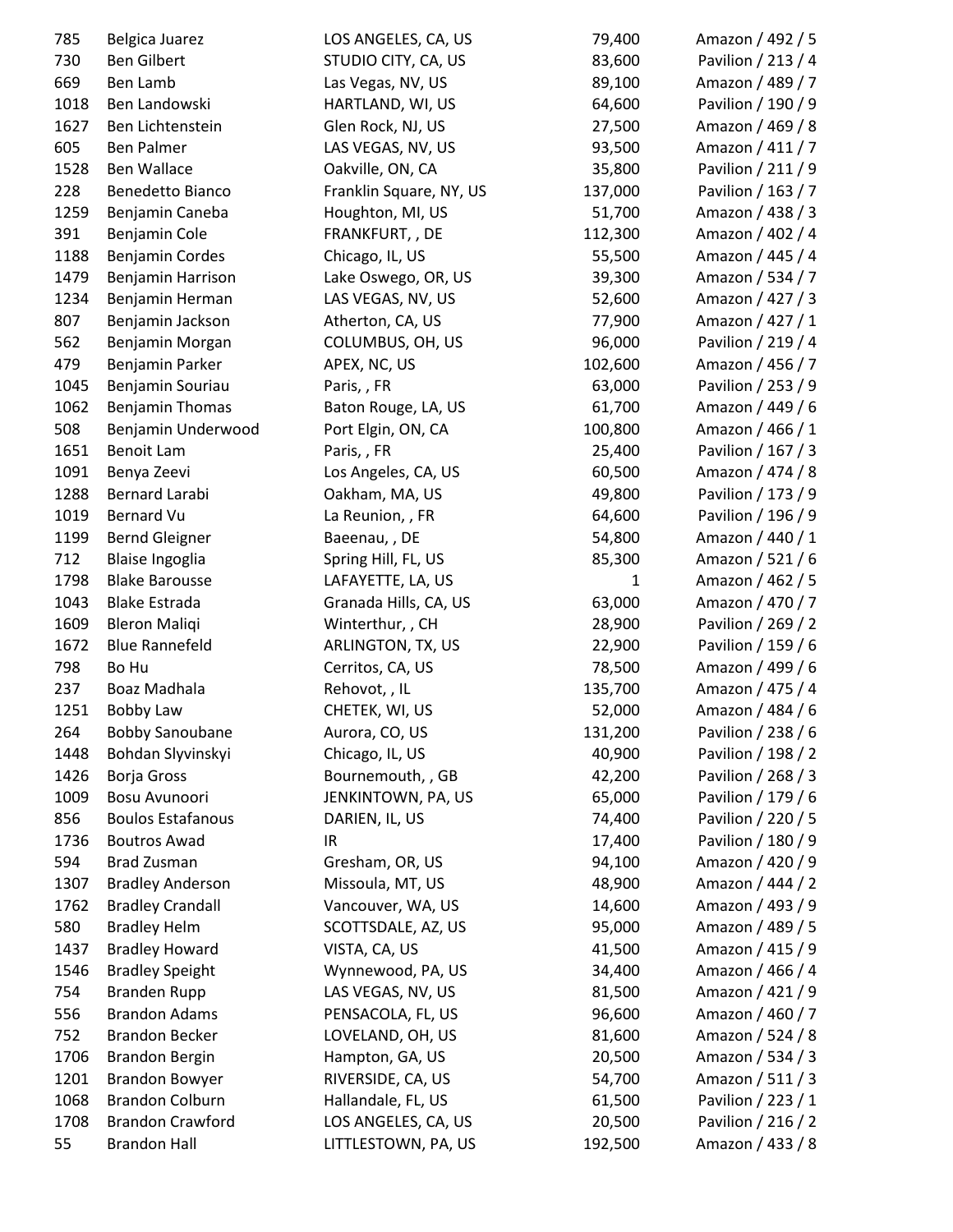| 1384 | <b>Brandon Schmidt</b>     | Onl Signup-No City, ND, US | 44,900  | Amazon / 457 / 8                       |
|------|----------------------------|----------------------------|---------|----------------------------------------|
| 1213 | <b>Brandon Schweitzer</b>  | MUNSTER, IN, US            | 54,000  | Pavilion / 188 / 3                     |
| 976  | <b>Brent Francia</b>       | San Francisco, CA, US      | 67,700  | Amazon / 477 / 4                       |
| 951  | <b>Brent Mutter</b>        | Poulsbo, WA, US            | 69,200  | Amazon / 470 / 4                       |
| 1654 | <b>Bret Karr</b>           | Kansas City, MO, US        | 25,000  | Amazon / 456 / 3                       |
| 683  | <b>Brett Brucaleri</b>     | ST JAMES, NY, US           | 88,400  | Amazon / 492 / 6                       |
| 165  | <b>Brett Kennedy</b>       | Seattle, WA, US            | 150,100 | Amazon / 444 / 6                       |
| 1738 | <b>Brett Mccollum</b>      | Hacienda Heights, CA, US   | 16,800  | Amazon / 451 / 9                       |
| 1502 | <b>Brett Robinson</b>      | Canyon Country, CA, US     | 37,800  | Pavilion / 253 / 7                     |
| 868  | <b>Brett Shaffer</b>       | Beloit, KS, US             | 73,600  | Amazon / 425 / 1                       |
| 1491 | <b>Brian Arbaugh</b>       | AKRON, OH, US              | 38,500  | Amazon / 436 / 4                       |
| 1541 | Brian Bangunan             | Downey, CA, US             | 34,800  | Amazon / 443 / 7                       |
| 1374 | Brian Bonacci              | Oakton, VA, US             | 45,300  | Amazon / 428 / 3                       |
| 406  | <b>Brian Bumpas</b>        | LONG BEACH, CA, US         | 110,800 | Pavilion / 184 / 9                     |
| 174  | <b>Brian Cooper</b>        | Allen, TX, US              | 147,100 | Amazon / 486 / 4                       |
| 1257 | <b>Brian Falcone</b>       | OMAHA, NE, US              | 51,900  | Pavilion / 218 / 8                     |
| 1182 | <b>Brian Foley</b>         | Poulsbo, WA, US            | 55,700  | Amazon / 412 / 8                       |
| 1253 | <b>Brian Gachne</b>        | LOVELAND, CO, US           | 51,900  | Amazon / 525 / 9                       |
| 298  | <b>Brian Haveson</b>       | GARNET VALLEY, PA, US      | 124,600 | Pavilion / 156 / 8                     |
| 1346 | Brian Joachim              | Kahului, HI, US            | 46,800  | Amazon / 501 / 2                       |
| 1429 | <b>Brian Kent</b>          | Onl Signup-No City, FL, US | 42,100  | Pavilion / 218 / 9                     |
| 37   | <b>Brian Kim</b>           | WALNUT, CA, US             | 209,000 | Amazon / 511 / 6                       |
| 705  | Brian Lamanna              | LAS VEGAS, NV, US          | 86,100  | Amazon / 489 / 1                       |
| 900  | <b>Brian Mccarty</b>       | Indianapolis, IN, US       | 71,600  | Amazon / 436 / 3                       |
| 145  | <b>Brian Nerney</b>        | ARLINGTON, TX, US          | 154,700 | Amazon / 494 / 2                       |
| 1497 | <b>Brian Paneth</b>        | Brooklyn, NY, US           | 38,100  | Pavilion / 157 / 5                     |
| 1260 | <b>Brock Wilson</b>        | Ardsley, NY, US            | 51,700  | Amazon / 530 / 3                       |
| 227  | <b>Bruce Axtman</b>        | CHICAGO, IL, US            | 137,100 | Amazon / 535 / 7                       |
|      | <b>Bruce Bowers</b>        |                            | 56,400  |                                        |
| 1176 |                            | SONOMA, CA, US             |         | Amazon / 401 / 1<br>Amazon / 404 / 2   |
| 1054 | <b>Bruce Ostrander</b>     | COLLIERVILLE, TN, US       | 62,200  |                                        |
| 1142 | <b>Bruno Benveniste</b>    | NEVILLY, , FR              | 58,000  | Pavilion / 202 / 3                     |
| 1293 | <b>Bruno Desimoni</b>      | DOBLIN, , BR               | 49,400  | Amazon / 458 / 5<br>Pavilion / 179 / 7 |
| 1747 | <b>Bruno Fitoussi</b>      | SCEAUX, , FR               | 16,000  |                                        |
| 282  | Bryan Ercolano             | Las Vegas, NV, US          | 126,700 | Amazon / 450 / 1                       |
| 891  | <b>Bryan Hunter</b>        | Plantation, FL, US         | 72,200  | Amazon / 502 / 1                       |
| 734  | <b>Bryan Pimlott</b>       | Phoenix, AZ, US            | 83,200  | Amazon / 521 / 4                       |
| 1232 | <b>Bryce Mcvay</b>         | Jupiter, FL, US            | 52,800  | Amazon / 454 / 4                       |
| 191  | Brynjar Gigja              | Iceland, , IS              | 143,000 | Amazon / 401 / 3                       |
| 1261 | <b>Buudang Nguyen</b>      | <b>US</b>                  | 51,700  | Pavilion / 177 / 7                     |
| 1643 | <b>Byron Hubert</b>        | LEOPOLD, IN, US            | 26,200  | Pavilion / 168 / 3                     |
| 512  | Cain Kunze                 | Essex, , GB                | 100,500 | Amazon / 416 / 4                       |
| 928  | Caio Almeida               | Curitiba, BZ               | 70,400  | Pavilion / 206 / 8                     |
| 889  | Caleb Furth                | Bethesda, MD, US           | 72,200  | Amazon / 465 / 1                       |
| 782  | Caleb Larsen               | Onl Signup-No City, FL, US | 79,500  | Amazon / 498 / 9                       |
| 495  | <b>Cameron Hamilton</b>    | FALLS CHURCH, VA, US       | 101,400 | Amazon / 450 / 3                       |
| 1802 | Cameron Mitchell           | Juneau, AK, US             | 1       | Pavilion / 193 / 3                     |
| 1197 | Carl Shaw                  | Telford, , GB              | 55,000  | Pavilion / 168 / 2                     |
| 407  | Carlo Solerti              | Seymour, CT, US            | 110,700 | Amazon / 474 / 2                       |
| 289  | Carlos Guerrero            | Orlando, FL, US            | 125,800 | Amazon / 471 / 7                       |
| 1621 | Carlos Loving              | TAMPA, FL, US              | 27,900  | Amazon / 505 / 4                       |
| 107  | <b>Carlos Matos-Erarte</b> | Bronx, NY, US              | 164,800 | Pavilion / 167 / 7                     |
| 422  | Cary Koedyker              | Onl Signup-No City, CA, US | 109,500 | Amazon / 450 / 8                       |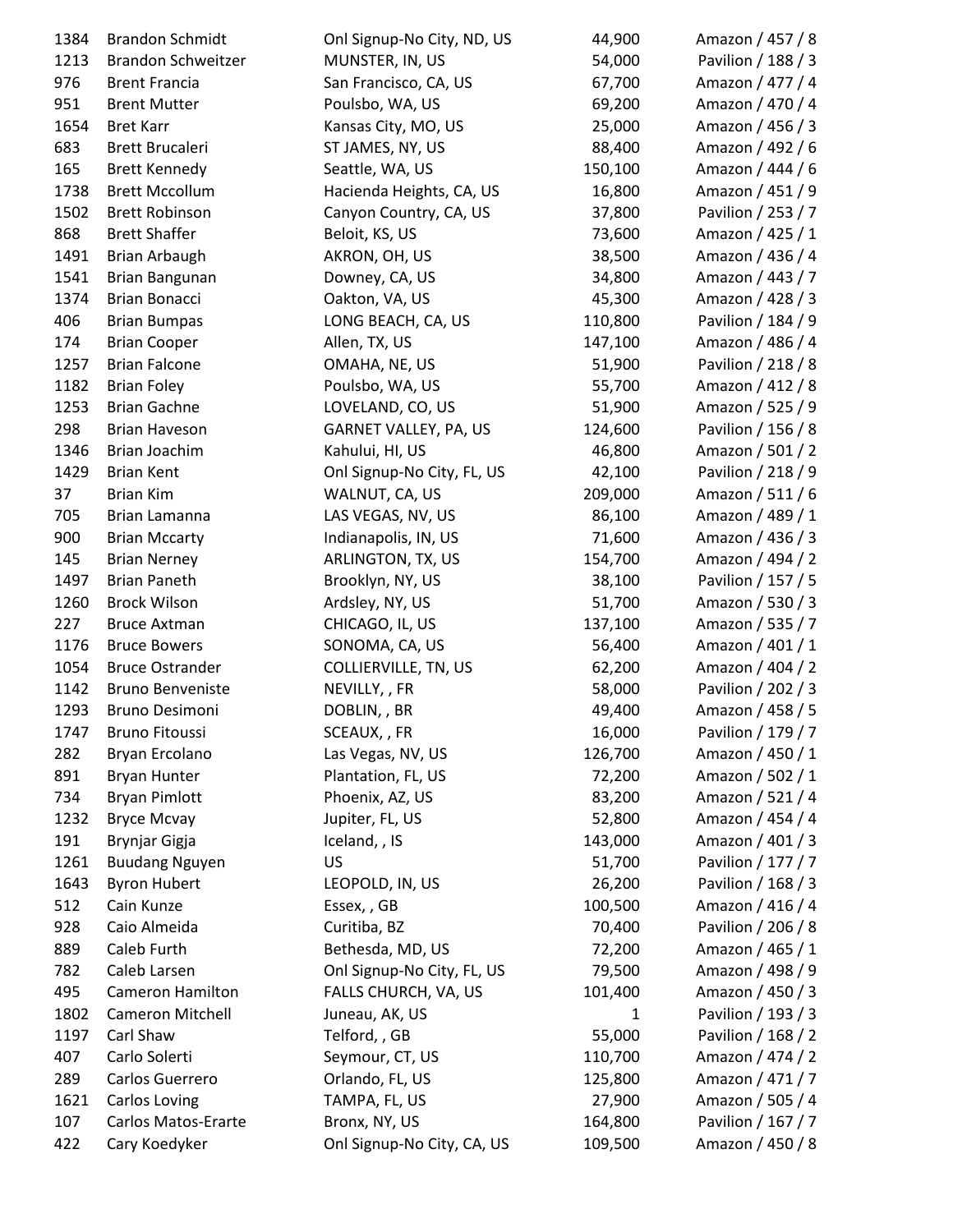| 499         | Casey Coughlan                         | SAN DIEGO, CA, US          | 101,300 | Amazon / 499 / 1                         |
|-------------|----------------------------------------|----------------------------|---------|------------------------------------------|
| 1544        | <b>Casey Stewart</b>                   | CANYON COUNTRY, CA, US     | 34,600  | Amazon / 488 / 7                         |
| 90          | Cate Hall                              | Washington, DC, US         | 172,000 | Pavilion / 158 / 7                       |
| 1556        | Cedric Adam                            | FRANCE, , FR               | 33,500  | Amazon / 514 / 4                         |
| 1214        | Cedrric Trevino                        | San Antonio, TX, US        | 54,000  | Pavilion / 195 / 5                       |
| 566         | Chad Beeney                            | Tehachapi, CA, US          | 95,700  | Amazon / 458 / 9                         |
| 357         | Chad Brown                             | Fayetteville, NC, US       | 115,500 | Amazon / 439 / 7                         |
| 1770        | Chad Moore                             | FRANKFORT, IN, US          | 14,000  | Pavilion / 223 / 7                       |
| 956         | Chad Thomsen                           | SURREY, BC, CA             | 69,000  | Pavilion / 206 / 4                       |
| 759         | Chanracy Khun                          | LAVAL, QC, CA              | 81,200  | Amazon / 433 / 5                         |
| 444         | Charles Cusimano                       | Mobile, AL, US             | 106,200 | Amazon / 487 / 6                         |
| 1673        | <b>Charles Gill</b>                    | San Antonio, TX, US        | 22,700  | Pavilion / 211 / 8                       |
| 1311        | <b>Charles Hundt</b>                   | Fishers, IN, US            | 48,700  | Amazon / 457 / 1                         |
| 601         | Charles Leonard                        | Sparks, NV, US             | 93,900  | Pavilion / 205 / 2                       |
| 660         | <b>Charles Martell</b>                 | San Francisco, CA, US      | 90,000  | Pavilion / 204 / 8                       |
| 1287        | Charles Pacheco                        | LOS ANGELES, CA, US        | 49,900  | Amazon / 477 / 3                         |
| 716         | <b>Charles Parrish</b>                 | Chester, VA, US            | 84,900  | Amazon / 499 / 4                         |
| 904         | Charles Waymel                         | <b>FR</b>                  | 71,600  | Amazon / 522 / 9                         |
| 1515        | <b>Chase Fredensburg</b>               | LAGUNA BEACH, CA, US       | 36,800  | Amazon / 459 / 2                         |
| 541         | <b>Chase Turner</b>                    | Birmingham, AL, US         | 97,800  | Pavilion / 162 / 2                       |
| 1041        | Chen Sagi                              | IL                         | 63,100  | Amazon / 409 / 7                         |
| 620         | Chii Sun                               | Las Vegas, NV, US          | 92,700  | Amazon / 501 / 6                         |
| 838         | Chiragkumar Patel                      | Henderson, NV, US          | 75,500  | Amazon / 456 / 6                         |
| 1299        | Chisung Kong                           | Indianapolis, IN, US       | 49,300  | Pavilion / 175 / 3                       |
| 746         | Chris Bach                             | LAS VEGAS, NV, US          | 82,200  | Pavilion / 208 / 4                       |
| 645         | Chris Hunichen                         | COLUMBIA, SC, US           | 91,000  | Amazon / 518 / 9                         |
| 862         | Chris Karambinis                       | Park Ridge, IL, US         | 74,100  | Pavilion / 178 / 7                       |
| 834         | Chris Moneymaker                       | LAKELAND, TN, US           | 75,800  | Pavilion / 187 / 6                       |
| 1677        | Chris Nye                              | Onl Signup-No City, WA, US | 22,400  | Amazon / 483 / 7                         |
| 435         | Chris Vezzetti                         | Berkeley, CA, US           | 107,100 | Pavilion / 176 / 4                       |
| 119         | Christian Pham                         | VN                         | 161,200 | Pavilion / 238 / 5                       |
| 477         | Christina Gollins                      | Henderson, NV, US          | 102,800 | Pavilion / 197 / 1                       |
| 837         | Christina Renz                         | GREEN BAY, WI, CH          | 75,600  | Amazon / 465 / 9                         |
| 498         | Christoph Bilinsky                     | Pennsauken, NJ, US         | 101,300 | Amazon / 408 / 7                         |
| 627         | Christoph Strehl                       | Salzbury, , DE             | 92,000  | Pavilion / 154 / 1                       |
| 726         | Christoph Vogelsang                    | DE                         | 84,000  | Pavilion / 167 / 2                       |
| 549         | Christophe Benzimra                    | <b>FR</b>                  | 97,200  | Amazon / 514 / 8                         |
| 863         | Christophe Panetti                     | <b>CH</b>                  | 73,900  | Amazon / 403 / 6                         |
| 449         | Christopher Aaron                      | Alpharetta, GA, US         | 105,800 | Pavilion / 193 / 6                       |
| 1033        | Christopher Ball                       | LANSING, MI, US            | 63,700  | Pavilion / 253 / 4                       |
| 1338        | Christopher Ballard                    | San Carlos, CA, US         | 47,300  | Amazon / 463 / 3                         |
| 365         | Christopher Basile                     | Laurel Springs, NJ, US     | 114,900 | Amazon / 402 / 3                         |
| 1337        | Christopher Battenfield                | Gilbert, AZ, US            | 47,400  | Pavilion / 268 / 7                       |
| 939         | <b>Christopher Dowling</b>             | Naas, IE                   | 69,900  | Pavilion / 170 / 8                       |
| 618         | Christopher England                    | Lynchburg, VA, US          | 92,900  | Pavilion / 299 / 5                       |
| 28          | Christopher Fischer                    | San Angelo, TX, US         | 219,000 | Pavilion / 269 / 8                       |
|             |                                        | DE                         | 147,200 |                                          |
| 173<br>1412 | Christopher Frank<br>Christopher Grove | PASADENA, MD, US           | 43,200  | Pavilion / 201 / 6<br>Pavilion / 221 / 2 |
| 1784        | Christopher Hoke                       | Anchorage, AK, US          | 10,700  | Amazon / 430 / 2                         |
| 136         | Christopher Hull                       | Vancouver, WA, US          | 157,400 | Pavilion / 210 / 1                       |
| 1768        | Christopher Hyden                      | Saint Petersburg, FL, US   | 14,100  | Pavilion / 299 / 4                       |
|             | Christopher Makiri                     |                            | 132,000 | Amazon / 441 / 5                         |
| 256         |                                        | MARICOPA, AZ, US           |         |                                          |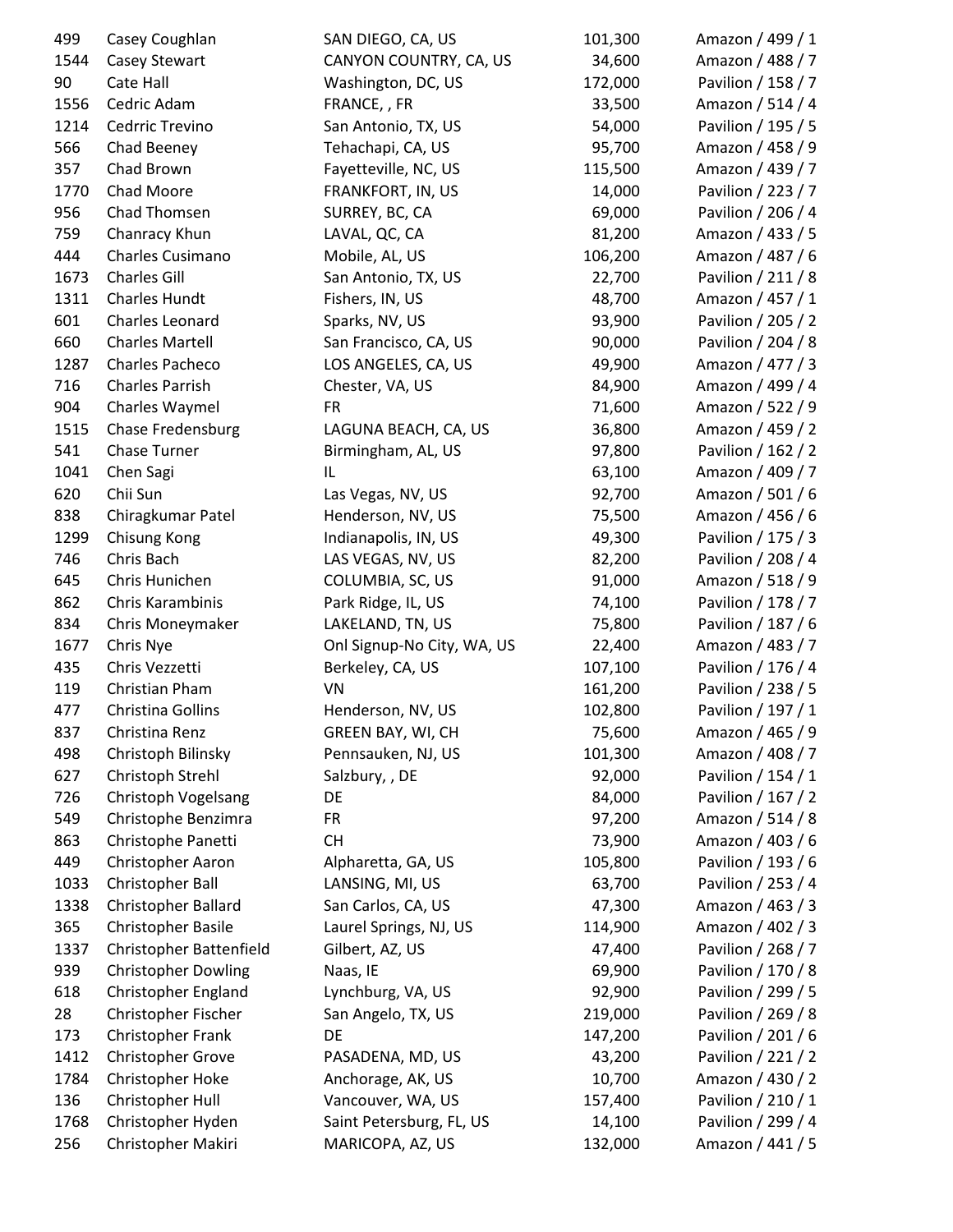| 1581 | <b>Christopher Meyers</b> | Kenmore, NY, US            | 30,500       | Amazon / 464 / 5   |
|------|---------------------------|----------------------------|--------------|--------------------|
| 1222 | Christopher Milano        | Peabody, MA, US            | 53,300       | Amazon / 440 / 3   |
| 1649 | Christopher Payne         | Harrison, OH, US           | 25,800       | Amazon / 441 / 8   |
| 1207 | Christopher Schaler       | TACOMA, WA, US             | 54,300       | Amazon / 501 / 4   |
| 553  | Christopher Shebat        | Herndon, VA, US            | 96,900       | Amazon / 503 / 6   |
| 1205 | Christopher Usude         | Beverly Hills, CA, US      | 54,400       | Pavilion / 176 / 7 |
| 333  | Christopher Williams      | Mesa, AZ, US               | 119,200      | Pavilion / 154 / 4 |
| 528  | Cindy Kerslake            | CALGARY, ON, CA            | 99,400       | Amazon / 505 / 2   |
| 1743 | <b>Cliff Kettinger</b>    | SANANTONIO, TX, US         | 16,300       | Pavilion / 226 / 7 |
| 861  | <b>Clifford Pappas</b>    | Scottsdale, AZ, US         | 74,100       | Pavilion / 165 / 5 |
| 1674 | Clint Riley               | Springfield, MO, US        | 22,700       | Pavilion / 220 / 1 |
| 1664 | Cobi Cobian               | INDIANAPOLIS, IN, US       | 23,900       | Pavilion / 174 / 6 |
| 533  | Cody Dragoo               | Oakhurst, CA, US           | 98,500       | Pavilion / 157 / 8 |
| 567  | Cody Espeseth             | Merrifield, MN, US         | 95,600       | Amazon / 526 / 9   |
| 355  | <b>Colin Maneval</b>      | NEWTON, MA, US             | 116,100      | Pavilion / 185 / 4 |
| 1642 | <b>Collin Bramlett</b>    | Atlanta, GA, US            | 26,200       | Amazon / 494 / 6   |
| 6    | Conrad De Armas           | Miami, FL, US              | 302,800      | Amazon / 483 / 5   |
| 575  | Corbin White              | FT. LAUDERDALE, FL, US     | 95,200       | Amazon / 533 / 9   |
| 1611 | Cord Garcia               | HOUSTON, TX, US            | 28,700       | Amazon / 512 / 9   |
| 1799 | Corey Belair              | Las Vegas, NV, US          | $\mathbf{1}$ | Amazon / 469 / 5   |
| 364  | Corey Dodd                | Fargo, ND, US              | 115,200      | Amazon / 455 / 2   |
| 1434 | Corey Hochman             | PHOENIX, AZ, US            | 41,700       | Amazon / 447 / 4   |
| 192  | Corey Lieblein            | PORT WASHINGTON, NY, US    | 142,900      | Amazon / 410 / 7   |
| 1085 | Corey Zedo                | Denver, CO, US             | 60,700       | Amazon / 484 / 9   |
| 1051 | Cory Jacobsen             | Los Angeles, CA, US        | 62,400       | Pavilion / 203 / 4 |
| 568  | Craig Benson              | Onl Signup-No City, NY, US | 95,500       | Amazon / 410 / 8   |
| 26   | Craig Chait               | Newport Beach, CA, US      | 222,400      | Amazon / 465 / 4   |
| 1433 | Craig Crivello            | LAS VEGAS, NV, US          | 41,800       | Amazon / 500 / 1   |
| 154  | Craig Seddon              | Sandwich, MA, US           | 152,500      | Pavilion / 224 / 2 |
| 1078 | Curtis Longman            | San Jose, CA, US           | 61,200       | Pavilion / 224 / 5 |
| 990  | Czeslaw Szerszen          | Lawrenceville, GA, US      | 66,900       | Pavilion / 206 / 7 |
| 317  | Daegeon Shon              | Onl Signup-No City, , KR   | 121,600      | Amazon / 525 / 4   |
| 518  | Damien Luis               | FEYZIN, , FR               | 99,900       | Pavilion / 171 / 6 |
| 988  | Damien Rhodes             | Halifay, , GB              | 66,900       | Pavilion / 154 / 9 |
| 1334 | Damien Simon              | Hialeah, FL, US            | 47,500       | Amazon / 485 / 9   |
| 307  | Dan Colpoys               | Gloucester, MA, US         | 123,400      | Amazon / 517 / 2   |
| 1781 | Dan Heimiller             | LAS VEGAS, NV, US          | 11,600       | Pavilion / 254 / 4 |
| 1501 | Dana Kellstrom            | STEVENSON RANCH, CA, US    | 37,900       | Pavilion / 217 / 7 |
| 1477 | Dane Canelas-Miller       | ALIQUIPPA, PA, US          | 39,300       | Amazon / 439 / 1   |
| 20   | Daniel Barry              | Damascus, MD, US           | 230,600      | Amazon / 486 / 5   |
| 266  | Daniel Blum               | GAINESVILLE, FL, US        | 131,000      | Amazon / 468 / 1   |
| 864  | <b>Daniel Chambers</b>    | SAINT PETERS, MO, US       | 73,900       | Amazon / 535 / 1   |
| 290  | Daniel Corbett            | Blackburn, GB              | 125,400      | Pavilion / 157 / 3 |
| 1145 | Daniel Dangoor            | Los Angeles, CA, US        | 57,800       | Pavilion / 183 / 8 |
| 414  | Daniel Dealmeida          | <b>BR</b>                  | 110,200      | Pavilion / 199 / 4 |
| 1130 | Daniel Frischman          | BURBANK, CA, US            | 58,700       | Pavilion / 225 / 4 |
| 664  | Daniel Golder             | Cambridge, , GB            | 89,800       | Amazon / 513 / 8   |
| 1202 | Daniel Holmedahl          | Oslo, , NO                 | 54,700       | Pavilion / 167 / 5 |
| 1600 | <b>Daniel Holmes</b>      | LAFAYETTE, LA, US          | 29,400       | Pavilion / 173 / 2 |
| 707  | Daniel Jordan             | Albany, NY, US             | 86,000       | Amazon / 436 / 7   |
| 131  | Daniel Lowery             | PETER PENDER, AR, US       | 158,900      | Amazon / 475 / 5   |
| 978  | Daniel Maor               | San Jose, CA, US           | 67,600       | Amazon / 501 / 7   |
|      |                           |                            |              |                    |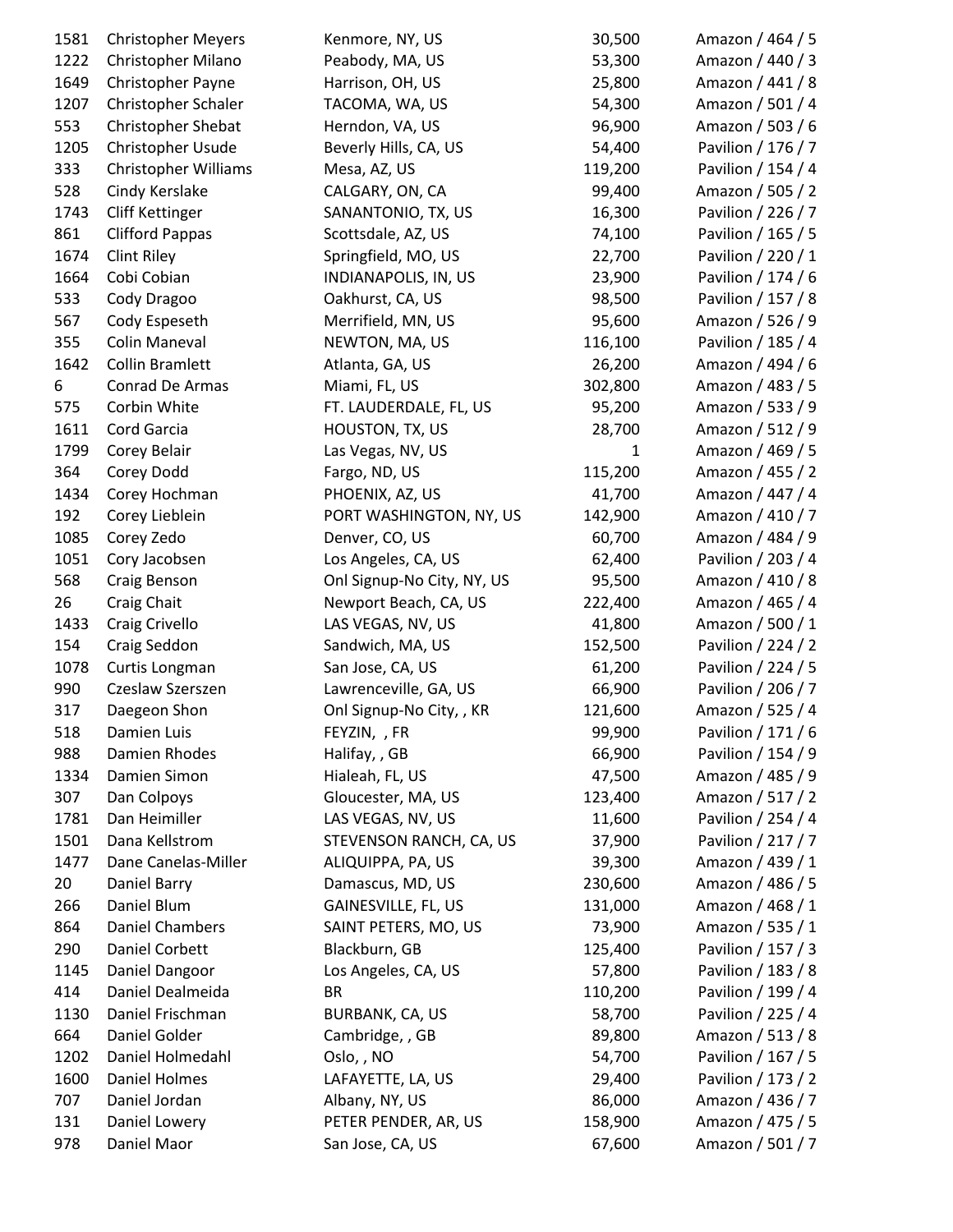| 1682 | Daniel Monosson      | PLAINVIEW, NY, US        | 22,000       | Amazon / 448 / 3   |
|------|----------------------|--------------------------|--------------|--------------------|
| 769  | Daniel Moravec       | CIRCLE PINES, MN, US     | 80,500       | Amazon / 440 / 2   |
| 1535 | Daniel Ott           | Altoona, PA, US          | 35,300       | Amazon / 469 / 2   |
| 442  | Daniel Papendick     | Winter Park, FL, US      | 106,500      | Amazon / 485 / 1   |
| 835  | <b>Daniel Park</b>   | Bayside, NY, US          | 75,800       | Pavilion / 227 / 2 |
| 967  | Daniel Scroggins     | Burlington, KY, US       | 68,300       | Pavilion / 178 / 6 |
| 168  | <b>Daniel Sheetz</b> | CHICAGO, IL, US          | 149,200      | Pavilion / 161 / 5 |
| 420  | Daniel Smiljkovic    | Stuttgard, , DE          | 109,800      | Amazon / 476 / 2   |
| 1570 | Daniel Smyth         | DUBLIN, , IE             | 31,900       | Pavilion / 166 / 7 |
| 127  | Daniel Soltys        | Saddle Brook, NJ, US     | 159,700      | Amazon / 444 / 5   |
| 952  | <b>Daniel Spring</b> | Lomita, CA, US           | 69,200       | Pavilion / 172 / 9 |
| 1647 | Daniel Studer        | STENHAUSEN, , CH         | 26,000       | Pavilion / 239 / 5 |
| 1786 | Daniel Treptow       | Westlake Village, CA, US | 10,500       | Amazon / 443 / 5   |
| 1460 | Daniel Youngblood    | Anderson, SC, US         | 40,100       | Amazon / 496 / 3   |
| 1507 | Daniel Zack          | Princeton, NJ, US        | 37,500       | Amazon / 522 / 1   |
| 1332 | Danny Noam           | PHOENIX, AZ, US          | 47,600       | Pavilion / 215 / 2 |
| 1801 | Dapreesch Scates     | LANSING, MI, US          | $\mathbf{1}$ | Pavilion / 173 / 8 |
| 223  | Darin Ann Parker     | NORTHPORT, NY, US        | 138,200      | Amazon / 473 / 2   |
| 1110 | Daron Jones          | Wilmington, NC, US       | 59,200       | Amazon / 431 / 1   |
| 141  | Darrell Haywood      | Chicago, IL, US          | 156,100      | Amazon / 525 / 2   |
| 1612 | Darren Elias         | PHILADELPHIA, PA, US     | 28,700       | Amazon / 528 / 8   |
| 1543 | Darren Rabinowitz    | LAS VEGAS, NV, US        | 34,700       | Amazon / 523 / 3   |
| 1036 | Darshan Kolachoor    | Bellevue, WA, US         | 63,400       | Amazon / 497 / 4   |
| 1639 | Dash Dudley          | LANSING, MI, US          | 26,400       | Amazon / 497 / 6   |
| 1046 | Dave Alfa            | Las Vegas, NJ, US        | 62,900       | Amazon / 491 / 2   |
| 704  | Dave Orvis           | LONGMONT, CO, US         | 86,100       | Amazon / 478 / 4   |
| 537  | David "ODB" Baker    | Sahuarita, AZ, US        | 98,100       | Amazon / 435 / 6   |
| 1242 | David Abecassis      | Saint Gilles, , FR       | 52,200       | Pavilion / 195 / 8 |
| 400  | David Altisent       | ES                       | 111,500      | Amazon / 515 / 3   |
| 1548 | David Baba           | Toronto, ON, CA          | 34,400       | Amazon / 526 / 4   |
| 511  | David Bonadio        | Reservoir, AU            | 100,700      | Amazon / 455 / 6   |
| 1683 | David Bradshaw       | Decatur, GA, US          | 22,000       | Pavilion / 215 / 6 |
| 62   | David Butkus         | Hoboken, NJ, US          | 188,000      | Amazon / 453 / 4   |
| 483  | David Calabro        | Tujunga, CA, US          | 102,200      | Amazon / 417 / 2   |
| 941  | David Castranova     | FORT LAUDERDALE, FL, US  | 69,900       | Pavilion / 226 / 1 |
| 1123 | David Chang          | Braintree, MA, US        | 58,800       | Amazon / 485 / 2   |
| 1310 | David Daciolas       | CHICAGO, IL, US          | 48,700       | Amazon / 431 / 7   |
| 1765 | David Dao            | Elizabethtown, KY, US    | 14,300       | Pavilion / 159 / 3 |
| 1058 | David Dibernardi     | Youngstown, OH, US       | 62,000       | Amazon / 425 / 2   |
| 1071 | David Espinola       | Dracut, MA, US           | 61,300       | Pavilion / 222 / 3 |
| 1737 | David Frazee         | MENLO PARK, CA, US       | 17,300       | Pavilion / 168 / 9 |
| 1692 | David Funkhouser     | Las Vegas, NV, US        | 21,400       | Pavilion / 190 / 6 |
| 4    | David Gerassi        | OCEANSIDE, NY, US        | 316,100      | Amazon / 432 / 3   |
| 1065 | David Gonzalez       | Northfield, IL, US       | 61,500       | Amazon / 461 / 7   |
| 467  | David Gralnick       | Dobbs Ferry, NY, US      | 103,500      | Amazon / 484 / 3   |
| 1610 | David Granik         | Dallas, TX, US           | 28,800       | Amazon / 441 / 2   |
| 1679 | David Hoag           | Washington, DC, US       | 22,300       | Pavilion / 172 / 4 |
| 980  | David Inselberg      | Long Beach, NY, US       | 67,500       | Pavilion / 182 / 9 |
| 1607 | David Kim            | Anaheim, CA, US          | 29,000       | Amazon / 432 / 8   |
| 1599 | David Laury          | Millville, NJ, US        | 29,400       | Amazon / 448 / 1   |
| 122  | David Litt           | CALABASAS, CA, US        | 160,400      | Pavilion / 221 / 5 |
| 314  | David Lu             | New York, NY, US         | 121,900      | Amazon / 463 / 8   |
|      |                      |                          |              |                    |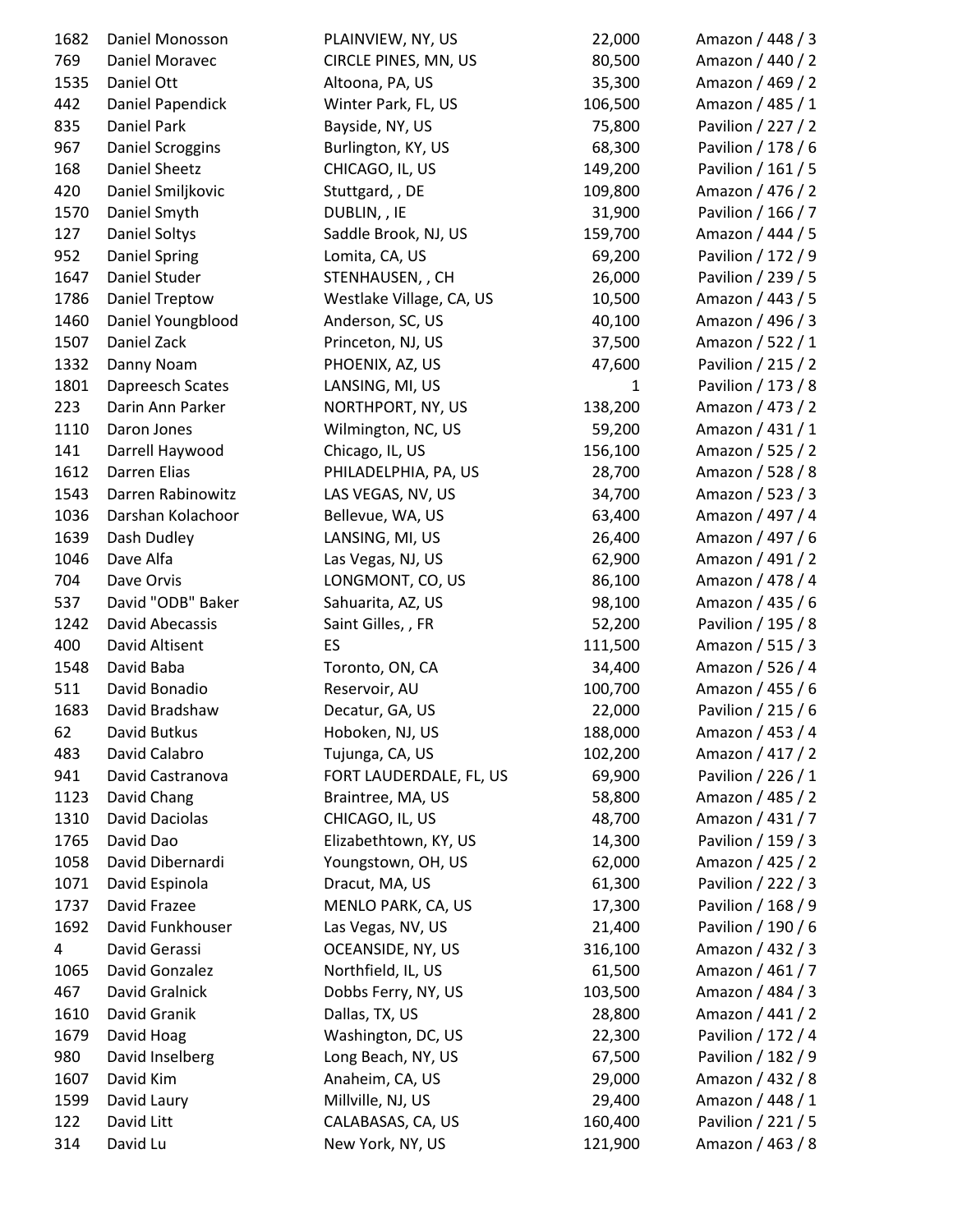| 84   | David Manikos           | North Bergen, NJ, US       | 174,500      | Amazon / 533 / 1   |
|------|-------------------------|----------------------------|--------------|--------------------|
| 152  | David Marcoullier       | Cumming, GA, US            | 152,700      | Amazon / 407 / 5   |
| 61   | David Mccaw             | Fontana, CA, US            | 188,600      | Amazon / 409 / 5   |
| 1254 | David Mcnally           | CRANBERRY TWP, PA, US      | 51,900       | Pavilion / 155 / 7 |
| 249  | David Melius            | Metairie, LA, US           | 132,800      | Pavilion / 225 / 8 |
| 915  | David Mount             | Manchester, NJ, US         | 71,000       | Amazon / 453 / 9   |
| 446  | David Ong               | Antioch, CA, US            | 106,000      | Amazon / 503 / 3   |
| 774  | David Ormsby            | Ottawa, ON, CA             | 80,000       | Pavilion / 177 / 8 |
| 149  | David Pham              | CERRITOS, CA, US           | 153,800      | Pavilion / 162 / 7 |
| 1302 | David Plastik           | LAS VEGAS, NV, US          | 49,200       | Pavilion / 202 / 2 |
| 87   | <b>David Powers</b>     | Las Vegas, NV, US          | 173,100      | Amazon / 481 / 3   |
| 176  | David Prociak           | Winter Park, FL, US        | 146,200      | Amazon / 479 / 8   |
| 327  | David Rich              | ENCINO, CA, US             | 120,100      | Pavilion / 192 / 4 |
| 1047 | David Sheinin           | Los Angeles, CA, US        | 62,900       | Amazon / 518 / 6   |
| 888  | David Shim              | Onl Signup-No City, WA, US | 72,200       | Amazon / 438 / 5   |
| 1246 | David Shun              | Auburn, AL, US             | 52,100       | Amazon / 534 / 1   |
| 1363 | David Siegel            | Calabasas, CA, US          | 45,800       | Amazon / 498 / 7   |
| 647  | David Simon             | Kilauea, HI, US            | 90,800       | Amazon / 429 / 1   |
| 894  | David Solomon           | Austin, TX, US             | 72,100       | Amazon / 479 / 1   |
| 1362 | David Stamm             | <b>GRANITE BAY, CA, US</b> | 45,800       | Amazon / 490 / 3   |
| 430  | David Sutherland        | Texarkana, TX, US          | 107,900      | Amazon / 420 / 7   |
| 963  | David Tuchman           | WOODLAND HILLS, CA, US     | 68,500       | Pavilion / 216 / 8 |
| 1450 | David Wells             | TOLEDO, OH, US             | 40,800       | Pavilion / 182 / 2 |
| 897  | David West              | Las Vegas, NV, US          | 71,900       | Amazon / 517 / 6   |
| 1561 | David Zarrin            | TORRANCE, CA, US           | 33,000       | Pavilion / 222 / 8 |
| 1650 | Davidi Kitai            | BRUSSEL, , BE              | 25,600       | Amazon / 506 / 4   |
| 459  | Dawn Morton             | Nesconset, NY, US          | 104,300      | Amazon / 441 / 7   |
| 1532 | Dayane Kotoviezy        | Curitiba, BR               | 35,500       | Amazon / 514 / 6   |
| 1342 | Dean Freedlander        | San Francisco, CA, US      | 47,100       | Amazon / 510 / 6   |
| 1403 | Deanna Shoup            | Box Elder, SD, US          | 43,700       | Pavilion / 223 / 2 |
| 139  | Delmiro Toledo          | TULARE, CA, US             | 156,300      | Amazon / 444 / 3   |
| 718  | Demosthenes Kiriopoulos | TORONTO,, CA               | 84,800       | Pavilion / 192 / 3 |
| 721  | <b>Denilson Menezes</b> | SAO PAULO, , BR            | 84,600       | Pavilion / 156 / 5 |
| 552  | <b>Denise Pratt</b>     | US                         | 96,900       | Amazon / 455 / 9   |
| 662  | <b>Dennis Phillips</b>  | Las Vegas, NV, US          | 89,900       | Amazon / 411 / 8   |
| 1283 | Dennis Stevermer        | Saint Paul, MN, US         | 50,100       | Pavilion / 158 / 8 |
| 111  | Dennis Wilke            | GREIGSWALD, , DE           | 164,400      | Pavilion / 209 / 3 |
|      | Dennis Zollo            |                            |              |                    |
| 771  |                         | MIDDLETOWN, NY, US         | 80,400       | Amazon / 500 / 3   |
| 1061 | Denny Lee               | LOS ANGELES, CA, US        | 61,700       | Amazon / 428 / 9   |
| 644  | <b>Denver Combs</b>     | Henderson, NV, US          | 91,000       | Amazon / 516 / 5   |
| 380  | Derek Chin              | Wellesley, MA, US          | 113,300      | Amazon / 513 / 4   |
| 1519 | Derek Piercey           | Keller, TX, US             | 36,200       | Amazon / 493 / 6   |
| 318  | Derek Sudell            | Greenwich, CT, US          | 121,600      | Pavilion / 200 / 4 |
| 1540 | DID NOT REPORT 1        | US                         | 34,900       | Amazon / 487 / 1   |
| 1803 | DID NOT REPORT 12       | US                         | $\mathbf{1}$ | Pavilion / 196 / 4 |
| 339  | DID NOT REPORT 13       | US                         | 118,500      | Pavilion / 154 / 2 |
| 1060 | DID NOT REPORT 14       | US                         | 62,000       | Pavilion / 227 / 5 |
| 913  | DID NOT REPORT 15       | US                         | 71,100       | Pavilion / 166 / 8 |
| 1284 | DID NOT REPORT 16       | US                         | 50,100       | Pavilion / 226 / 3 |
| 1565 | DID NOT REPORT 2        | US                         | 32,700       | Amazon / 475 / 7   |
| 310  | DID NOT REPORT 3        | US                         | 122,400      | Amazon / 500 / 5   |
|      |                         |                            |              |                    |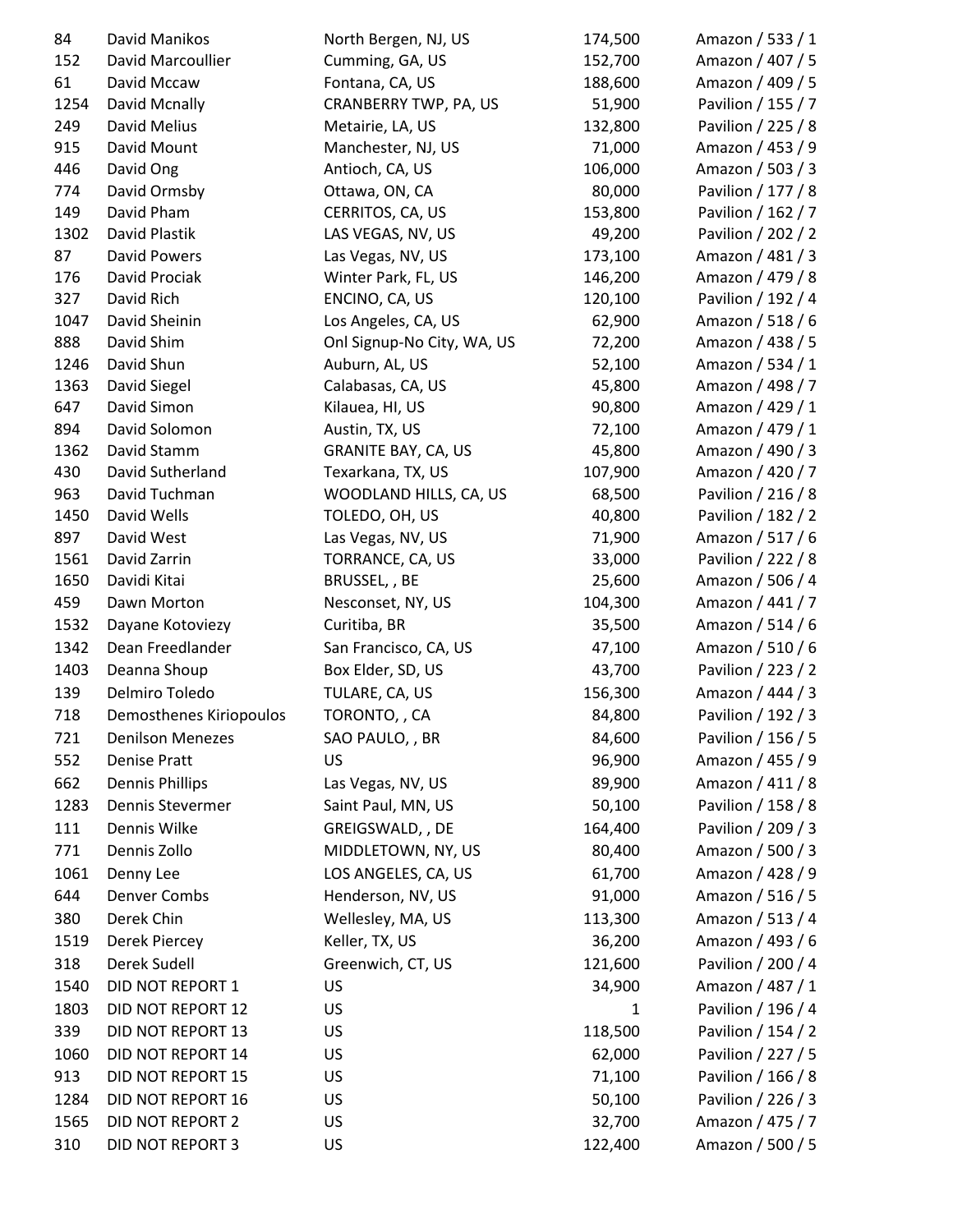| 41   | Didrik Mantor            | Oslo, , NO               | 206,500 | Pavilion / 202 / 1 |
|------|--------------------------|--------------------------|---------|--------------------|
| 1709 | Dien Le                  | Bellevue, WA, US         | 20,400  | Pavilion / 187 / 8 |
| 621  | Dieter Dechant           | HENDERSON, NV, US        | 92,600  | Amazon / 475 / 9   |
| 388  | Dietrich Fast            | Vienna, , AT             | 112,600 | Amazon / 489 / 4   |
| 560  | Dilip Das                | Chicago, IL, US          | 96,300  | Amazon / 523 / 4   |
| 999  | Dillon Ott               | Altoona, PA, US          | 66,100  | Amazon / 513 / 9   |
| 1391 | <b>Dion Flores</b>       | LANSING, MI, US          | 44,300  | Pavilion / 166 / 5 |
| 776  | Dionysios Perdikoyiannis | AU                       | 79,900  | Amazon / 474 / 3   |
| 462  | Dirk Wenkemann           | Frankfurt, , DE          | 104,000 | Amazon / 529 / 1   |
| 1169 | Dixee Kimball            | Austin, TX, US           | 56,900  | Amazon / 447 / 7   |
| 1161 | Dominic Cullen           | Nottingham, , GB         | 57,400  | Pavilion / 181 / 8 |
| 901  | Dominic Lopez            | Tampa, FL, US            | 71,600  | Amazon / 469 / 9   |
| 105  | Dominic Ricciardi        | LAS VEGAS, NV, US        | 165,300 | Pavilion / 195 / 4 |
| 1392 | Dominic Staniscia        | Toronto, ON, CA          | 44,300  | Pavilion / 187 / 2 |
| 767  | <b>Dominic Wells</b>     | London, , GB             | 80,800  | Pavilion / 189 / 1 |
| 737  | Dominick Giovanniello    | Howard Beach, NY, US     | 82,900  | Amazon / 509 / 7   |
| 1703 | Dominick Minaya          | Tampa, FL, US            | 20,800  | Amazon / 499 / 9   |
| 879  | Domyo Aqmelli            | IT                       | 72,700  | Pavilion / 284 / 2 |
| 204  | Don Nguyen               | CHINO HILLS, CA, US      | 140,800 | Amazon / 457 / 4   |
| 965  | Donald Blum              | Fountain Valley, CA, US  | 68,300  | Amazon / 442 / 9   |
| 291  | Donald Boyer             | NORTH SIOUX CITY, SD, US | 125,200 | Amazon / 446 / 2   |
| 509  | Donald Maloney           | CA                       | 100,800 | Pavilion / 164 / 7 |
| 1121 | <b>Donald Satiroff</b>   | Phoenix, AZ, US          | 58,800  | Amazon / 401 / 4   |
| 1358 | Donald Thompson          | OLYMPIA, WA, US          | 46,100  | Amazon / 497 / 8   |
| 336  | Dong Kim                 | LAS VEGAS, NV, US        | 118,800 | Amazon / 448 / 7   |
| 242  | Dong Suh                 | LOS ANGELES, CA, US      | 134,400 | Amazon / 470 / 9   |
| 387  | Dorian Rios              | <b>VE</b>                | 112,700 | Amazon / 453 / 6   |
| 319  | Douglas Lafreniere       | Kenora, ON, CA           | 121,300 | Amazon / 485 / 6   |
| 546  | Douglas Pappan           | LEES SUMMIT, MO, US      | 97,600  | Pavilion / 176 / 2 |
| 361  | Drew Abbadessa           | Saint Louis, MO, US      | 115,300 | Amazon / 402 / 1   |
| 1732 | Duey Duong               | ANAHEIM HILLS, CA, US    | 17,900  | Amazon / 410 / 2   |
| 1313 | Dung Le                  |                          | 48,600  | Pavilion / 195 / 2 |
| 160  | Dusti Smith              | DALLAS, TX, US           | 151,100 | Amazon / 510 / 2   |
| 181  | Dustin An                | REDMOND, WA, US          | 145,000 | Amazon / 514 / 9   |
| 1640 | Dustin Dirksen           | LAS VEGAS, NV, US        | 26,300  | Pavilion / 222 / 5 |
| 1273 | Dustin Holladay          | Murrells Inlet, SC, US   | 50,500  | Amazon / 513 / 6   |
| 68   | <b>Dustin Leary</b>      | SEATTLE, WA, US          | 185,000 | Amazon / 459 / 6   |
| 1268 | Duy Phan                 | Austin, TX, US           | 51,000  | Pavilion / 176 / 3 |
| 272  | Dwayne Sluis             | Hoorn, NL                | 130,100 | Amazon / 509 / 8   |
| 1538 | Dylan Farley             | AE                       | 35,100  | Amazon / 515 / 7   |
| 1320 | Dylan Linde              | LAS VEGAS, NV, US        | 48,100  | Amazon / 476 / 5   |
| 59   | Dylan Lindsey            | Huntington Beach, CA, US | 191,000 | Pavilion / 168 / 7 |
| 10   | Dylan Nguyen             | Torrance, CA, US         | 252,400 | Amazon / 400 / 1   |
| 399  | <b>Eddie Blumenthal</b>  | Stoughton, WI, US        | 111,500 | Amazon / 454 / 7   |
| 33   | Edgardo Rosario          | Orocovis, , PR           | 212,300 | Amazon / 484 / 5   |
| 878  | <b>Eduardo Amaral</b>    | <b>BR</b>                | 72,700  | Amazon / 474 / 7   |
| 1572 | <b>Edward Pina</b>       | Elgin, TX, US            | 31,600  | Pavilion / 219 / 2 |
| 1325 | Edwin Lau                | PHILADELPHIA, PA, US     | 48,000  | Pavilion / 184 / 6 |
| 784  | Egidio Aragno            | Vado Ligure, , IT        | 79,500  | Pavilion / 298 / 1 |
| 1595 | Eli Elezra               | IL                       | 29,500  | Amazon / 405 / 9   |
|      |                          |                          |         |                    |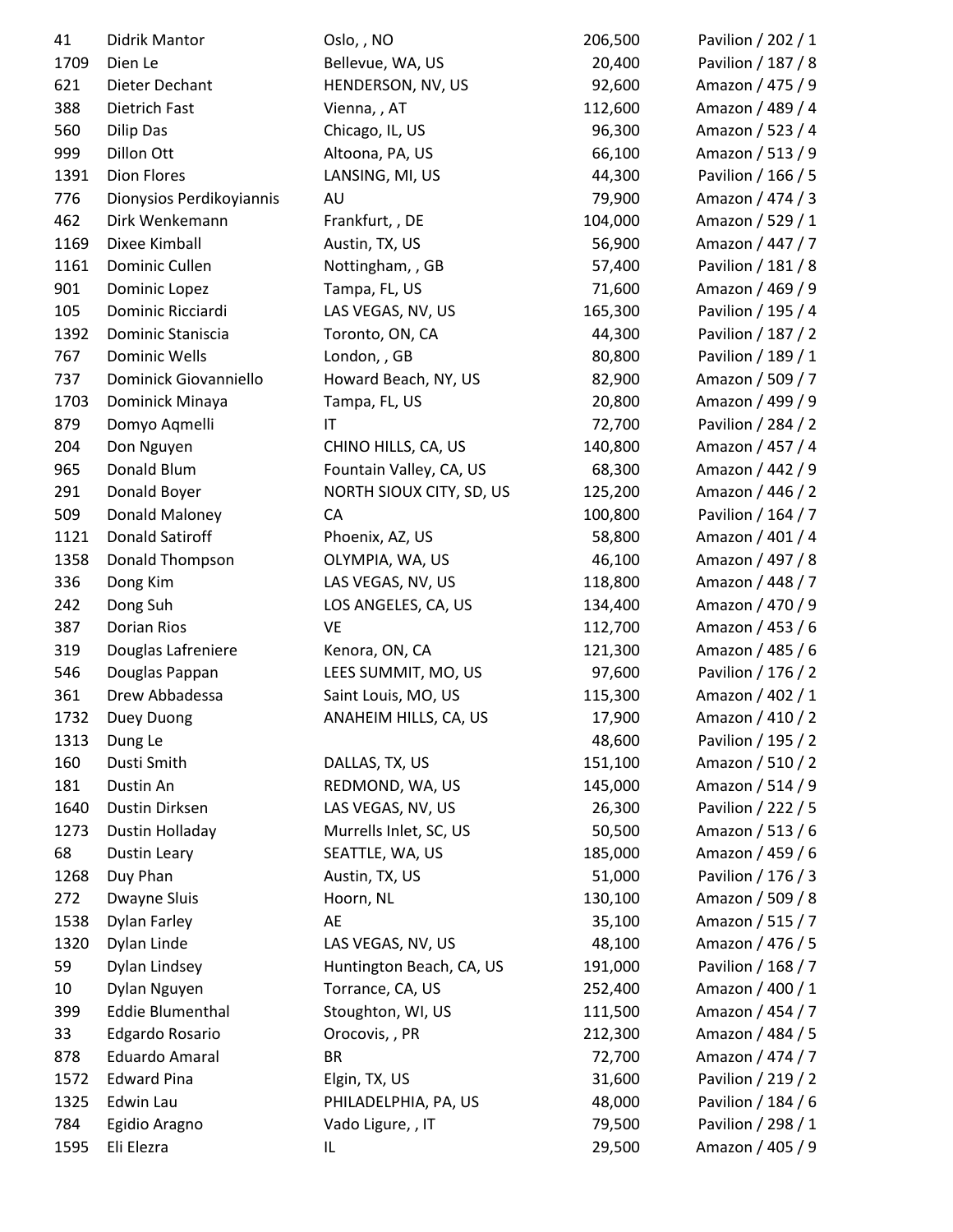| 96   | Eli Ross                | Philadelphia, PA, US         | 168,500 | Amazon / 445 / 1   |
|------|-------------------------|------------------------------|---------|--------------------|
| 1496 | Elias Harala            | <b>US</b>                    | 38,100  | Amazon / 471 / 6   |
| 1341 | Eliott Kessas           | Onl Signup-No City, CA, US   | 47,200  | Pavilion / 168 / 8 |
| 1516 | <b>Elliot Kostick</b>   | Delray Beach, FL, US         | 36,500  | Amazon / 445 / 8   |
| 859  | <b>Emil Tiller</b>      | St Agnes, , IT               | 74,100  | Amazon / 415 / 1   |
| 370  | <b>Emilio Nunez</b>     | PT                           | 114,300 | Amazon / 489 / 6   |
| 147  | Endrit Geci             | Manchester, , US             | 154,500 | Pavilion / 160 / 1 |
| 584  | Enrico Rudelitz         | Vienna, AT                   | 94,800  | Pavilion / 200 / 3 |
| 1173 | Eralio Villarreal       | Mission, TX, US              | 56,700  | Amazon / 465 / 7   |
| 820  | Erasmo Caccavale        | West Hempstead, NY, US       | 76,700  | Amazon / 435 / 7   |
| 360  | Erez Naaman             | IL                           | 115,400 | Pavilion / 196 / 3 |
| 1547 | <b>Erhart Edquist</b>   | SAN DIEGO, CA, US            | 34,400  | Amazon / 513 / 3   |
| 1567 | <b>Eric Christ</b>      | Greenwood Village, CO, US    | 32,200  | Amazon / 521 / 7   |
| 1044 | <b>Eric Cloutier</b>    | Mont-Laurier, QB, CA         | 63,000  | Pavilion / 161 / 1 |
| 458  | <b>Eric Hall</b>        | Amityville, NY, US           | 104,500 | Pavilion / 167 / 6 |
| 1524 | Eric Hershler           | LOS ANGELES, CA, US          | 36,100  | Pavilion / 226 / 2 |
| 433  | Eric Inderrieden        | Troy, OH, US                 | 107,300 | Amazon / 528 / 4   |
| 1162 | Eric Mizrachi           | Las Vegas, NV, US            | 57,300  | Pavilion / 218 / 5 |
| 972  | Eric Salazar            | Greensboro, NC, US           | 67,900  | Pavilion / 183 / 5 |
| 1752 | Eric Tyler              | SACRAMENTO, CA, US           | 15,500  | Amazon / 514 / 3   |
| 906  | Eric Wulff              | Mentor, OH, US               | 71,500  | Amazon / 446 / 6   |
| 425  | Erick Lindgren          | Las Vegas, NV, US            | 108,600 | Pavilion / 217 / 4 |
| 133  | <b>Erick Sarkis</b>     | MX                           | 157,700 | Amazon / 432 / 9   |
| 1425 | Erik Cajelais           | TERREBONNE, QC, CA           | 42,300  | Pavilion / 213 / 8 |
| 673  | Erik Koch               | Livonia, MI, US              | 89,000  | Pavilion / 213 / 3 |
| 1490 | Erik Seidel             | HENDERSON, NV, US            | 38,700  | Amazon / 515 / 4   |
| 616  | <b>Erind Puka</b>       | Los Angeles, CA, US          | 92,900  | Amazon / 411 / 3   |
| 1635 | Erle Mankin             | SACRAMENTO, CA, US           | 27,000  | Pavilion / 219 / 8 |
| 695  | <b>Ernest Smith</b>     | SHEPHERDSVILLE, KY, US       | 86,800  | Pavilion / 161 / 7 |
| 995  | Ernie Hou               | FALL RIVER, MA, US           | 66,400  | Amazon / 427 / 4   |
| 529  | Ethan Foxman            | Bethesda, MD, US             | 99,300  | Pavilion / 187 / 5 |
| 283  | Eugene Burshtein        | Brooklyn, NY, US             | 126,500 | Amazon / 454 / 2   |
| 608  | Eugenio Pernia          | Huntington, MA, US           | 93,300  | Amazon / 415 / 3   |
| 651  | Evan Bethyo             | <b>BUFFALO GROVE, IL, US</b> | 90,600  | Pavilion / 222 / 9 |
| 1618 | Evan Wirsch             | Monroe Township, NJ, US      | 28,300  | Amazon / 517 / 4   |
| 94   | Eyal Eshkar             | IL                           | 170,000 | Amazon / 417 / 3   |
| 943  | Ezra Mutnick            | Bronx, NY, US                | 69,700  | Amazon / 510 / 1   |
| 203  | Fabi Vesper             | Colleyville, TX, US          | 140,900 | Amazon / 416 / 8   |
| 1616 | Farhan Pirzada          | WATERLOO, ON, CA             | 28,400  | Pavilion / 217 / 6 |
| 570  | <b>Farid Jattin</b>     | MIAMI, FL, US                | 95,400  | Amazon / 409 / 2   |
| 1053 | Farzad Bonyadi          | LOS ANGELES, CA, US          | 62,400  | Pavilion / 299 / 1 |
| 1418 | Federico Marquez        | MX                           | 42,800  | Amazon / 421 / 1   |
| 118  | Fedor Holz              | DE                           | 161,600 | Pavilion / 180 / 6 |
| 940  | Fei Li                  | Fremont, CA, US              | 69,900  | Pavilion / 182 / 3 |
| 279  | <b>Felipe Ramos</b>     | <b>BR</b>                    | 127,500 | Pavilion / 215 / 3 |
| 426  | Felix Weis              | LU                           | 108,600 | Pavilion / 238 / 4 |
| 253  | Fernando Rodriguez      | Newark, DE, US               | 132,100 | Amazon / 498 / 1   |
| 180  | Fernando Viana Da Costa | Aruja,, BR                   | 145,400 | Amazon / 517 / 8   |
| 973  | <b>Filip Cvetinovic</b> | Las Vegas, NV, US            | 67,900  | Pavilion / 227 / 8 |
| 617  | Filmon Ghebreegzabheir  | Issaquah, WA, US             | 92,900  | Amazon / 519 / 6   |
|      |                         |                              |         |                    |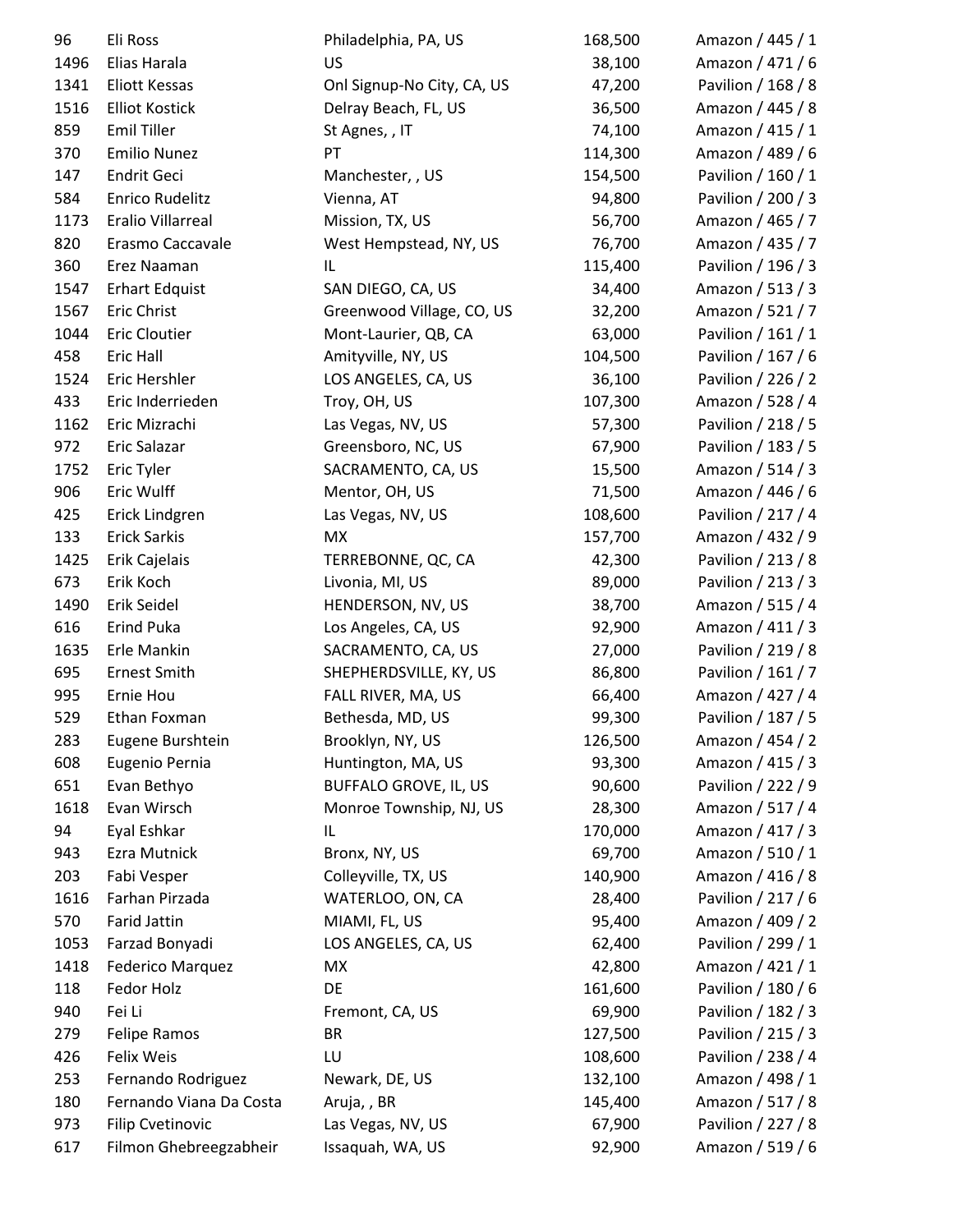| 313  | Franck Kalfon              | ST BRICE SOUS BOIS, , FR     | 122,000 | Pavilion / 227 / 6 |
|------|----------------------------|------------------------------|---------|--------------------|
| 1740 | Franck Makaci              | <b>FR</b>                    | 16,600  | Pavilion / 210 / 6 |
| 1559 | Francois Evard             | Blaise, , CH                 | 33,100  | Pavilion / 211 / 2 |
| 1447 | Frank Dedato               | London, ON, CA               | 41,000  | Amazon / 504 / 4   |
| 586  | Frank Dyska                | Clarks Summit, PA, US        | 94,600  | Amazon / 408 / 8   |
| 465  | Frank Funaro               | Sewell, NJ, US               | 103,700 | Amazon / 532 / 3   |
| 205  | Frank Lagodich             | Canton, OH, US               | 140,700 | Amazon / 503 / 9   |
| 1689 | Frank Loffreno             | Staten Island, NY, US        | 21,400  | Amazon / 439 / 6   |
| 1407 | Franklyn Fiene             | NAPERVILLE, IL, US           | 43,300  | Amazon / 433 / 9   |
| 739  | Fred Lavassani             | <b>BURBANK, CA, US</b>       | 82,800  | Pavilion / 185 / 2 |
| 418  | <b>Freddy Caisson</b>      | Pirae, , FR                  | 109,900 | Amazon / 459 / 8   |
| 652  | Freddy Darakjian           | <b>FR</b>                    | 90,600  | Pavilion / 226 / 8 |
| 1584 | <b>Frederic Hwang</b>      | NORTH RICHLAND HILLS, TX, U. | 30,500  | Pavilion / 219 / 3 |
| 1525 | <b>Frederick Dattel</b>    | Leawood, KS, US              | 36,000  | Pavilion / 194 / 9 |
| 199  | Frederico DOS SANTOS SILVA | PT                           | 141,300 | Pavilion / 223 / 8 |
| 534  | Gabe Paul                  | LAS VEGAS, NV, US            | 98,300  | Pavilion / 178 / 8 |
| 1652 | Gaelle Baumann             | <b>FR</b>                    | 25,100  | Pavilion / 172 / 5 |
| 1428 | Gareth Mcmahon             | Celbridge, , IE              | 42,100  | Pavilion / 177 / 5 |
| 797  | Gary Bain                  | VANCOUVER, BC, CA            | 78,500  | Amazon / 465 / 6   |
| 876  | Gary Hasson                | BRUSSELS, , BE               | 72,800  | Pavilion / 203 / 6 |
| 383  | <b>Gary Marinez</b>        | Marysville, MI, US           | 113,100 | Pavilion / 216 / 5 |
| 1505 | Gary Ng                    | Winnipeg, MB, CA             | 37,500  | Amazon / 407 / 8   |
| 950  | Gaurav Raina               | ATHENS, GA, US               | 69,200  | Amazon / 446 / 4   |
| 1309 | <b>Gennadiy Dvosis</b>     | BELLEVUE, WA, US             | 48,900  | Pavilion / 215 / 5 |
| 1215 | George Karambinis          | PARK RIDGE, IL, US           | 53,900  | Pavilion / 212 / 8 |
| 1723 | George Pappas              | Roselle, IL, US              | 18,700  | Amazon / 408 / 2   |
| 1481 | George Saca                | SACRAMENTO, CA, US           | 39,200  | Amazon / 434 / 1   |
| 309  | George Scopelianos         | CHANDLER, AZ, US             | 123,300 | Pavilion / 214 / 8 |
| 934  | <b>Gerard Cassis</b>       | HT                           | 70,100  | Amazon / 402 / 7   |
| 277  | Gianluca Speranza          | LAQUILA, , IT                | 127,900 | Amazon / 451 / 5   |
| 723  | <b>Gilad Gutkin</b>        | London, GB                   | 84,000  | Amazon / 400 / 3   |
| 185  | Gilbert Acuna              | Crestline, CA, US            | 144,300 | Amazon / 445 / 7   |
| 201  | Gilbert Diaz               | Baltimore, MD, US            | 141,000 | Pavilion / 211 / 3 |
| 1473 | Gintautas Putinas          | RICHMOND, VA, US             | 39,600  | Pavilion / 160 / 8 |
| 1245 | Giovanna Lopez             | Fairview Heights, IL, US     | 52,100  | Amazon / 511 / 9   |
| 273  | Giuseppe Corapi            | Nobleton, ON, CA             | 129,400 | Amazon / 473 / 7   |
| 770  | Giuseppe Liantonio         | Marietta, GA, US             | 80,400  | Amazon / 441 / 4   |
| 642  | Giuseppe Zarbo             | ANTIBES, , FR                | 91,100  | Pavilion / 177 / 1 |
| 270  | Glen Keogh                 | Dublin, , IR                 | 130,200 | Amazon / 510 / 3   |
| 1577 | Glenn Blydenburgh          | WEST BABYLON, NY, US         | 30,900  | Amazon / 483 / 2   |
| 453  | Go Saito                   | Tokyo,, JP                   | 105,300 | Amazon / 526 / 6   |
| 682  | <b>Grant Juric</b>         | Hingham, MA, US              | 88,400  | Amazon / 428 / 7   |
| 598  | <b>Grant Maruya</b>        | San Jose, CA, US             | 93,900  | Amazon / 449 / 2   |
| 593  | Graydon Kowal              | CALGARY, AB, CA              | 94,200  | Amazon / 432 / 7   |
| 672  | Greg Holsten               | Shakopee, MN, US             | 89,000  | Pavilion / 168 / 1 |
| 11   | <b>Greg Pohler</b>         | MANHATTAN BEACH, CA, US      | 248,500 | Amazon / 481 / 1   |
| 1124 | <b>Gregory Benac</b>       | Paris, FR                    | 58,800  | Pavilion / 166 / 4 |
| 408  | Gregory Kukowski           | Virginia, MN, US             | 110,500 | Amazon / 493 / 7   |
| 824  | <b>Gregory Reddock</b>     | Saint James, NY, US          | 76,500  | Pavilion / 201 / 1 |
| 1344 | Gregory Shuda              | Onalaska, WI, US             | 46,900  | Amazon / 425 / 6   |
|      |                            |                              |         |                    |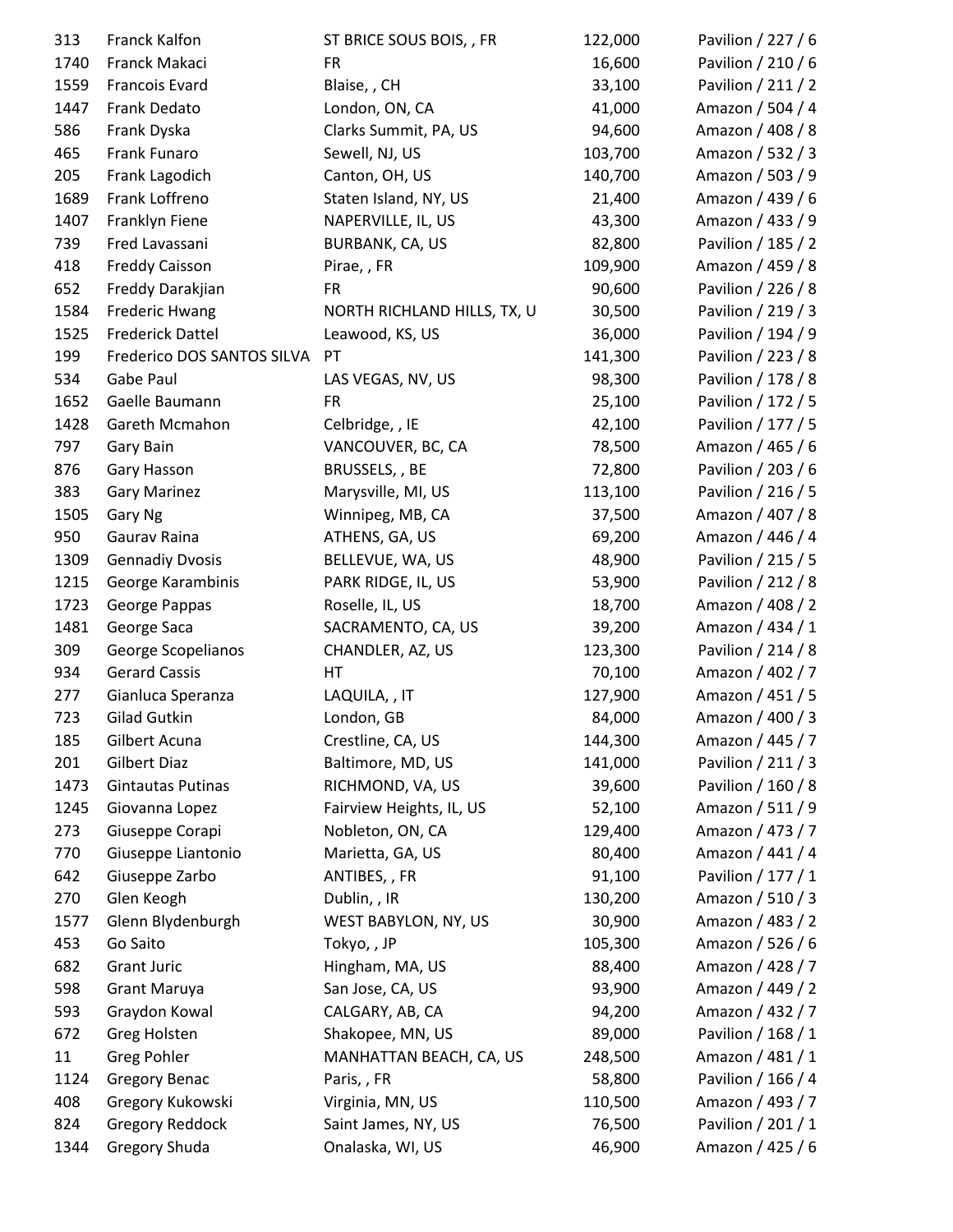| 262            | <b>Gregory Wafford</b>                        | Indianapolis, IN, US          | 131,300 | Pavilion / 198 / 9 |
|----------------|-----------------------------------------------|-------------------------------|---------|--------------------|
| 1356           | Gregory Wootten                               | FALLON, MO, US                | 46,400  | Amazon / 461 / 3   |
| 1318           | Griffin Benger                                | TORONTO, ON, CA               | 48,200  | Amazon / 495 / 9   |
| 530            | <b>Guifang Liu</b>                            | <b>CN</b>                     | 98,700  | Amazon / 512 / 3   |
| 1725           | <b>Guilherme Garcia</b>                       | APUCARANA, BR                 | 18,400  | Pavilion / 157 / 1 |
| 1603           | Guillermo Nunez                               | Mcallen, TX, US               | 29,100  | Pavilion / 194 / 5 |
| 852            | Gustavo Kamei                                 | Dracena, , BR                 | 74,500  | Amazon / 433 / 1   |
| 466            | Gyuhoon Kang                                  | Seoul, , KR                   | 103,500 | Amazon / 440 / 5   |
| 1258           | Ha Diep                                       | Huntington Beach, CA, US      | 51,800  | Amazon / 448 / 5   |
| 1366           | Hakim Zoufi                                   | <b>NL</b>                     | 45,700  | Amazon / 497 / 2   |
| 1335           | Hamid Mezhoud                                 | West Roxbury, MA, US          | 47,400  | Amazon / 444 / 4   |
| 213            | Hamin Lee                                     | Morganville, NJ, US           | 139,500 | Amazon / 434 / 7   |
| $\overline{7}$ | Hannes Speiser                                | VIENNA, , AT                  | 282,100 | Pavilion / 218 / 6 |
| 1020           | Hans Erlandsson                               | TABY, , SE                    | 64,500  | Pavilion / 175 / 8 |
| 1010           | Harald Sammer                                 | Salzburg, , AT                | 65,000  | Pavilion / 220 / 6 |
| 1005           | Haribhai Gopaul                               | <b>CORPUS CHRISTI, TX, US</b> | 65,700  | Pavilion / 239 / 8 |
| 724            | Harijs Broza                                  | Los Angeles, CA, US           | 84,000  | Amazon / 463 / 4   |
| 1704           | Haris Hadziabdic                              | Binghamton, NY, US            | 20,700  | Amazon / 530 / 6   |
| 1527           | Harold Rosnick                                | Easton, CT, US                | 35,800  | Amazon / 500 / 4   |
| 389            | Harris Soetikno                               | Melborne, , AU                | 112,500 | Pavilion / 199 / 3 |
| 1212           | Harrison Gimbel                               | Jupiter, FL, US               | 54,100  | Pavilion / 254 / 1 |
| 1655           | Harsukhpaul Sangha                            | SURREY, BC, CA                | 24,900  | Amazon / 432 / 2   |
| 235            | Hayden Fortini                                | VERO BEACH, FL, US            | 135,900 | Amazon / 427 / 6   |
| 1278           | He Huang                                      | CHICAGO, IL, US               | 50,200  | Pavilion / 217 / 3 |
| 510            | Hector Gerar Hernandez Olivar Monterrey, , MX |                               | 100,800 | Pavilion / 188 / 6 |
| 632            | Heidi Alexander                               | Gardner, MA, US               | 91,400  | Amazon / 516 / 1   |
| 216            | Heng Zhang                                    | St Augustine, FL, US          | 138,900 | Pavilion / 155 / 9 |
| 1579           | Hennock Fessehaie                             | Pomona, CA, US                | 30,600  | Pavilion / 183 / 4 |
| 1158           | Henri Puustinen                               | Fall River, MA, US            | 57,500  | Pavilion / 223 / 4 |
| 50             | Henrik Hecklen                                | AARHUS, DK                    | 200,100 | Pavilion / 208 / 1 |
| 916            | <b>Henry Fewster</b>                          | GB                            | 70,900  | Pavilion / 191 / 1 |
| 945            | Henry Pagliuca                                | Bloomfield, NJ, US            | 69,600  | Amazon / 510 / 4   |
| 428            | Hesam Alagha                                  | PHOENIX, AZ, US               | 108,300 | Pavilion / 172 / 7 |
| 612            | <b>Himmat Singh</b>                           | IN                            | 93,100  | Pavilion / 205 / 5 |
| 521            | Hiroki Karatsu                                | Kohokuku Yokohama, , JP       | 99,700  | Amazon / 403 / 1   |
| 445            | Hoa Pham                                      | BROOMFIELD, CO, US            | 106,100 | Amazon / 442 / 1   |
| 252            | Hojin Kim                                     | Bupyeoing Gu Inchon, , KR     | 132,300 | Amazon / 446 / 7   |
| 78             | Hong Lin                                      | Jacksonville, FL, US          | 178,200 | Pavilion / 224 / 3 |
| 725            | Hossein Ensan                                 | Muenster, , DE                | 84,000  | Amazon / 490 / 4   |
| 30             | <b>Howard Arotsky</b>                         | New York, NY, US              | 215,600 | Amazon / 433 / 3   |
| 738            | Howard Lo                                     | LOS ANGELES, CA, US           | 82,800  | Amazon / 461 / 9   |
| 975            | Howard Mash                                   | Coconut Creek, FL, US         | 67,700  | Amazon / 405 / 3   |
| 1397           | Hugo Naya                                     | Toulouse, , FR                | 44,000  | Pavilion / 169 / 2 |
| 1520           | <b>Hugo Nazar</b>                             | Corloha, , AR                 | 36,200  | Pavilion / 169 / 4 |
| 908            | Huicun Qiao                                   | Las Vegas, NV, US             | 71,500  | Pavilion / 201 / 5 |
| 817            | Huihan Wu                                     | San Francisco, CA, US         | 77,000  | Amazon / 441 / 6   |
| 1681           | Huilin Chen                                   | Saint Johns, FL, US           | 22,100  | Pavilion / 213 / 6 |
| 40             | Hwany Lee                                     | Seoul, , KR                   | 206,500 | Amazon / 514 / 1   |
| 1761           | Hyndi Khomutetsky                             | Orlando, FL, US               | 14,900  | Amazon / 509 / 4   |
| 103            | Ian Gavlick                                   | New York, NY, US              | 166,500 | Amazon / 429 / 5   |
|                |                                               |                               |         |                    |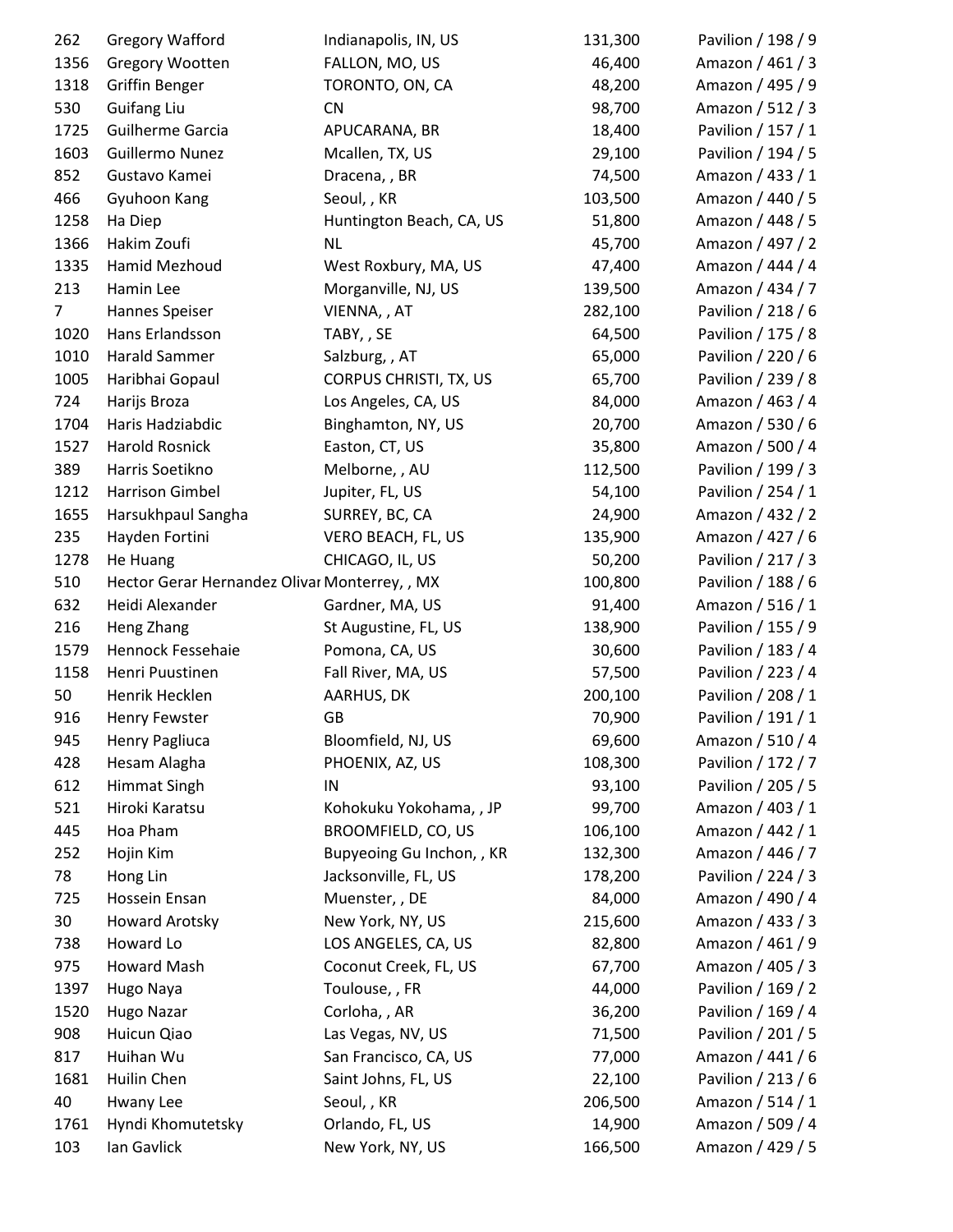| 405  | Ian Hamilton                                | IE                         | 111,000 | Amazon / 508 / 9   |
|------|---------------------------------------------|----------------------------|---------|--------------------|
| 846  | Ian Modder                                  | New Westminster, BC, CA    | 75,100  | Amazon / 488 / 8   |
| 1605 | Idris Ambraisse                             | PARIS, , FR                | 29,100  | Pavilion / 238 / 2 |
| 822  | Ignacio Sanchez                             | REEDLEY, CA, US            | 76,600  | Pavilion / 182 / 5 |
| 1226 | Igor Borukhov                               | FRESH MEADOWS, NY, US      | 53,200  | Pavilion / 166 / 9 |
| 819  | Igor Ioffe                                  | TWINSBURG, OH, US          | 76,700  | Amazon / 400 / 7   |
| 1483 | Ilia Bruskin                                | Moscow, RU                 | 39,100  | Amazon / 448 / 8   |
| 1698 | Ioannis Angelou Konstas                     | Athens, , GR               | 21,000  | Pavilion / 178 / 1 |
| 1663 | Isabelle Goncalves-Clement                  | Du Puch, , FR              | 23,900  | Pavilion / 154 / 5 |
| 1521 | Isai Alejandro Coello Ledezma Pharr, TX, US |                            | 36,200  | Pavilion / 213 / 2 |
| 1760 | Ishak Noyan                                 | LUND, , SE                 | 15,000  | Pavilion / 163 / 8 |
| 1624 | <b>Israel Pantaleon</b>                     | Milton, ON, CA             | 27,600  | Amazon / 442 / 8   |
| 17   | Itay Bin Mergy                              | IL                         | 233,100 | Amazon / 463 / 5   |
| 1769 | Itzhak Korenfine                            | IL                         | 14,000  | Amazon / 473 / 9   |
| 1441 | Ivan Deyra                                  | Le Teich, , FR             | 41,300  | Amazon / 456 / 4   |
| 490  | Jaakko Maenpaa                              | FI                         | 102,000 | Pavilion / 284 / 6 |
| 222  | Jack Melki                                  | PARIS, FR                  | 138,400 | Amazon / 419 / 1   |
| 1726 | Jacob Baumgartner                           | KALAMAZOO, MI, US          | 18,300  | Amazon / 442 / 3   |
| 1004 | Jacob Beck                                  | MORENO VALLEY, CA, US      | 65,800  | Amazon / 467 / 5   |
| 871  | Jacob Brundage                              | Greenville, MI, US         | 73,400  | Pavilion / 208 / 6 |
| 335  | Jacob Carbone                               | Plantation, FL, US         | 119,000 | Amazon / 416 / 3   |
| 936  | Jacob Dinota                                | Bowie, MD, US              | 70,000  | Amazon / 488 / 4   |
| 1014 | Jacob Kauffman                              | Davie, FL, US              | 64,700  | Amazon / 476 / 1   |
| 67   | Jacob Powers                                | Brigham City, UT, US       | 185,200 | Pavilion / 204 / 7 |
| 1187 | Jacob Stein                                 | Onl Signup-No City, TX, US | 55,500  | Amazon / 437 / 5   |
| 460  | Jacob Thibodeau                             | Juneau, AK, US             | 104,300 | Amazon / 513 / 7   |
| 932  | Jagdeep Bal                                 | Yuba City, CA, US          | 70,300  | Pavilion / 198 / 3 |
| 674  | Jaime Esquivel                              | Turlock, CA, US            | 89,000  | Pavilion / 284 / 9 |
| 666  | Jaime Godoy                                 | SANTA ANA, CA, US          | 89,500  | Amazon / 469 / 6   |
| 658  | Jake Bazeley                                | Cincinnati, OH, US         | 90,000  | Amazon / 414 / 5   |
| 73   | Jake Daniels                                | Katy, TX, US               | 179,500 | Amazon / 433 / 7   |
| 517  | Jake Schindler                              | PHILADELPHIA, PA, US       | 99,900  | Amazon / 403 / 2   |
| 1779 | Jakob Miegel                                | Fred, , DE                 | 11,800  | Pavilion / 253 / 8 |
| 773  | Jameel Harris                               | N HOLLYWOOD, CA, US        | 80,000  | Amazon / 461 / 1   |
| 1402 | James Alexander                             | San Antonio, TX, US        | 43,700  | Amazon / 469 / 7   |
| 1750 | James Baltazar                              | La Puente, CA, US          | 15,600  | Amazon / 521 / 9   |
| 1699 | James Baronian                              | Portsmouth, RI, US         | 21,000  | Pavilion / 208 / 7 |
| 1172 | James Belofski                              | ROCK TAVERN, NY, US        | 56,800  | Amazon / 431 / 5   |
| 143  | James Burns                                 | Smyrna, TN, US             | 155,200 | Amazon / 412 / 2   |
| 816  | James Calderaro                             | VENICE, FL, US             | 77,000  | Amazon / 428 / 2   |
| 109  | James Farley                                | Cypress, TX, US            | 164,500 | Amazon / 462 / 9   |
| 685  | James Fox                                   | Marion, NC, US             | 88,300  | Amazon / 524 / 2   |
| 1323 | James Frank                                 | STAYTON, OR, US            | 48,000  | Amazon / 487 / 2   |
| 1345 | James Hess                                  | ENCINO, CA, US             | 46,900  | Pavilion / 163 / 4 |
| 292  | James Ickes                                 | SCHELLSBURG, PA, US        | 125,100 | Amazon / 497 / 7   |
| 1684 | James Kousouros                             | Briarcliff Manor, NY, US   | 21,900  | Pavilion / 195 / 6 |
| 671  | James Magner                                | Woodbridge, CT, US         | 89,000  | Amazon / 510 / 7   |
| 9    | James Mendoza                               | Glendale, CA, US           | 255,900 | Amazon / 441 / 1   |
| 1285 | James Miller                                | HENDERSON, NV, US          | 50,000  | Pavilion / 176 / 8 |
| 857  | James Miller                                | HENDERSON, NV, US          | 74,200  | Amazon / 429 / 8   |
|      |                                             |                            |         |                    |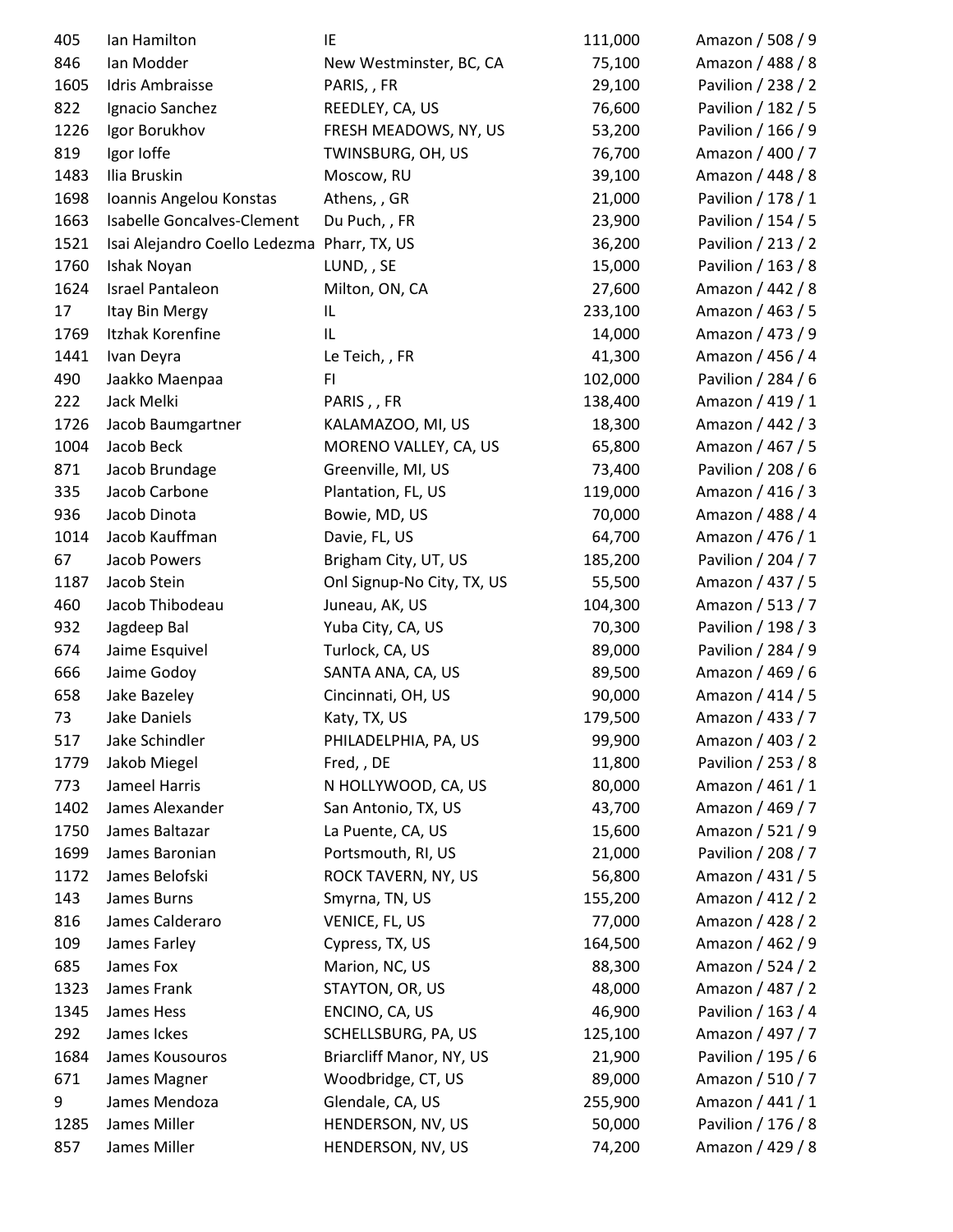| 1081 | James Myers          | Reading, PA, US            | 60,900  | Amazon / 483 / 8   |
|------|----------------------|----------------------------|---------|--------------------|
| 1588 | James Nixon          | Casmeford, , GB            | 30,200  | Amazon / 529 / 3   |
| 1691 | James Oconnor        | EAST SETAUKET, NY, US      | 21,400  | Amazon / 534 / 2   |
| 1290 | James Porter         | Langhorne, PA, US          | 49,600  | Amazon / 443 / 6   |
| 1716 | James Sileo          | <b>BURBANK, CA, US</b>     | 19,600  | Amazon / 430 / 4   |
| 196  | James White          | Yale, OK, US               | 141,700 | Pavilion / 170 / 2 |
| 847  | James Williams       | Nesbit, MS, US             | 74,900  | Amazon / 410 / 4   |
| 71   | Jamey Kramer         | South Lyon, MI, US         | 181,700 | Amazon / 453 / 3   |
| 1617 | Jamie Shaevel        | SANTA MONICA, CA, US       | 28,300  | Amazon / 429 / 6   |
| 1319 | Jamie Vela           | SYLMAR, CA, US             | 48,100  | Amazon / 473 / 3   |
| 306  | Janelle Jacobson     | Henderson, NV, US          | 123,500 | Amazon / 482 / 5   |
| 839  | Jared Hemingway      | Greenville, TX, US         | 75,500  | Amazon / 535 / 6   |
| 1489 | Jared Solomon        | Chappaqua, NY, US          | 38,800  | Pavilion / 268 / 8 |
| 760  | Jaren Briggs         | Tempe, AZ, US              | 81,200  | Amazon / 495 / 1   |
| 295  | Jaret Villarreal     | Ypsilanti, MI, US          | 124,900 | Amazon / 502 / 9   |
| 60   | Jareth East          | Redhill, , GB              | 190,100 | Pavilion / 283 / 4 |
| 346  | Jaroslaw Jaskiewicz  | KAMLOOPS, BC, CA           | 117,500 | Pavilion / 224 / 8 |
| 374  | Jason Bradley        | Wichita, KS, US            | 113,800 | Amazon / 511 / 7   |
| 853  | Jason Casten         | Boca Raton, FL, US         | 74,500  | Amazon / 522 / 6   |
| 1665 | Jason Darland        | Merriam, KS, US            | 23,700  | Pavilion / 211 / 4 |
| 482  | Jason Kim (LA)       | LOS ANGELES, CA, US        | 102,500 | Pavilion / 162 / 9 |
| 1775 | Jason Lee            | ALLENTOWN, PA, US          | 12,800  | Amazon / 438 / 8   |
| 1487 | Jason Liberman       | Toronto, ON, CA            | 39,000  | Amazon / 528 / 6   |
| 895  | Jason Lipiner        | Aurora, CO, US             | 71,900  | Amazon / 410 / 5   |
| 158  | Jason Loehrs         | Havertown, PA, US          | 152,000 | Pavilion / 200 / 7 |
| 98   | Jason Mangold        | Chicago, IL, US            | 168,300 | Amazon / 421 / 4   |
| 348  | Jason Mann           | BURNABY, BC, CA            | 117,400 | Pavilion / 184 / 8 |
| 221  | Jason Obinger        | Lino Lakes, MN, US         | 138,600 | Amazon / 476 / 8   |
| 1445 | Jason Paradis        | Wrentham, MA, US           | 41,100  | Pavilion / 163 / 3 |
| 1551 | Jason Picciolo       | Onl Signup-No City, FL, US | 34,200  | Amazon / 494 / 4   |
| 1066 | Jason Schiernbeck    | Janesville, WI, US         | 61,500  | Amazon / 467 / 3   |
| 827  | Jason Seitz          | SHAKOPEE, MN, US           | 76,100  | Pavilion / 205 / 9 |
| 233  | Jason Wasser         | Onl Signup-No City, NY, US | 136,200 | Pavilion / 218 / 7 |
| 1671 | Jason White          | Mannford, OK, US           | 23,000  | Pavilion / 195 / 3 |
| 500  | Jasthi Kumar         | San Ramon, CA, US          | 101,300 | Pavilion / 185 / 8 |
| 1620 | Javier Figueroa      | CHICAGO, IL, US            | 28,000  | Amazon / 484 / 2   |
| 351  | Javier Gorgolas      | <b>MX</b>                  | 117,100 | Pavilion / 202 / 6 |
| 1136 | Javier Nunez         | Texas City, TX, US         | 58,400  | Pavilion / 194 / 7 |
| 1022 | Jay Lee              | Austin, TX, US             | 64,300  | Pavilion / 173 / 3 |
| 93   | Jay Majmudar         | Murrieta, CA, US           | 170,400 | Amazon / 412 / 7   |
| 954  | Jay Sharon           | Fresh Meadows, NY, US      | 69,100  | Pavilion / 178 / 2 |
| 745  | Jayson Nosack        | EAGLE MOUNTAIN, UT, US     | 82,200  | Amazon / 470 / 6   |
| 85   | JC Tran              | SACRAMENTO, CA, US         | 173,400 | Amazon / 446 / 9   |
| 1017 | Jeaho Lee            | KR                         | 64,600  | Pavilion / 169 / 3 |
| 646  | Jean Montury         | Arras,, FR                 | 91,000  | Pavilion / 223 / 5 |
| 804  | Jean-Luc Adam        | <b>FR</b>                  | 78,100  | Amazon / 471 / 2   |
| 1185 | Jeannette Mendez     | Phoenix, AZ, US            | 55,600  | Pavilion / 184 / 1 |
| 1131 | Jean-Paul Pasqualini | SAN MARTINO DI LOTA, , FR  | 58,600  | Amazon / 468 / 4   |
| 497  | Jeff Beckley         | CAMBY, IN, US              | 101,400 | Pavilion / 217 / 2 |
| 325  | Jeff Dumas           | Mesa, AZ, US               | 120,300 | Amazon / 414 / 9   |
|      |                      |                            |         |                    |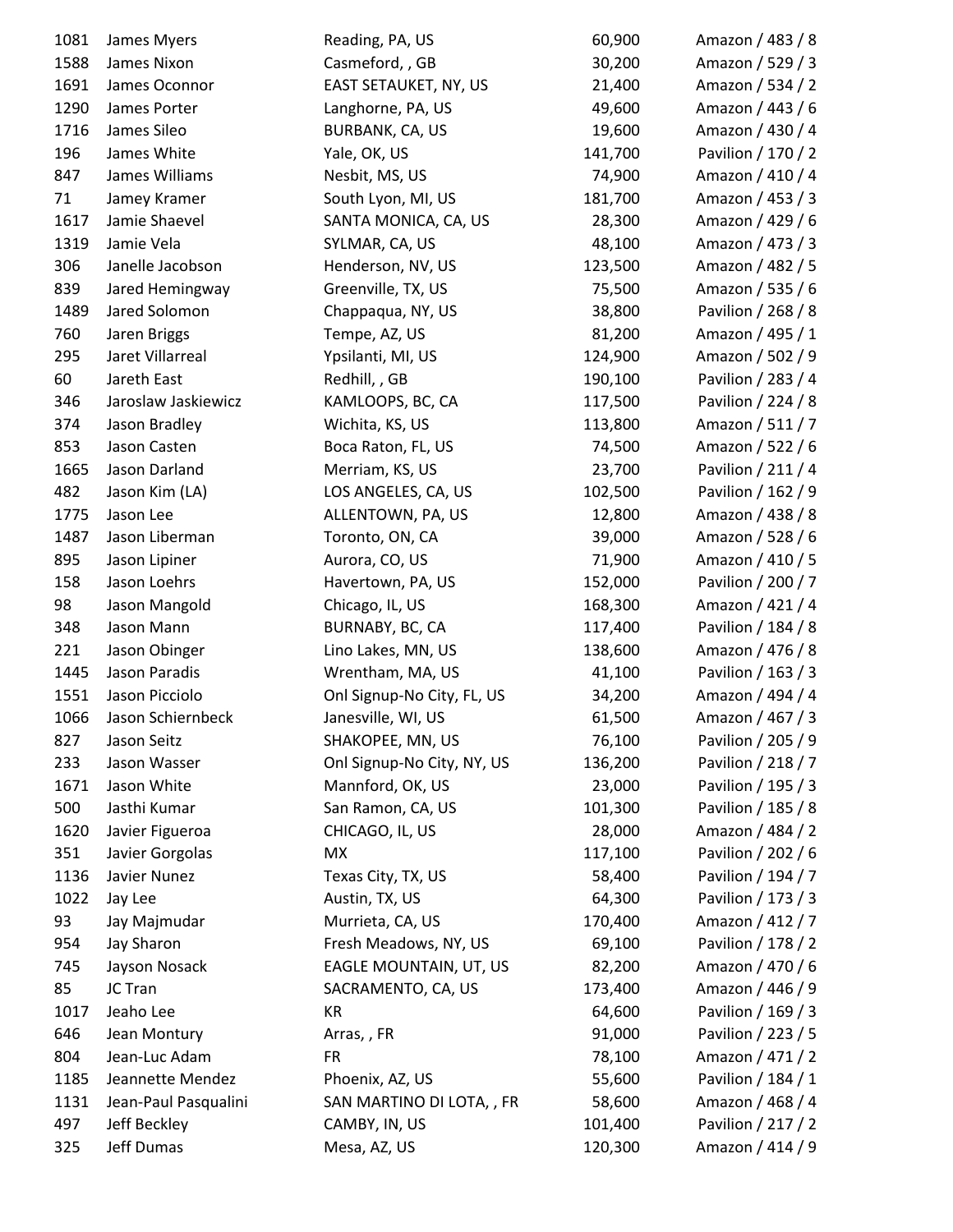| 1281 | Jefferey Tench      | SPOTSYLVANIA, VA, US     | 50,100  | Amazon / 411 / 4   |
|------|---------------------|--------------------------|---------|--------------------|
| 1686 | Jeffrey Brask       | Kildeer, IL, US          | 21,700  | Amazon / 504 / 3   |
| 697  | Jeffrey Farnes      | Dallas, OR, US           | 86,600  | Amazon / 459 / 1   |
| 979  | Jeffrey Fuhr        | Brooklyn, NY, US         | 67,500  | Amazon / 412 / 1   |
| 1414 | Jeffrey Lutes       | Las Vegas, NV, US        | 43,000  | Amazon / 525 / 8   |
| 778  | Jeffrey Mahoney     | LONDON, ON, CA           | 79,800  | Pavilion / 253 / 6 |
| 1098 | Jeffrey Mitseff     | PORTLAND, OR, US         | 60,000  | Pavilion / 186 / 7 |
| 99   | Jeffrey Sarkis      | AT                       | 168,100 | Pavilion / 219 / 1 |
| 577  | Jeffrey Tanouye     | LAS VEGAS, NV, US        | 95,100  | Amazon / 449 / 5   |
| 209  | Jeffrey Trudeau Jr. | Winter Garden, FL, US    | 140,400 | Pavilion / 190 / 3 |
| 1238 | Jeffrey Weil        | RICHFIELD, OH, US        | 52,400  | Amazon / 515 / 5   |
| 225  | Jeffrey Yarchever   | COSTA MESA, CA, US       | 138,000 | Pavilion / 169 / 8 |
| 1383 | Jeffry Casey        | Henderson, NV, US        | 44,900  | Amazon / 429 / 4   |
| 288  | Jensen Bernard      | Antrim, NH, US           | 125,900 | Pavilion / 181 / 5 |
| 172  | Jeremiah Williams   | Las Vegas, NV, US        | 148,100 | Amazon / 524 / 9   |
| 917  | Jeremy Baldisseri   | Luxembourg, , LU         | 70,800  | Pavilion / 203 / 7 |
| 323  | Jeremy Brown        | WESTVILLE, NJ, US        | 120,600 | Amazon / 424 / 6   |
| 1498 | Jeremy Dresch       | FRIDLEY, MN, US          | 38,100  | Pavilion / 160 / 5 |
| 948  | Jeremy Eyer         | Gulfport, MS, US         | 69,500  | Pavilion / 225 / 1 |
| 1107 | Jeremy Jagoda       | LEAWOOD, KS, US          | 59,400  | Amazon / 493 / 4   |
| 46   | Jeremy Kottler      | SANTA MONICA, CA, US     | 201,600 | Pavilion / 175 / 2 |
| 1360 | Jeremy Letson       | Tupelo, MS, US           | 46,000  | Amazon / 431 / 9   |
| 305  | Jeremy Levin        | Studio City, CA, US      | 123,600 | Amazon / 520 / 5   |
| 1500 | Jeremy Lyons        | Columbus, OH, US         | 38,000  | Pavilion / 209 / 6 |
| 236  | Jeremy Pekarek      | SYCAMORE, IL, US         | 135,700 | Amazon / 434 / 4   |
| 403  | Jerri Thomas        | HAMILTON, OH, US         | 111,300 | Pavilion / 159 / 7 |
| 1317 | Jerry Humphrey      | GIBSONIA, PA, US         | 48,300  | Amazon / 404 / 4   |
| 547  | Jerwin Pasco        | Taguig, , PH             | 97,400  | Pavilion / 159 / 4 |
| 79   | <b>Jesse Capps</b>  | HENDERSON, NV, US        | 177,700 | Amazon / 496 / 9   |
| 866  | Jesse Lonis         | Medford, OR, US          | 73,700  | Amazon / 446 / 1   |
| 1135 | Jesse Shotwell      | Aspen, CO, US            | 58,500  | Pavilion / 284 / 7 |
| 635  | Jessica Perez       | Panama City, , PA        | 91,300  | Pavilion / 181 / 2 |
| 1795 | Jesus Espinosa      | ES                       | 3,300   | Pavilion / 196 / 7 |
| 268  | JeWook Oh           | Fresh Meadows, NY, US    | 130,500 | Pavilion / 201 / 9 |
| 1067 | Jia Liu             | <b>BROOKLYN, NY, US</b>  | 61,500  | Pavilion / 191 / 9 |
| 1371 | Jiacong Zhang       | Flushing, NY, US         | 45,400  | Amazon / 427 / 7   |
| 872  | Jianwei Chen        | Winchester, MA, US       | 73,200  | Pavilion / 170 / 7 |
| 772  | Jie Jie Zheng       | Maspeth, NY, US          | 80,300  | Amazon / 532 / 2   |
| 200  | Jim Butler          | SPRINGTOWN, TX, US       | 141,200 | Amazon / 535 / 3   |
| 132  | Jimmy Setna         | Mississauga, ON, CA      | 158,100 | Amazon / 417 / 6   |
| 545  | Jimmy Zhou          | Las Vegas, NV, US        | 97,600  | Amazon / 519 / 9   |
| 1263 | Jiwan Emre          | Winnipeg, MB, CA         | 51,400  | Amazon / 435 / 9   |
| 538  | Jiyoung Kim         | Gimhae, , KR             | 98,000  | Amazon / 413 / 5   |
| 303  | Joe Choi            | Oakland Gardens, NY, US  | 124,000 | Pavilion / 195 / 9 |
| 241  | Joe Cook            | Gilbert, AZ, US          | 135,000 | Pavilion / 189 / 4 |
| 64   | Joe Hachem          | MELBOURNE, , AU          | 186,100 | Amazon / 524 / 7   |
| 115  | Joe Nalbandyan      | Glendale, CA, US         | 162,600 | Amazon / 406 / 6   |
| 455  | Joel Micka          | EVERETT, WA, US          | 105,000 | Amazon / 510 / 9   |
| 1553 | Joel Nimmo          | University Place, WA, US | 34,000  | Amazon / 502 / 2   |
| 1087 | Joerg Winterhoff    | Greenwich, CT, US        | 60,700  | Pavilion / 187 / 7 |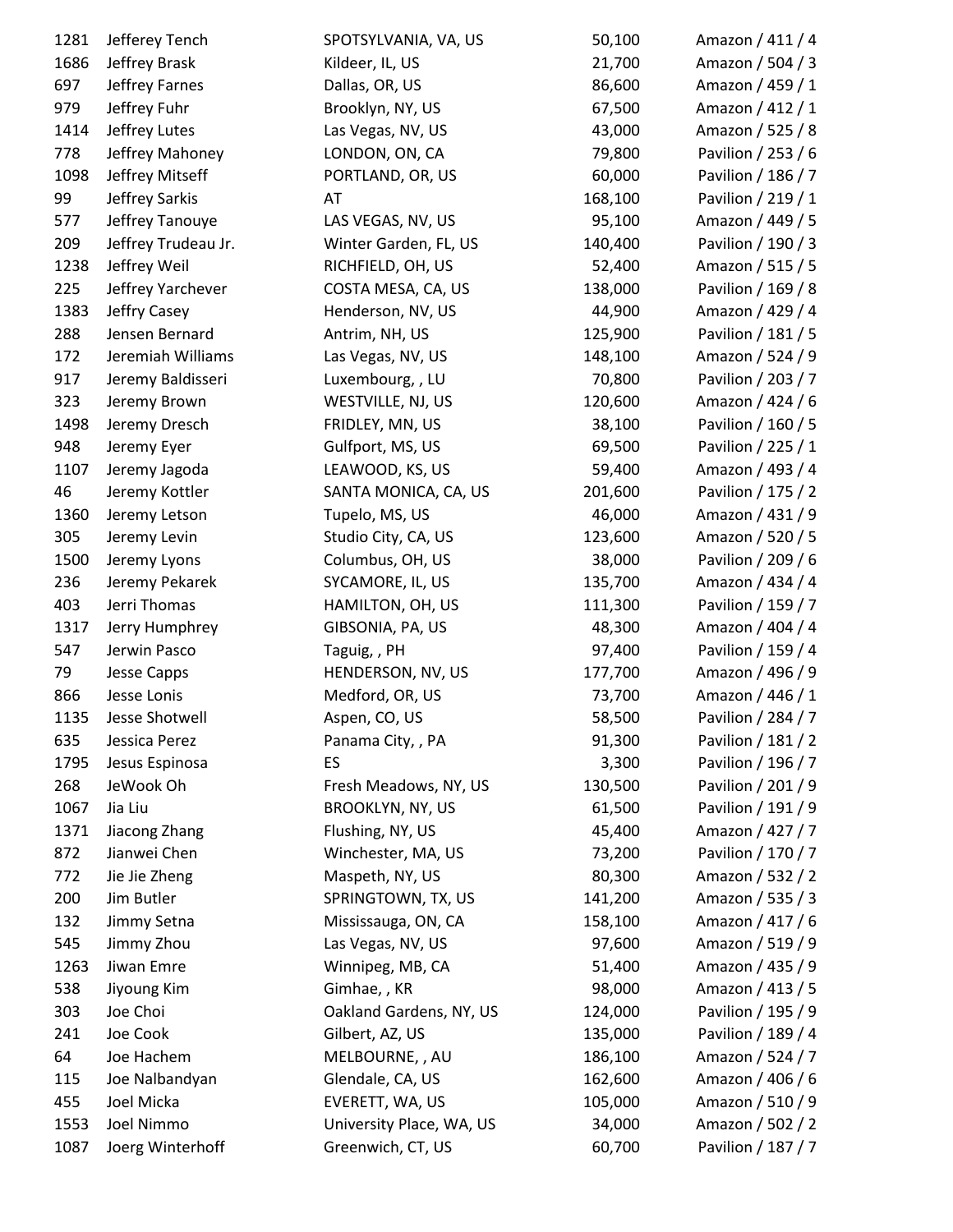| 958  | Joffrey Esteve      | La Tour De Salvgny, , FR   | 68,700  | Pavilion / 179 / 9 |
|------|---------------------|----------------------------|---------|--------------------|
| 329  | Johan Guilbert      | Sarreguemines, , FR        | 120,000 | Pavilion / 193 / 5 |
| 206  | Johan Martinet      | MX                         | 140,600 | Amazon / 531 / 7   |
| 23   | John Bagosy         | HUDSON, IL, US             | 224,700 | Pavilion / 200 / 6 |
| 794  | John Bolton         | Matteson, IL, US           | 78,600  | Amazon / 467 / 2   |
| 806  | John Campbell       | Ellicott City, MD, US      | 78,000  | Amazon / 525 / 3   |
| 334  | John Carey          | SAN FRANCISCO, CA, US      | 119,100 | Amazon / 495 / 3   |
| 1669 | John Dombroski      | LAS VEGAS, NV, US          | 23,100  | Amazon / 472 / 3   |
| 1157 | John Fones          | San Francisco, CA, US      | 57,500  | Pavilion / 207 / 9 |
| 933  | John Frederick      | SAN JACINTO, CA, US        | 70,200  | Amazon / 479 / 7   |
| 396  | John Frenz          | VINCENNES, IN, US          | 111,900 | Amazon / 510 / 5   |
| 1670 | John Gordon         | CLEARWATER, FL, US         | 23,000  | Amazon / 503 / 2   |
| 1614 | John Gravagna       | Columbia, MO, US           | 28,600  | Pavilion / 283 / 9 |
| 505  | John Hewgill        | Clarksburg, ON, CA         | 101,000 | Pavilion / 190 / 5 |
| 1744 | John Luisana        | Raleigh, NC, US            | 16,200  | Amazon / 499 / 5   |
| 1633 | John Marlowe        | SAINT PAUL, MN, US         | 27,100  | Pavilion / 254 / 3 |
| 52   | John May            | Seneca, SC, US             | 199,700 | Amazon / 416 / 2   |
| 1718 | John Morgan         | MINNEAPOLIS, MN, US        | 19,200  | Pavilion / 205 / 4 |
| 296  | John Phan           | Stockton, CA, US           | 124,900 | Pavilion / 163 / 9 |
| 777  | John Ranck          | La Marque, TX, US          | 79,900  | Pavilion / 212 / 4 |
| 905  | John Rock           | Orange, CA, US             | 71,600  | Pavilion / 199 / 8 |
| 1741 | John Roh            | PLAINFIELD, IL, US         | 16,500  | Pavilion / 192 / 9 |
| 969  | John Sacha          | DENVER, CO, US             | 68,100  | Pavilion / 212 / 3 |
| 344  | John Seyferth       | Chicago, IL, US            | 117,600 | Pavilion / 213 / 9 |
| 1380 | John Silva          | MISSION VIEJO, CA, US      | 45,000  | Pavilion / 206 / 1 |
| 1644 | John Stauffer       | Shoreline, WA, US          | 26,100  | Amazon / 506 / 5   |
| 1170 | John Strawser       | Lawrenceburg, IN, US       | 56,900  | Amazon / 504 / 9   |
| 703  | John Tech           | Pasig, , PH                | 86,100  | Amazon / 452 / 6   |
| 585  | John Yiovanakos     | Norwalk, CT, US            | 94,700  | Pavilion / 185 / 7 |
| 1659 | Johnathan Dempsey   | Aurora, CO, US             | 24,300  | Pavilion / 165 / 8 |
| 914  | Johnny Chen         | Philadelphia, PA, US       | 71,100  | Pavilion / 185 / 6 |
| 1297 | Johnny Landreth     | Lanett, AL, US             | 49,300  | Amazon / 449 / 1   |
| 350  | Johnny Skeens       | MORRISVILLE, IN, US        | 117,200 | Amazon / 461 / 2   |
| 970  | Jon Finton          | Buda, TX, US               | 67,900  | Amazon / 429 / 9   |
| 1101 | Jon Friedberg       | LAS VEGAS, NV, US          | 59,900  | Amazon / 475 / 3   |
| 786  | Jon Gottlieb        | Roslyn, NY, US             | 79,400  | Pavilion / 171 / 2 |
| 81   | Jon Shirazi         | Onl Signup-No City, FL, US | 176,700 | Pavilion / 190 / 8 |
| 1800 | Jon Shoreman        | LONDON, , GB               | 1       | Amazon / 486 / 7   |
| 1596 | Jonah Coe           | Tempe, AZ, US              | 29,500  | Amazon / 424 / 9   |
| 875  | Jonas Hagstrom      | ESKILSTUNA, , SE           | 72,800  | Pavilion / 166 / 2 |
| 35   | Jonas Lauck         | Primstal, , DE             | 210,900 | Pavilion / 199 / 6 |
| 1032 | Jonas Mackoff       | VANCOUVER, BC, CA          | 63,800  | Amazon / 441 / 3   |
| 1774 | Jonathan Azoulay    | BEVERLY HILLS, CA, US      | 13,400  | Pavilion / 299 / 7 |
| 1608 | Jonathan Benner     | Austin, TX, US             | 29,000  | Pavilion / 169 / 1 |
| 729  | Jonathan Cohen (SD) | SAN DIEGO, CA, US          | 83,600  | Amazon / 531 / 5   |
| 135  | Jonathan Crowley    | New York, NY, US           | 157,400 | Pavilion / 174 / 8 |
| 1171 | Jonathan Lewis      | Shrewsbury, MA, US         | 56,800  | Amazon / 404 / 1   |
| 1379 | Jonathan Nicol      | Dacula, GA, US             | 45,000  | Amazon / 472 / 9   |
| 424  | Jonathan Poche      | YOUNGSVILLE, LA, US        | 108,700 | Amazon / 524 / 1   |
| 1719 | Jonathan Schechter  | Roslyn, NY, US             | 19,100  | Amazon / 414 / 1   |
|      |                     |                            |         |                    |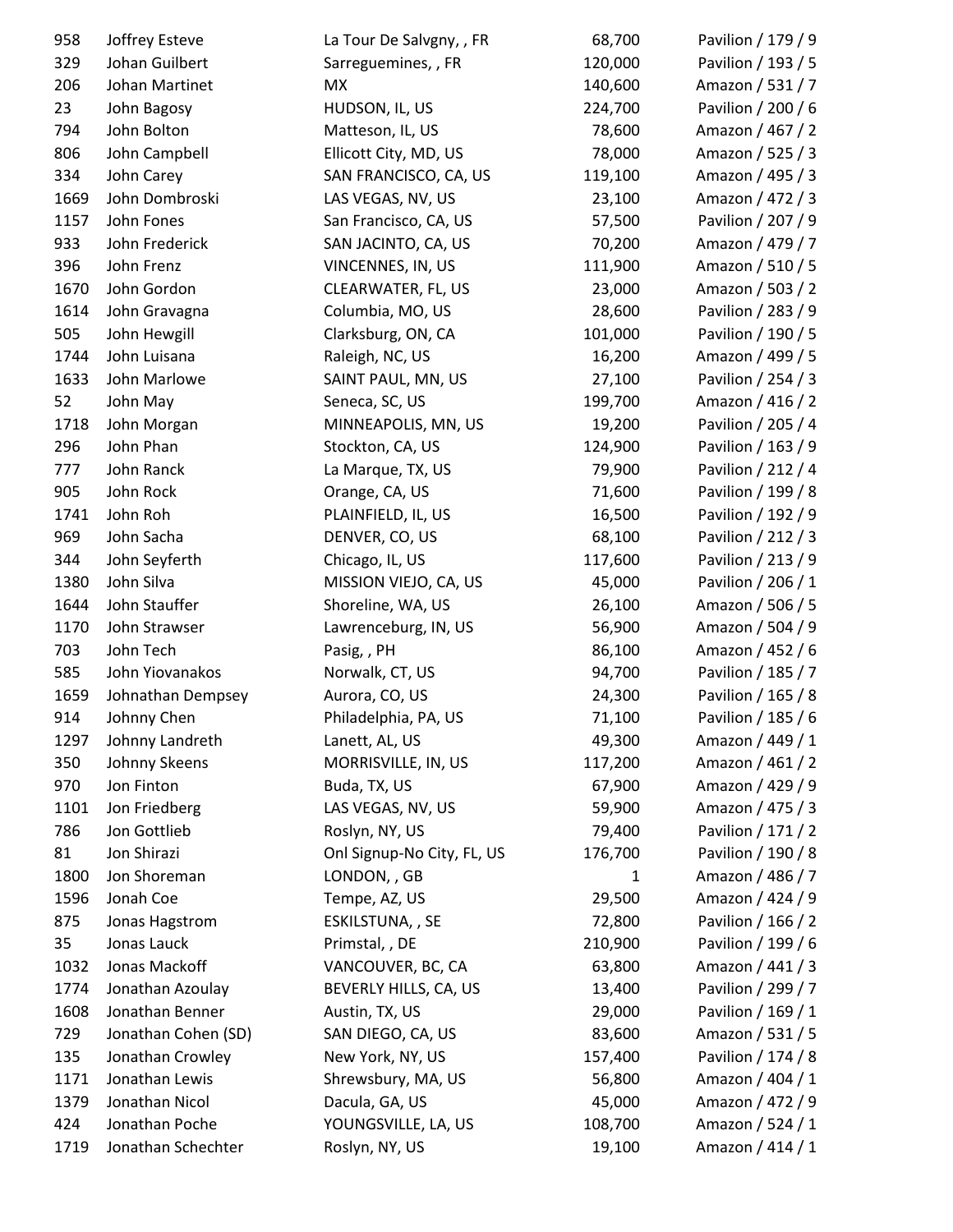| 1648 | Jonathan Yueh         | BURNABY, BC, CA          | 25,900  | Amazon / 478 / 6   |
|------|-----------------------|--------------------------|---------|--------------------|
| 302  | Joni Jouhkimainen     | HELSINKI,, FI            | 124,200 | Amazon / 459 / 9   |
| 70   | Joon Park             | Katy, TX, US             | 181,800 | Pavilion / 175 / 7 |
| 935  | Joonas Helin          | ESPOO,, FI               | 70,100  | Pavilion / 239 / 3 |
| 1591 | Jordan Cristos        | Las Vegas, NV, US        | 29,900  | Pavilion / 191 / 5 |
| 27   | Jordan Jayne          | LISLE, IL, US            | 219,200 | Amazon / 508 / 7   |
| 175  | Jordan Siegel         | Oceanside, NY, US        | 147,100 | Amazon / 507 / 3   |
| 343  | Jorge Arriola         | MIDLAND, TX, US          | 117,900 | Pavilion / 283 / 6 |
| 1452 | Jorge Deoliveiralopez | PT                       | 40,600  | Amazon / 465 / 5   |
| 1602 | Jorge Hou             | Panama, , PA             | 29,100  | Amazon / 452 / 2   |
| 648  | Jorge Martinez        | Cutler Bay, FL, US       | 90,800  | Amazon / 473 / 8   |
| 742  | Jorge Pena            | Edinburg, TX, US         | 82,500  | Amazon / 439 / 4   |
| 367  | Jorge Ribeiro         | BR                       | 114,800 | Amazon / 517 / 5   |
| 381  | Jose Astima           | <b>FR</b>                | 113,100 | Pavilion / 163 / 2 |
| 930  | Jose Becerra          | <b>MX</b>                | 70,300  | Pavilion / 174 / 3 |
| 740  | Jose Ferro            | Santa Marte, , CO        | 82,700  | Amazon / 407 / 7   |
| 489  | Jose Jaraiz           | ES                       | 102,000 | Pavilion / 198 / 6 |
| 563  | Jose Wong             | Brick, NJ, US            | 95,900  | Amazon / 447 / 2   |
| 513  | Joseph Beltran        | Pasco, WA, US            | 100,200 | Amazon / 405 / 4   |
| 886  | Joseph Delucia        | Chicago, IL, US          | 72,400  | Pavilion / 284 / 5 |
| 992  | Joseph Demestrio      | Roslyn Heights, NY, US   | 66,700  | Amazon / 406 / 9   |
| 1030 | Joseph Finocchaiaro   | Omaha, NE, US            | 63,900  | Pavilion / 221 / 4 |
| 1048 | Joseph Graber         | Cincinnati, OH, US       | 62,800  | Amazon / 407 / 3   |
| 1739 | Joseph Harrison       | NEWTON GROVE, NC, US     | 16,600  | Amazon / 514 / 7   |
| 883  | Joseph Krasner        | Miami, FL, US            | 72,500  | Pavilion / 207 / 4 |
| 1070 | Joseph Lacarrubba     | MANHASSET, NY, US        | 61,300  | Pavilion / 213 / 1 |
| 503  | Joseph Marchal        | APPELTON, WI, US         | 101,200 | Amazon / 487 / 4   |
| 1348 | Joseph Moore          | Mamaroneck, NY, US       | 46,800  | Pavilion / 181 / 6 |
| 557  | Joseph Muldoon        | Torrington, CT, US       | 96,400  | Amazon / 423 / 4   |
| 700  | Joseph Parrish        | RIVERVIEW, FL, US        | 86,400  | Pavilion / 202 / 8 |
| 977  | Joseph Parys          | Crystal Lake, IL, US     | 67,700  | Pavilion / 198 / 1 |
| 421  | Joseph Ranciato       | Sacramento, CA, US       | 109,700 | Pavilion / 171 / 7 |
| 116  | Joseph Reddick        | Bronx, NY, US            | 162,600 | Amazon / 454 / 8   |
| 1149 | Joseph Rossi          | Tequesta, FL, US         | 57,700  | Pavilion / 171 / 5 |
| 896  | Joseph Russo          | Brooklyn, NY, US         | 71,900  | Amazon / 471 / 3   |
| 731  | Joseph Salvaggi       | RICHMOND HTS, OH, US     | 83,400  | Amazon / 498 / 2   |
| 1382 | Joseph Sanders        | Las Vegas, NV, US        | 44,900  | Amazon / 419 / 8   |
| 32   | Joseph Tauber         | Harwood Heights, IL, US  | 212,500 | Amazon / 407 / 6   |
| 1495 | Joseph Taylor         | GRAHAM, WA, US           | 38,200  | Pavilion / 254 / 9 |
| 148  | Josh Arieh            | Alpharetta, GA, US       | 154,100 | Amazon / 468 / 5   |
| 106  | Josh Prager           | YUBA CITY, CA, US        | 165,000 | Amazon / 438 / 4   |
| 709  | Joshua Herman         | RICHMOND HILL, ON, CA    | 85,500  | Pavilion / 299 / 2 |
| 572  | Joshua Lander         | Norwalk, CT, US          | 95,300  | Amazon / 504 / 1   |
| 768  | Joshua Lessner        | Las Vegas, NV, US        | 80,600  | Amazon / 405 / 2   |
| 1470 | Joshua Maskell        | Tarpon Springs, FL, US   | 39,800  | Pavilion / 253 / 1 |
| 347  | Joshua Mullins        | Nashville, TN, US        | 117,400 | Amazon / 499 / 8   |
| 267  | Joshua Ray            | Chattanooga, TN, US      | 130,800 | Pavilion / 192 / 5 |
| 1042 | Joshua Robertson      | San Antonio, TX, US      | 63,100  | Pavilion / 207 / 7 |
| 144  | Joshua Schindler      | CLAYTON, MO, US          | 155,100 | Amazon / 414 / 6   |
| 1697 | Joshua Skaggs         | DARDENNE PRAIRIE, MO, US | 21,000  | Pavilion / 171 / 4 |
|      |                       |                          |         |                    |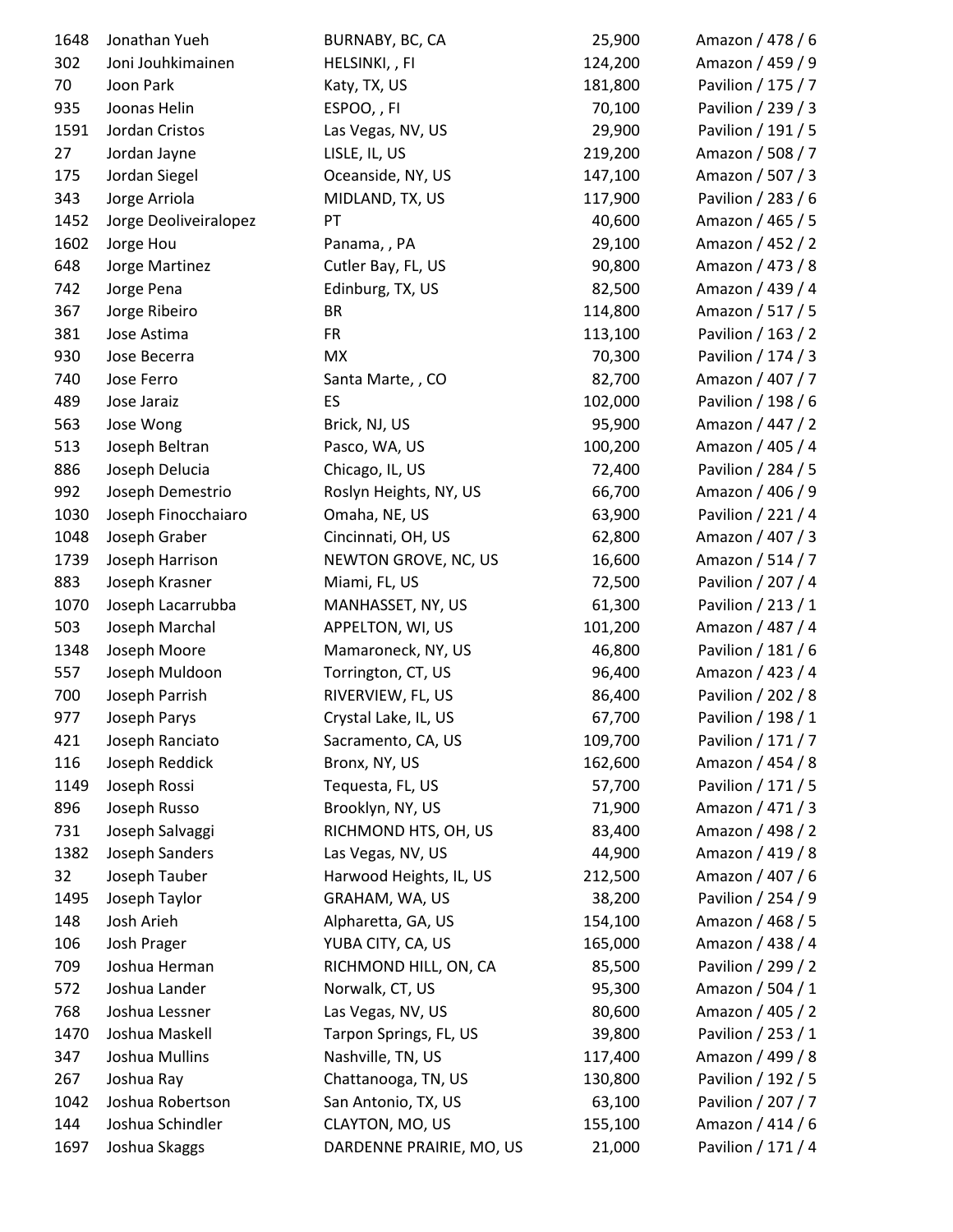| 92   | Joshua Suyat          | KAHULUI, HI, US             | 170,700 | Amazon / 406 / 1   |
|------|-----------------------|-----------------------------|---------|--------------------|
| 918  | Juan Arango           | CU                          | 70,800  | Pavilion / 210 / 7 |
| 1049 | Juan Latuff           | Katy, TX, US                | 62,800  | Pavilion / 212 / 2 |
| 1545 | Juan Marcos Lopez     | Las Parejas Santa Fe, , AR  | 34,400  | Amazon / 455 / 7   |
| 1459 | Juan Moralasso        | Unicoi, TN, US              | 40,300  | Pavilion / 207 / 6 |
| 496  | Juan Ramirez          | Harlingen, TX, US           | 101,400 | Pavilion / 215 / 8 |
| 949  | Juan Rua              | Medellin, , CU              | 69,300  | Pavilion / 192 / 1 |
| 274  | Julian Galvan         | SACRAMENTO, CA, US          | 128,300 | Pavilion / 186 / 6 |
| 331  | Julian Milliard-Feral | <b>FR</b>                   | 119,700 | Amazon / 455 / 5   |
| 1209 | Julien Perouse        | <b>FR</b>                   | 54,200  | Amazon / 431 / 3   |
| 1593 | Julien Stropoli       | St Priest, , FR             | 29,700  | Pavilion / 165 / 9 |
| 1751 | Julien Veyssiere      | Sauas,, FR                  | 15,600  | Pavilion / 164 / 8 |
| 112  | <b>Juliet Hegedus</b> | Hollywood, FL, US           | 164,000 | Amazon / 412 / 6   |
| 1794 | Jun Li                | Short Hills, NJ, US         | 6,600   | Pavilion / 220 / 9 |
| 858  | June Cuervo           | Oakland, CA, US             | 74,200  | Pavilion / 207 / 3 |
| 19   | Jung Woo              | Bellevue, WA, US            | 231,900 | Pavilion / 268 / 4 |
| 315  | Jungwon Kim           | Gyeongsangnam, , KR         | 121,800 | Amazon / 412 / 3   |
| 873  | Junichi Nakanowatari  | Tokyo, , JP                 | 73,000  | Amazon / 403 / 5   |
| 523  | Jurgen Wenigwieser    | AT                          | 99,700  | Pavilion / 216 / 4 |
| 641  | Jussi Nevanlinna      | HELSINKI, FI                | 91,100  | Pavilion / 173 / 1 |
| 564  | Justin Galifi         | Sparta, NJ, US              | 95,800  | Amazon / 528 / 9   |
| 1656 | Kaivon Hakimi         | Atlanta, GA, US             | 24,600  | Amazon / 405 / 6   |
| 138  | Kalyan Cheekuri       | Telangana, , IN             | 156,600 | Amazon / 527 / 7   |
| 902  | Kamran Zarghouni      | Corpus Christi, TX, US      | 71,600  | Amazon / 496 / 6   |
| 946  | Kane Churko           | Las Vegas, NV, US           | 69,500  | Amazon / 475 / 6   |
| 258  | Kane Lai              | Castle Pines, CO, US        | 131,900 | Amazon / 416 / 1   |
| 1660 | Kao Saechao           | Portland, OR, US            | 24,100  | Amazon / 472 / 6   |
| 447  | Kao Saetern           | PORTLAND, OR, US            | 105,900 | Amazon / 426 / 6   |
| 1432 | Karanvir Singh        | Sicklerville, NJ, US        | 42,000  | Pavilion / 201 / 3 |
| 1449 | Karapet Galstyan      | PALO ALTO, CA, US           | 40,800  | Amazon / 426 / 7   |
| 1480 | Kareem Marshall       | Cambridge, ma, US           | 39,300  | Pavilion / 179 / 5 |
| 1534 | Karen Sarkisyan       | MOSCOW, RU                  | 35,400  | Amazon / 473 / 1   |
| 1442 | Karo Davtyan          | Van Nuys, CA, US            | 41,300  | Amazon / 467 / 7   |
| 281  | Kathrine Brandt       |                             | 126,900 | Pavilion / 180 / 5 |
| 823  | Kawaguchi Akihiro     | JP                          | 76,500  | Amazon / 520 / 7   |
| 887  | Kazuki Ikeuchi        | TOKYO, , JP                 | 72,300  | Amazon / 406 / 3   |
| 1266 | Ke Chen               | <b>CN</b>                   | 51,100  | Pavilion / 205 / 6 |
| 1430 | Kee Fredkove          | San Diego, CA, US           | 42,000  | Amazon / 455 / 1   |
| 1531 | Keith Donovan         | NEW MILFORD, NJ, US         | 35,500  | Amazon / 426 / 1   |
| 1562 | Keith Eoll            | San Diego, CA, US           | 32,900  | Amazon / 459 / 5   |
| 1780 | Keith Heine           | HILLSBORO, MO, US           | 11,700  | Amazon / 476 / 3   |
| 527  | Keith Lehr            | <b>BOSSIER CITY, LA, US</b> | 99,500  | Pavilion / 187 / 1 |
| 1715 | <b>Kelley Slay</b>    | JACKSONVILLE, FL, US        | 19,700  | Amazon / 406 / 8   |
| 1646 | Kellina Sanders       | MENTONE, CA, US             | 26,000  | Pavilion / 158 / 1 |
| 1688 | Kelly Ann Saxby       | Swedesboro, NJ, US          | 21,500  | Amazon / 520 / 8   |
| 1598 | Kelly Kim             | LAS VEGAS, NV, US           | 29,500  | Amazon / 444 / 9   |
| 232  | Kenja Wiseman         | Kapolei, HI, US             | 136,200 | Pavilion / 193 / 1 |
| 5    | Kenn Pluard           | HAPPY VALLEY, OR, US        | 307,600 | Amazon / 438 / 2   |
| 1265 | Kenna James           | Las Vegas, NV, US           | 51,100  | Pavilion / 192 / 8 |
| 532  | Kenneth Neely         | Tyler, TX, US               | 98,500  | Amazon / 527 / 1   |
|      |                       |                             |         |                    |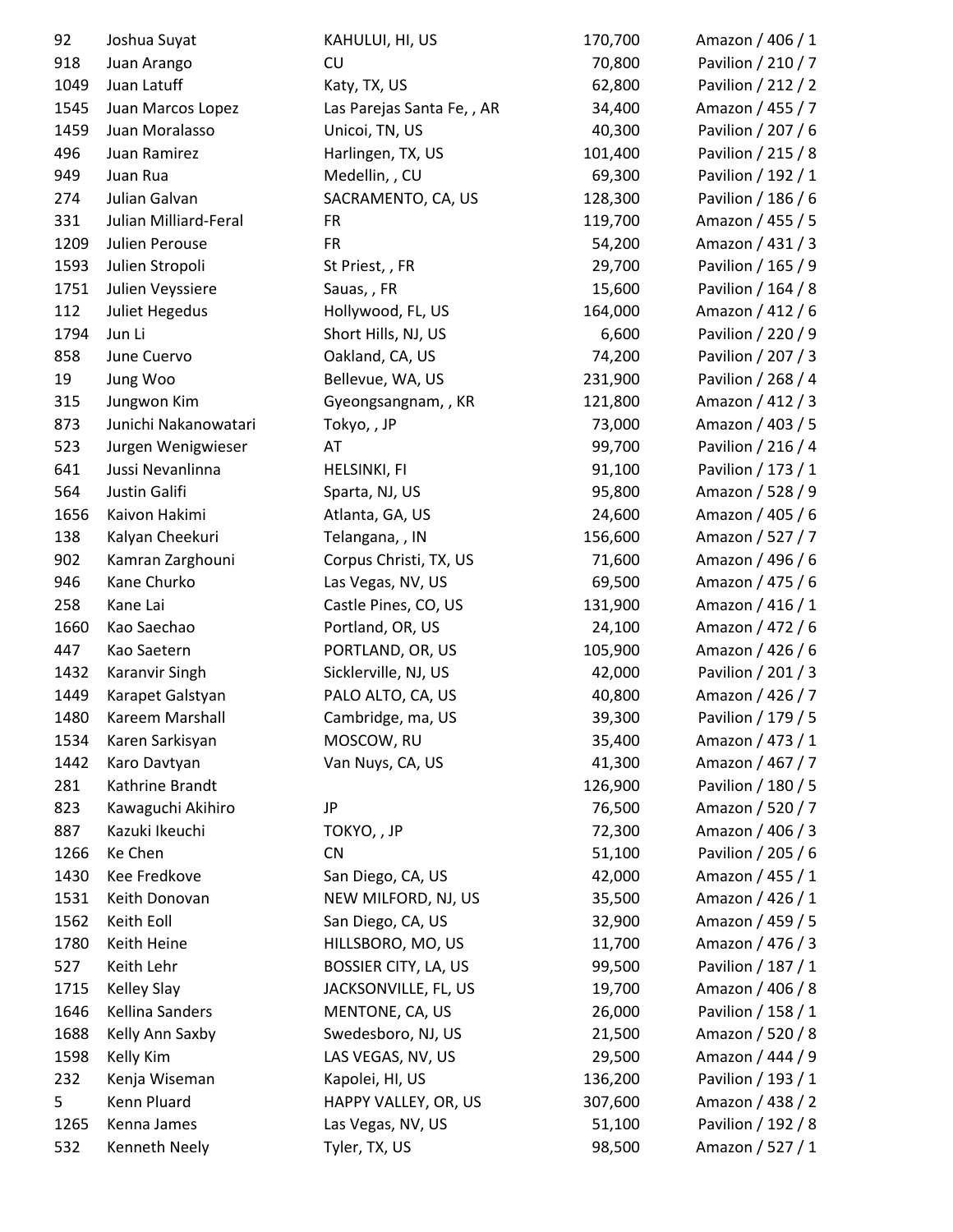| 113  | Kenneth Traut           | Avon, IN, US               | 163,800 | Amazon / 428 / 4   |
|------|-------------------------|----------------------------|---------|--------------------|
| 515  | Kennon Perez            | HI, US                     | 100,000 | Pavilion / 210 / 3 |
| 375  | Kenny Ho                | Las Vegas, NV, US          | 113,700 | Amazon / 508 / 2   |
| 1132 | Kenny Lay               | Absecon, NJ, US            | 58,500  | Amazon / 423 / 1   |
| 448  | Kenny Tran              | ARCADIA, CA, US            | 105,800 | Amazon / 446 / 3   |
| 1424 | Kent Roed               | Bergen, , NO               | 42,400  | Pavilion / 164 / 4 |
| 1122 | Kenya Hill              | Laveen, AZ, US             | 58,800  | Amazon / 411 / 6   |
| 812  | Keven Stammen           | Cincinnati, OH, US         | 77,500  | Amazon / 533 / 8   |
| 1494 | Kevin Avin              | NEW ORLEANS, LA, US        | 38,200  | Amazon / 444 / 1   |
| 544  | Kevin Fitzgibbons       | MORGAN HILL, CA, US        | 97,700  | Pavilion / 222 / 7 |
| 1006 | Kevin Gao               | Onl Signup-No City, TX, US | 65,600  | Amazon / 481 / 2   |
| 1112 | Kevin Hamacher          | Feisberg, AB, CA           | 59,100  | Pavilion / 154 / 7 |
| 82   | Kevin Ho                | GAINESVILLE, FL, US        | 176,400 | Pavilion / 164 / 2 |
| 1463 | Kevin Jungmann          | Libertyville, IL, US       | 40,000  | Amazon / 481 / 7   |
| 413  | Kevin Kwak              | Manassas, VA, US           | 110,200 | Amazon / 445 / 2   |
| 1160 | Kevin MacPhee           | COEUR D ALENE, ID, US      | 57,400  | Amazon / 472 / 2   |
| 689  | Kevin Mcbarron          | Carlsbad, CA, US           | 87,300  | Amazon / 419 / 5   |
| 1754 | Kevin Pollak            | SHERMAN OAKS, CA, US       | 15,300  | Pavilion / 225 / 3 |
| 1174 | Kevin Zhang             | Las Vegas, NV, US          | 56,700  | Pavilion / 197 / 9 |
| 54   | Keyu Qu                 | Azusa, CA, US              | 198,500 | Amazon / 458 / 3   |
| 693  | Khamar Xaytavone        | WENDOVER, NV, US           | 86,900  | Amazon / 462 / 1   |
| 1183 | Khamsy Bowles           | Weed, CA, US               | 55,700  | Pavilion / 156 / 3 |
| 1359 | Kiarash Hamadani        | LOS ANGELES, CA, US        | 46,100  | Pavilion / 283 / 3 |
| 795  | Kien Tran               | LAKE CHARLES, LA, US       | 78,600  | Pavilion / 179 / 2 |
| 1271 | Kilian Kramer           | Vienna, , AT               | 50,700  | Pavilion / 194 / 2 |
| 831  | Kim Livensparger        | Goleta, CA, US             | 75,800  | Amazon / 423 / 5   |
| 97   | Koki Kudo               | JP                         | 168,500 | Amazon / 509 / 6   |
| 892  | Konstantin Hammermuller | AT                         | 72,200  | Pavilion / 186 / 8 |
| 1542 | Koray Aldemir           | Vienna, , AT               | 34,700  | Amazon / 409 / 8   |
| 484  | Kris Lee Steinbach      | EDMONTON, AB, CA           | 102,200 | Amazon / 421 / 7   |
| 1771 | Krisha Augerot          | Princeville, HI, US        | 13,600  | Amazon / 529 / 7   |
| 1235 | Krista Farrell          | Brooklyn, NY, US           | 52,600  | Amazon / 466 / 5   |
| 1461 | Kristijonas Andrulis    | <b>KEDAINIAI, LT</b>       | 40,100  | Pavilion / 181 / 1 |
| 51   | <b>Kristy Duong</b>     | LAS VEGAS, NV, US          | 200,000 | Amazon / 487 / 3   |
| 166  | Kunal Punjwani          | IN                         | 149,500 | Pavilion / 207 / 1 |
| 202  | Kurt Jewell             | FRANKFORT, KY, US          | 141,000 | Pavilion / 268 / 1 |
| 1075 | Kurt Lichtman           | NEW YORK, NY, US           | 61,200  | Amazon / 516 / 2   |
| 1615 | Kyle Abbey              | CARLSBAD, CA, US           | 28,500  | Amazon / 453 / 7   |
| 719  | Kyle Aiken              | West Palm Bch, FL, US      | 84,700  | Amazon / 512 / 7   |
| 80   | Kyle Arora              | Sugar Land, TX, US         | 177,500 | Amazon / 523 / 9   |
| 874  | Kyle Bowker             | Walton, NY, US             | 73,000  | Amazon / 405 / 5   |
| 654  | Kyle Burnside           | SOMERSET, MA, US           | 90,300  | Amazon / 532 / 4   |
| 409  | Kyle Loman              | HAVERHILL, MA, US          | 110,500 | Pavilion / 212 / 9 |
| 937  | Kyle Shigano            | PEARL CITY, HI, US         | 69,900  | Amazon / 442 / 7   |
| 1003 | Kyle White              | SURREY, BC, CA             | 66,000  | Pavilion / 180 / 7 |
| 478  | Kyung Cha               | MANHATTAN BEACH, CA, US    | 102,600 | Amazon / 456 / 1   |
| 454  | LaDarren Banks          | Tuscaloosa, AL, US         | 105,300 | Pavilion / 219 / 7 |
| 766  | Lan Gu                  | Hong Kong, , HK            | 80,800  | Pavilion / 159 / 8 |
| 1791 | Lance Botkin            | Pearland, TX, US           | 7,700   | Amazon / 440 / 7   |
| 1694 | Lance Gordon            | CORTE MADERA, CA, US       | 21,100  | Amazon / 488 / 5   |
|      |                         |                            |         |                    |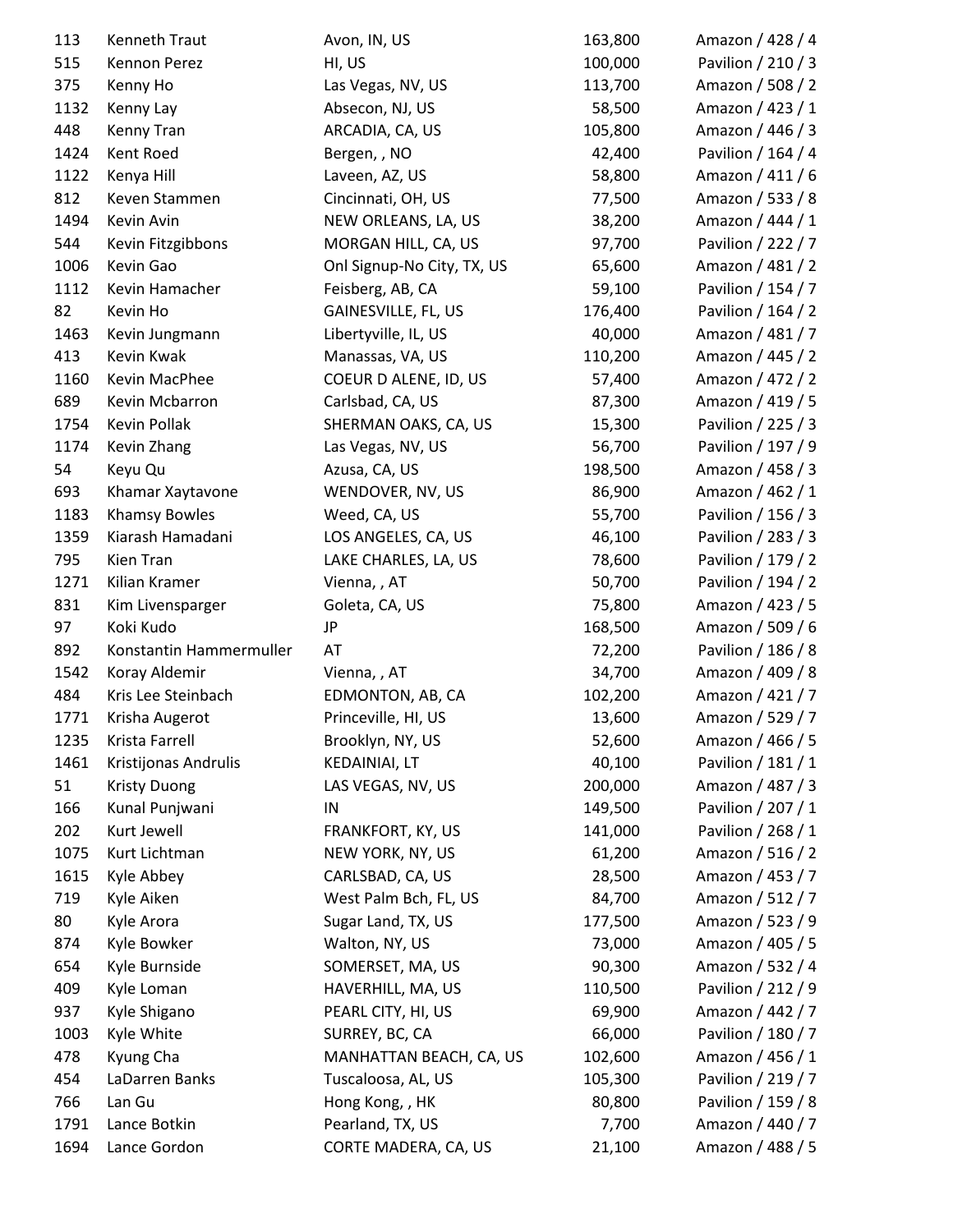| 436  | Larisa Evloeva             | Newport Coast, CA, US     | 107,000 | Pavilion / 189 / 7 |
|------|----------------------------|---------------------------|---------|--------------------|
| 321  | Larry Daprato              | Cincinnati, OH, US        | 120,900 | Amazon / 456 / 2   |
| 293  | Larry Hirschfield          | <b>BOCA RATON, FL, US</b> | 125,100 | Pavilion / 161 / 3 |
| 787  | Larry Quang                | El Monte, CA, US          | 79,200  | Pavilion / 185 / 5 |
| 1177 | Larry Smart                | Newmarket, ON, CA         | 56,400  | Pavilion / 169 / 6 |
| 340  | Lars Jurgens               | DE                        | 118,400 | Pavilion / 162 / 5 |
| 1431 | Laurance Essak             | West Bloomfield, MI, US   | 42,000  | Pavilion / 197 / 7 |
| 1613 | Laurie Tournier            | <b>BR</b>                 | 28,600  | Amazon / 458 / 2   |
| 1493 | Laurynas Levinskas         | Kaunas,, LT               | 38,300  | Amazon / 402 / 9   |
| 44   | Lautaro Guerra             | Littleport, GB            | 203,000 | Amazon / 516 / 9   |
| 1712 | Lawrence Lakatosh          | RED LION, PA, US          | 20,100  | Pavilion / 298 / 7 |
| 836  | Lawrence Pettit            | SCOTTSDALE, AZ, US        | 75,600  | Amazon / 426 / 9   |
| 640  | Leif Force                 | TALLAHASSEE, FL, US       | 91,100  | Pavilion / 163 / 6 |
| 1411 | Leo Margets                | Barcelona, , ES           | 43,200  | Pavilion / 214 / 6 |
| 1667 | Leo Whitt                  | LOUISVILLE, KY, US        | 23,300  | Amazon / 460 / 5   |
| 665  | Leo Zamarripa              | Brownsville, TX, US       | 89,500  | Amazon / 403 / 8   |
| 194  | Levon Khachatryan          | Glendale, CA, US          | 142,200 | Pavilion / 204 / 9 |
| 269  | Lindsay Kido               | Honolulu, HI, US          | 130,400 | Amazon / 520 / 4   |
| 763  | Linh Le                    | ORANGE, CA, US            | 81,100  | Pavilion / 197 / 2 |
| 142  | Lionel Lacolas             | Simiane Collongue, , FR   | 155,400 | Pavilion / 174 / 4 |
| 1529 | Liraz Weiman               | Tel Aviv,, IL             | 35,700  | Pavilion / 157 / 4 |
| 1552 | Lisa Costello              | LAS VEGAS, NV, US         | 34,200  | Pavilion / 160 / 3 |
| 1166 | Lisa La                    | San Francisco, CA, US     | 57,100  | Amazon / 515 / 1   |
| 957  | Lisa Tehan                 | Carpintenia, CA, US       | 68,900  | Amazon / 479 / 4   |
| 434  | Liv Boeree                 | EAST MOLESY, GB           | 107,300 | Pavilion / 186 / 9 |
| 860  | Livingston Hessam          | Tampa, FL, US             | 74,100  | Amazon / 508 / 6   |
| 1728 | Lonnie Hallett             | Big Valley, AB, CA        | 18,200  | Pavilion / 199 / 2 |
| 663  | Lorenzo Adams              | Austin, TX, US            | 89,900  | Pavilion / 197 / 6 |
| 924  | Louis Barlow               | Oklahoma City, OK, US     | 70,500  | Amazon / 457 / 5   |
| 1001 | Louis Linard               | <b>FR</b>                 | 66,100  | Pavilion / 177 / 4 |
| 1396 | Louis Lynch                | Reading, PA, US           | 44,100  | Pavilion / 194 / 1 |
| 1457 | Louison Vincent            | <b>FR</b>                 | 40,500  | Amazon / 520 / 9   |
| 1499 | Loukas Michael             | SILVER SPRING, MD, US     | 38,100  | Pavilion / 284 / 4 |
| 814  | Lucas Constable            | Peterborough, , CA        | 77,200  | Amazon / 501 / 8   |
| 438  | Lucas Greenwood            | TORONTO, ON, CA           | 106,900 | Amazon / 444 / 8   |
| 987  | Lucas Priour               | AUSTIN, TX, US            | 66,900  | Amazon / 452 / 4   |
| 832  | Lucas Tabarin              | San Paulo, , MX           | 75,800  | Amazon / 499 / 2   |
| 36   | Lucio Procopio             | LIVERPOOL, NY, US         | 209,700 | Amazon / 455 / 3   |
| 1713 | Ludovic Sultan             | PARIS, , FR               | 20,000  | Pavilion / 206 / 2 |
| 1328 | Luis Espitia               | Bogota, CO                | 47,800  | Amazon / 533 / 3   |
| 833  | Luis Fabio Fonseca Freitas | <b>BR</b>                 | 75,800  | Pavilion / 171 / 3 |
| 813  | Luis Kamei                 | Dracena, BR               | 77,200  | Amazon / 468 / 2   |
| 1099 | Luis Torres                | Windermere, FL, US        | 60,000  | Pavilion / 201 / 8 |
| 1321 | Luis Vazquez               | Taunton, MA, US           | 48,100  | Pavilion / 174 / 7 |
| 1518 | Luke Graham                | Palm City, FL, US         | 36,500  | Pavilion / 269 / 5 |
| 984  | Luvigji Nikci              | Bronx, NY, US             | 67,200  | Pavilion / 214 / 4 |
| 1239 | Lymor Nahshon Davidson     | Ramat Hasharon, , IL      | 52,200  | Amazon / 406 / 2   |
| 884  | Mac Sohrabi                | RANCHO SANTA FE, CA, US   | 72,400  | Amazon / 440 / 8   |
| 312  | <b>Madison Bergeron</b>    | SURREY, BC, CA            | 122,000 | Amazon / 448 / 4   |
| 243  | Maher Abdulnoor            | West Bloomfield, MI, US   | 134,400 | Amazon / 535 / 4   |
|      |                            |                           |         |                    |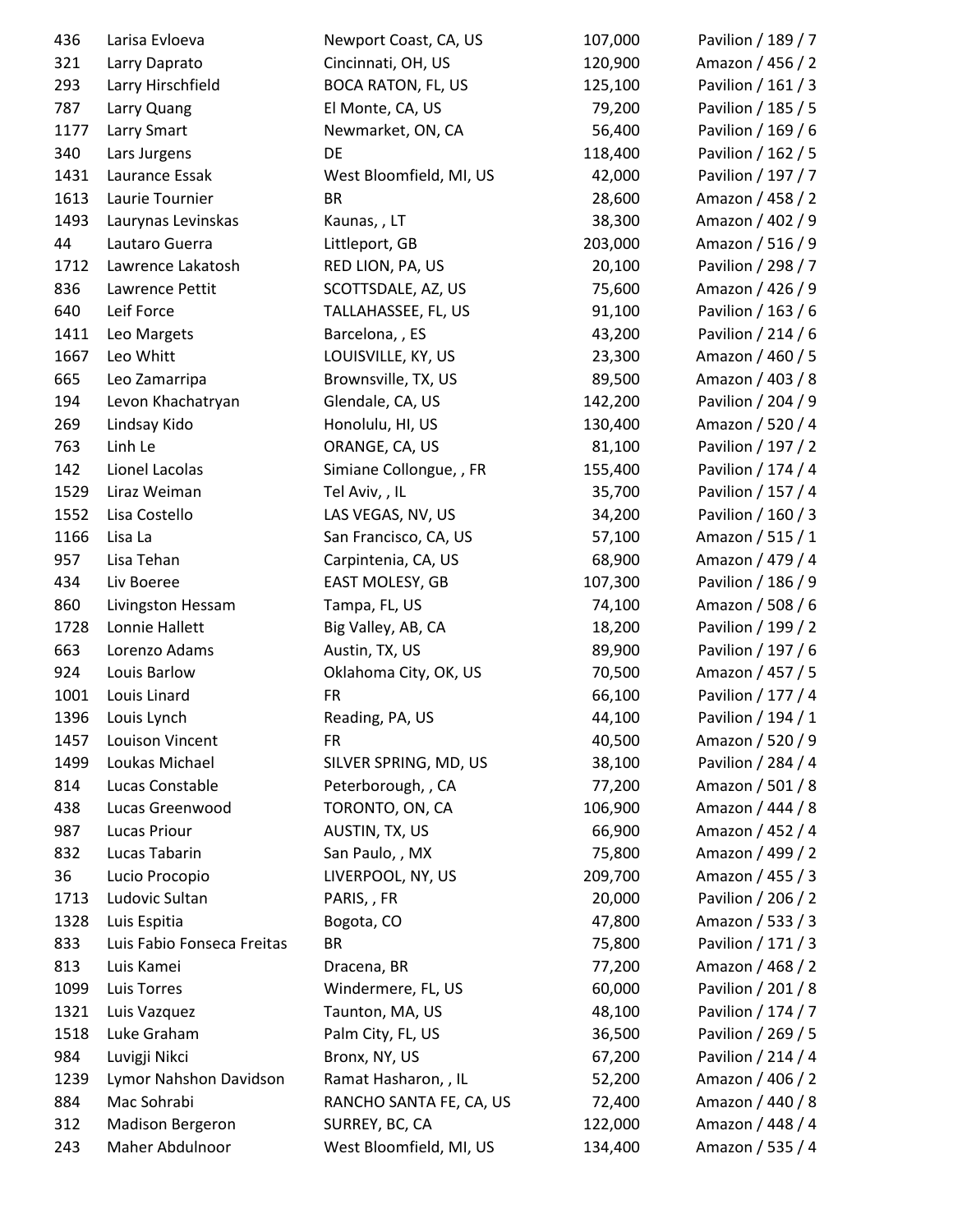| 610  | Manish Vaswani         | New Hyde Park, NY, US      | 93,200  | Pavilion / 216 / 7 |
|------|------------------------|----------------------------|---------|--------------------|
| 799  | <b>Manuel Porras</b>   | Hacienda Heights, CA, US   | 78,500  | Pavilion / 218 / 3 |
| 791  | Marc Bernal            | Oak Forest, IL, US         | 78,900  | Pavilion / 214 / 5 |
| 1279 | Marc Carpentier        | Montreal, QC, CA           | 50,200  | Pavilion / 268 / 9 |
| 161  | Marc Lange             | AT                         | 151,006 | Pavilion / 254 / 8 |
| 582  | Marc Levy              | BOYNTON BEACH, FL, US      | 94,900  | Pavilion / 162 / 4 |
| 285  | Marc Macdonnell        | Dublin, , IE               | 126,100 | Pavilion / 225 / 5 |
| 140  | Marc Rangel            | Tolleson, AZ, US           | 156,100 | Amazon / 463 / 7   |
| 865  | Marc Remmes            | MONTAUK, NY, US            | 73,800  | Amazon / 448 / 9   |
| 1295 | <b>Marcel Vonk</b>     | Utrecht, NL                | 49,400  | Pavilion / 239 / 7 |
| 229  | Marco Johnson          | WALNUT CREEK, CA, US       | 136,500 | Pavilion / 216 / 1 |
| 1749 | Marco Zaurrini         | Burnaby, BC, CA            | 15,800  | Pavilion / 173 / 7 |
| 1573 | Marcus Agne            | ANTIOCH, IL, US            | 31,600  | Pavilion / 224 / 4 |
| 301  | <b>Marcus Mizell</b>   | Onl Signup-No City, TX, US | 124,300 | Pavilion / 178 / 9 |
| 1506 | Marcus Zepeda          | Houston, TX, US            | 37,500  | Amazon / 423 / 8   |
| 1241 | Mariano Grandoli       | San Dimas, CA, US          | 52,200  | Amazon / 499 / 3   |
| 450  | Mariia Levseieva       | Cambridge, MA, US          | 105,700 | Amazon / 512 / 5   |
| 39   | Mario Lopez            | AR                         | 208,500 | Pavilion / 211 / 7 |
| 540  | Mario Quijano          | MOUNTAIN VIEW, CA, US      | 97,800  | Amazon / 421 / 3   |
| 263  | <b>Marios Savvides</b> | MARINA DEL REY, CA, US     | 131,200 | Amazon / 404 / 3   |
| 880  | Mark Bansemer          | Reno, NV, US               | 72,600  | Amazon / 435 / 1   |
| 596  | Mark Birdsall          | PUUNENE, HI, US            | 94,000  | Amazon / 424 / 4   |
| 736  | Mark Bramley           | BOSTON, MA, US             | 82,900  | Amazon / 503 / 1   |
| 146  | Mark Bryan             | ORANGE, CA, US             | 154,700 | Pavilion / 174 / 9 |
| 810  | Mark Burford           | SHREVEPORT, LA, US         | 77,800  | Amazon / 494 / 9   |
| 690  | Mark Buse              | Jasper, IN, US             | 87,200  | Pavilion / 253 / 3 |
| 661  | Mark Camarra           | CORONA, CA, US             | 90,000  | Pavilion / 208 / 2 |
| 1376 | Mark Charleston        | WEST CHESTER, PA, US       | 45,200  | Amazon / 427 / 2   |
| 1773 | Mark Flagel            | Beverly Hills, CA, US      | 13,500  | Pavilion / 224 / 1 |
| 208  | Mark Gregorich         | LAS VEGAS, NV, US          | 140,400 | Amazon / 494 / 8   |
| 341  | Mark Groner            | LAKE OSWEGO, OR, US        | 118,200 | Amazon / 505 / 5   |
| 959  | Mark Gunterman         | Las Vegas, NV, US          | 68,600  | Amazon / 420 / 3   |
| 1537 | Mark Hammond           | London, GB                 | 35,200  | Amazon / 478 / 9   |
| 1422 | Mark Innis             | Onl Signup-No City, NM, US | 42,500  | Amazon / 496 / 5   |
| 890  | Mark Ioli              | BAYSIDE, NY, US            | 72,200  | Amazon / 483 / 9   |
| 390  | Mark Kornfeld          | New York, NY, US           | 112,400 | Amazon / 440 / 6   |
| 480  | Mark Lillge            | KENSINGTON, CA, US         | 102,600 | Pavilion / 162 / 3 |
| 1560 | Mark Maffei            | Rockford, IL, US           | 33,000  | Amazon / 526 / 7   |
| 1007 | Mark Marasco           | OTISVILLE, ON, US          | 65,100  | Amazon / 464 / 2   |
| 304  | Mark Mazza             | US                         | 123,700 | Amazon / 478 / 7   |
| 1440 | <b>Mark Monzones</b>   | Cincinnati, OH, US         | 41,400  | Pavilion / 190 / 1 |
| 626  | Mark Patterson         | Miami, FL, US              | 92,100  | Pavilion / 203 / 2 |
| 1466 | Mark Pender            | Lincoln Park, MI, US       | 39,900  | Pavilion / 155 / 8 |
| 1793 | Mark Salerno           | Woodbridge, ON, CA         | 6,700   | Amazon / 416 / 5   |
| 1730 | Mark Sloboda           | Bridgeton, NJ, US          | 18,000  | Amazon / 467 / 6   |
| 1587 | Mark Tracy             | Las Vegas, NV, US          | 30,200  | Amazon / 486 / 8   |
| 1710 | Mark Vanderloo         | PARTRIDGE, KS, US          | 20,300  | Pavilion / 155 / 4 |
| 1767 | Mark Vogler            | Deer Park, NY, US          | 14,100  | Amazon / 451 / 7   |
| 971  | Marko Doljevic         | NEW HUDSON, MI, US         | 67,900  | Amazon / 482 / 6   |
| 1104 | Marta Miquelmunoz      | Barrington, NJ, US         | 59,600  | Pavilion / 298 / 4 |
|      |                        |                            |         |                    |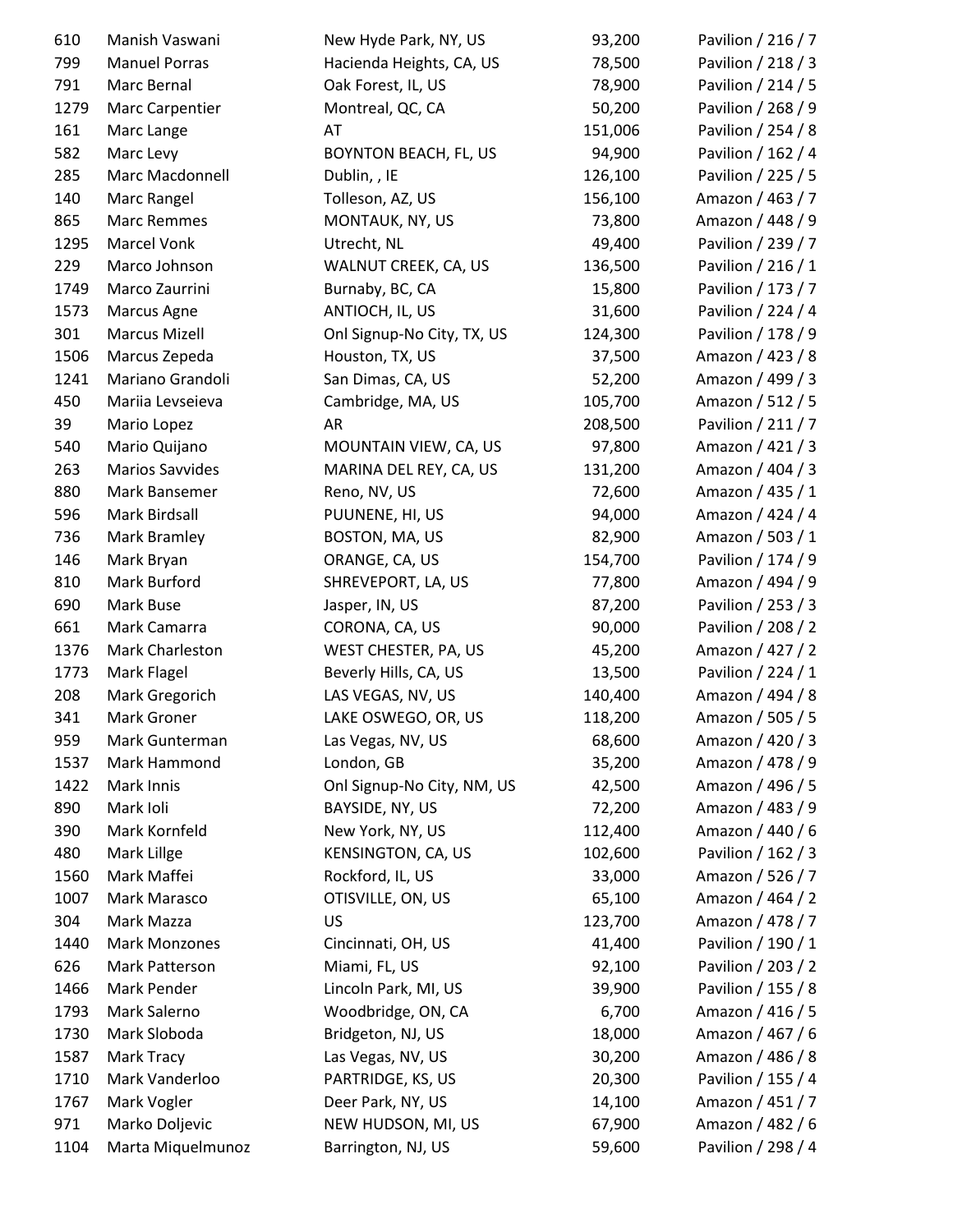| 1557 | Masashi Yoshikawa        | Tokyo,, JP                  | 33,300  | Amazon / 470 / 5   |
|------|--------------------------|-----------------------------|---------|--------------------|
| 1286 | Masatoshi Tanaka         | Tokyo,, US                  | 50,000  | Pavilion / 194 / 8 |
| 1230 | Mason Vieth              | Windthorst, TX, US          | 52,900  | Pavilion / 167 / 1 |
| 543  | Masoud Jafari            | Glassboro, NJ, US           | 97,700  | Amazon / 518 / 4   |
| 472  | Mateusz Moolhuizen       | Ringe, , DE                 | 103,200 | Pavilion / 172 / 8 |
| 15   | Matt Glantz              | LAFAYETTE HILL, PA, US      | 236,000 | Amazon / 424 / 5   |
| 1511 | <b>Matt Stout</b>        | LAS VEGAS, NV, US           | 36,900  | Amazon / 437 / 1   |
| 604  | Matt Valeo               | Las Vegas, NV, US           | 93,600  | Pavilion / 180 / 8 |
| 625  | Matthew Belcher          | Fort Lauderdale, FL, US     | 92,100  | Amazon / 431 / 6   |
| 1482 | <b>Matthew Brooks</b>    | Falls Church, VA, US        | 39,200  | Amazon / 529 / 8   |
| 1077 | <b>Matthew Clark</b>     | Salt Lake City, UT, US      | 61,200  | Pavilion / 213 / 7 |
| 1282 | Matthew Cuddahee         | Niagara Falls, NY, US       | 50,100  | Amazon / 503 / 8   |
| 1790 | Matthew Itkin            | Oceanside, NY, US           | 7,900   | Amazon / 432 / 6   |
| 231  | Matthew Jewett           | Seattle, WA, US             | 136,200 | Amazon / 480 / 3   |
| 1375 | <b>Matthew Kirisits</b>  | Los Angeles, CA, US         | 45,300  | Amazon / 454 / 1   |
| 151  | <b>Matthew Moss</b>      | LONDON, , GB                | 153,200 | Pavilion / 220 / 4 |
| 1252 | <b>Matthew Mumford</b>   | Barstow, CA, US             | 52,000  | Pavilion / 199 / 5 |
| 717  | Matthew Pedersen         | Beverly, MA, US             | 84,800  | Amazon / 533 / 4   |
| 476  | Matthew Schiavo          | SEATTLE, WA, US             | 102,800 | Amazon / 489 / 2   |
| 337  | Matthew Schulte          | HAMILTON, OH, US            | 118,800 | Pavilion / 188 / 7 |
| 789  | Matthew Schwagler        | US                          | 79,000  | Amazon / 516 / 8   |
| 1277 | Matthew Shepsky          | SKOKIE, IL, US              | 50,200  | Pavilion / 173 / 4 |
| 1778 | Matthew Silberzweig      | ELMONT, NY, US              | 12,000  | Pavilion / 162 / 8 |
| 369  | Matthew Smith            | Lithia, FL, US              | 114,400 | Amazon / 477 / 5   |
| 559  | <b>Matthew Stahler</b>   | Glendale, AZ, US            | 96,400  | Amazon / 486 / 6   |
| 1395 | Matthew Su               | Washington, DC, US          | 44,100  | Pavilion / 177 / 3 |
| 1399 | Matthew Sullivan         | Doylestown, PA, US          | 43,800  | Amazon / 420 / 2   |
| 1662 | <b>Matthew Treasure</b>  | Flagstaff, AZ, US           | 23,900  | Amazon / 458 / 1   |
| 1514 | Matthew Tympanick        | Plymouth, MA, US            | 36,800  | Amazon / 451 / 8   |
| 877  | Matthew Zazaian          | Henderson, NV, US           | 72,700  | Amazon / 462 / 6   |
| 686  | Mattia Festa             | Italy, , IT                 | 87,800  | Pavilion / 158 / 3 |
| 238  | Max Greenwood            | TORONTO, ON, CA             | 135,500 | Amazon / 494 / 3   |
| 1729 | Max Silver               | LONDON, , GB                | 18,100  | Amazon / 467 / 1   |
| 1143 | Max Steinberg            | FAIRFIELD, IA, US           | 57,800  | Amazon / 438 / 9   |
| 550  | <b>Maximilian Wieser</b> | Salzburg, , AT              | 97,200  | Pavilion / 176 / 5 |
| 294  | Maximiliano Katz         | AD                          | 125,000 | Pavilion / 239 / 6 |
| 377  | Maxwell Franklin         | Rye, NY, US                 | 113,600 | Pavilion / 154 / 6 |
| 638  | Maxwell Green            | Rancho Palos Verdes, CA, US | 91,100  | Amazon / 459 / 4   |
| 765  | <b>Mearl Wisehart</b>    | SAN ANTONIO, TX, US         | 81,000  | Pavilion / 299 / 9 |
| 516  | Meddi Ferrah             | <b>FR</b>                   | 100,000 | Pavilion / 212 / 7 |
| 1000 | Melisa Singh             | New York, NY, US            | 66,100  | Amazon / 522 / 5   |
| 1409 | Melissa Saphier          | Westport, CT, US            | 43,200  | Amazon / 531 / 2   |
| 384  | Michael Abrams           | Arvada, CO, US              | 113,000 | Amazon / 411 / 9   |
| 881  | Michael Binger           | LAS VEGAS, NV, US           | 72,600  | Pavilion / 162 / 1 |
| 514  | Michael Bohmerwald       | Stamford, CT, US            | 100,000 | Amazon / 514 / 5   |
| 86   | Michael Brockley         | HOUSTON, TX, US             | 173,400 | Amazon / 526 / 2   |
| 1056 | Michael Cagliuso         | W Hollywood, CA, US         | 62,100  | Amazon / 432 / 1   |
| 845  | Michael Cannon           | Harrisburg, PA, US          | 75,100  | Amazon / 420 / 5   |
| 911  | Michael Cardosa          | ANDOVER, MN, US             | 71,200  | Amazon / 515 / 2   |
| 385  | Michael Cordell          | Little Rock, AR, US         | 112,800 | Pavilion / 186 / 5 |
|      |                          |                             |         |                    |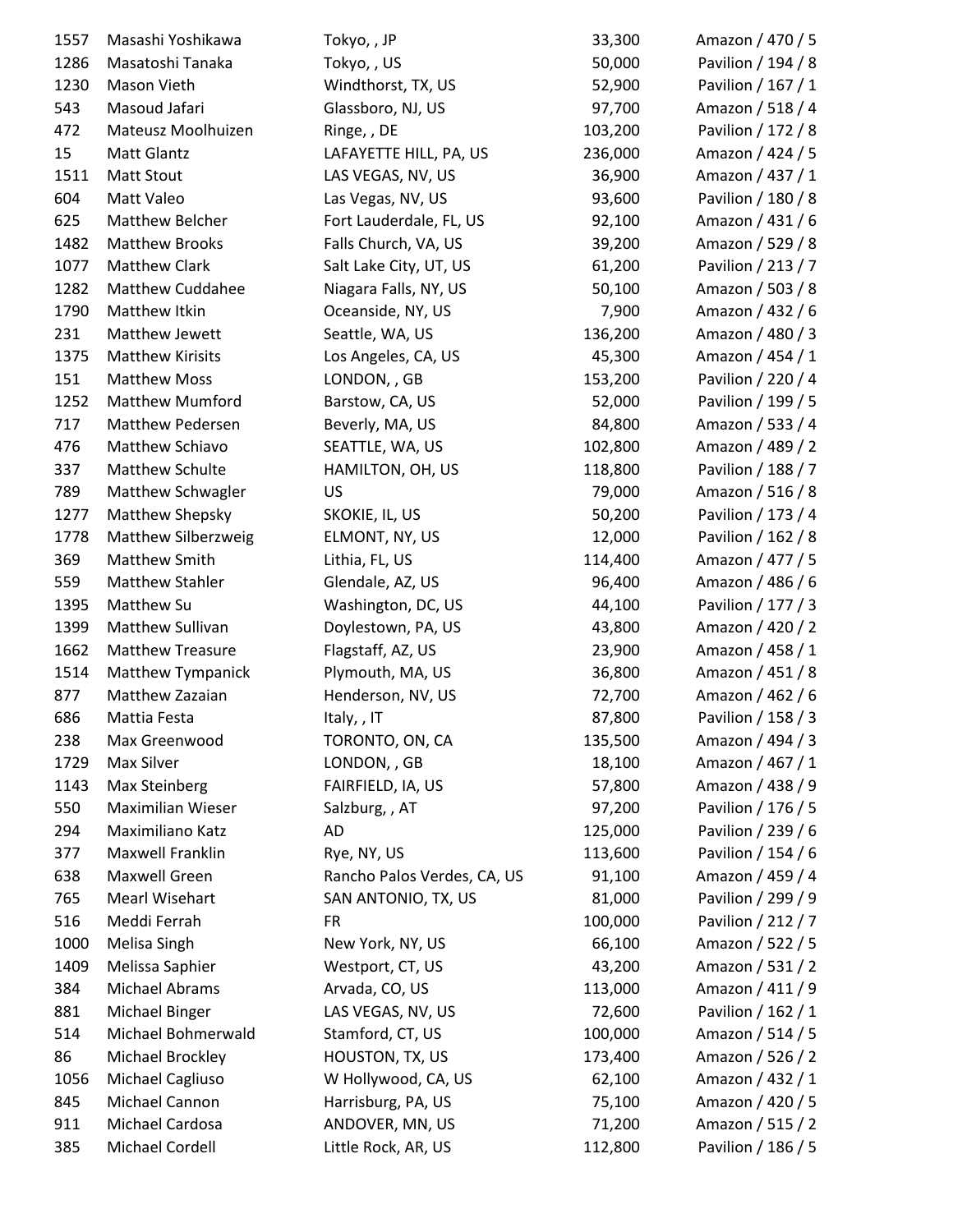| 1492 | <b>Michael Cordes</b>       | Crofton, MD, US                       | 38,500  | Amazon / 534 / 6   |
|------|-----------------------------|---------------------------------------|---------|--------------------|
| 622  | Michael Dean                | Anderson, SC, US                      | 92,400  | Amazon / 495 / 4   |
| 606  | Michael Doherty             | THORNHILL, ON, CA                     | 93,500  | Pavilion / 154 / 8 |
| 1731 | <b>Michael Doverklint</b>   | Faksta, , SE                          | 18,000  | Pavilion / 209 / 4 |
| 437  | Michael Dwyer               | JOHNSTOWN, IE                         | 107,000 | Pavilion / 224 / 6 |
| 1364 | Michael Erianne             | Bridgeton, NJ, US                     | 45,700  | Amazon / 458 / 6   |
| 1134 | <b>Michael Fallas</b>       | FRISCO, TX, US                        | 58,500  | Pavilion / 207 / 2 |
| 849  | Michael Federico            | Las Vegas, NV, US                     | 74,800  | Amazon / 484 / 4   |
| 502  | Michael Gilmore             | Las Vegas, NV, US                     | 101,200 | Amazon / 463 / 2   |
| 1120 | <b>Michael Grzeskiewicz</b> | Bowie, MD, US                         | 58,900  | Amazon / 435 / 4   |
| 1305 | Michael Haddad              | Yonkers, NY, US                       | 49,000  | Pavilion / 186 / 4 |
| 741  | Michael Harvey              | SAN FRANCISCO, CA, US                 | 82,700  | Pavilion / 217 / 9 |
| 1792 | Michael Hollenberg          | Rockaway, NJ, US                      | 7,100   | Amazon / 437 / 3   |
| 1438 | Michael Hudson              | Lake In The Hills, IL, US             | 41,500  | Amazon / 468 / 7   |
| 825  | Michael Jozoff              | Onl Signup-No City, CA, US            | 76,300  | Amazon / 414 / 8   |
| 45   | Michael Kenny               | Stoneham, MA, US                      | 202,500 | Amazon / 489 / 8   |
| 974  | Michael Key                 | Chicago, IL, US                       | 67,800  | Amazon / 444 / 7   |
| 1381 | Michael Klingerman          | Easton, PA, US                        | 44,900  | Amazon / 409 / 3   |
| 964  | Michael Koh                 | CHICAGO, IL, US                       | 68,300  | Amazon / 434 / 8   |
| 1223 | Michael Kong                | Queens Village, NY, US                | 53,300  | Amazon / 455 / 8   |
| 491  | Michael Lane                | SOUTH LYON, MI, US                    | 101,900 | Amazon / 457 / 3   |
| 706  | Michael Leahy               | Chandler, AZ, US                      | 86,000  | Amazon / 414 / 4   |
| 316  | Michael Leanos              | Austin, TX, US                        | 121,700 | Amazon / 447 / 5   |
| 1015 | Michael Lech                | Alma, AR, US                          | 64,600  | Amazon / 437 / 9   |
| 471  | Michael Letal               | Calgary, AB, CA                       | 103,200 | Amazon / 439 / 8   |
| 687  | Michael Lin                 | Hayward, CA, US                       | 87,700  | Amazon / 430 / 9   |
| 1597 | <b>Michael Marone</b>       | Jersey City, NJ, US                   | 29,500  | Amazon / 436 / 8   |
| 1571 | <b>Michael Mathews</b>      | Wesley Chapel, FL, US                 | 31,800  | Pavilion / 180 / 1 |
| 751  | <b>Michael Mcnicholas</b>   | PA, US                                | 81,700  | Amazon / 407 / 4   |
| 1415 | <b>Michael Mendibles</b>    | Newport Beach, CA, US                 | 42,900  | Amazon / 453 / 2   |
| 219  | Michael Menzer              | East Brunswick, NJ, US                | 138,800 | Amazon / 513 / 1   |
| 34   | Michael Mizrachi            | Hollywood, FL, US                     | 212,300 | Pavilion / 223 / 3 |
| 1373 | Michael Moncek              | North Barrington, IL, US              | 45,400  | Pavilion / 166 / 3 |
| 1180 | Michael Moreno              | Marlton, NJ, US                       | 55,900  | Amazon / 467 / 4   |
| 167  | Michael Noor                | AJAX, ON, CA                          | 149,400 | Amazon / 504 / 2   |
| 1330 | Michael Noori               | TARZANA, CA, US                       | 47,700  | Amazon / 480 / 4   |
| 265  | Michael Pempin              | Strongsville, OH, US                  | 131,100 | Pavilion / 211 / 1 |
| 1198 | Michael Rodrigues           | Nekgago, , PT                         | 54,900  | Pavilion / 220 / 2 |
| 842  | Michael Schwartz            | ROSWELL, GA, US                       | 75,200  | Amazon / 491 / 9   |
| 1308 | Michael Sharpe              | Fredericksburg, VA, US                | 48,900  | Amazon / 456 / 8   |
| 1785 | Michael Silverman           | Onl Signup-No City, NY, US            | 10,700  | Amazon / 481 / 5   |
| 1210 | Michael Slobasky            | Jensen Beach, FL, US                  | 54,200  | Amazon / 447 / 6   |
| 1476 | Michael Stanko              | Denver, CO, US                        | 39,300  | Amazon / 400 / 8   |
| 125  | Michael Stonehill           | Stafford, Virginia, US                | 160,100 | Pavilion / 180 / 2 |
| 397  | Michael Taylor (AZ)         | Chandler, Arizona, US                 | 111,800 | Amazon / 401 / 7   |
| 548  | Michael Thach               |                                       |         | Amazon / 447 / 9   |
| 1488 | Michael Vierheller          | Las Vegas, NV, US                     | 97,200  | Amazon / 443 / 3   |
|      | Michael Webb                | VENETIA, PA, US<br>Louisville, KY, US | 38,800  | Amazon / 501 / 5   |
| 670  | Michael Wilklow             | Minneapolis, MN, US                   | 89,100  | Amazon / 449 / 3   |
| 352  |                             |                                       | 117,000 |                    |
| 1727 | Michael Zurn                | LOS ANGELES, CA, US                   | 18,200  | Amazon / 488 / 3   |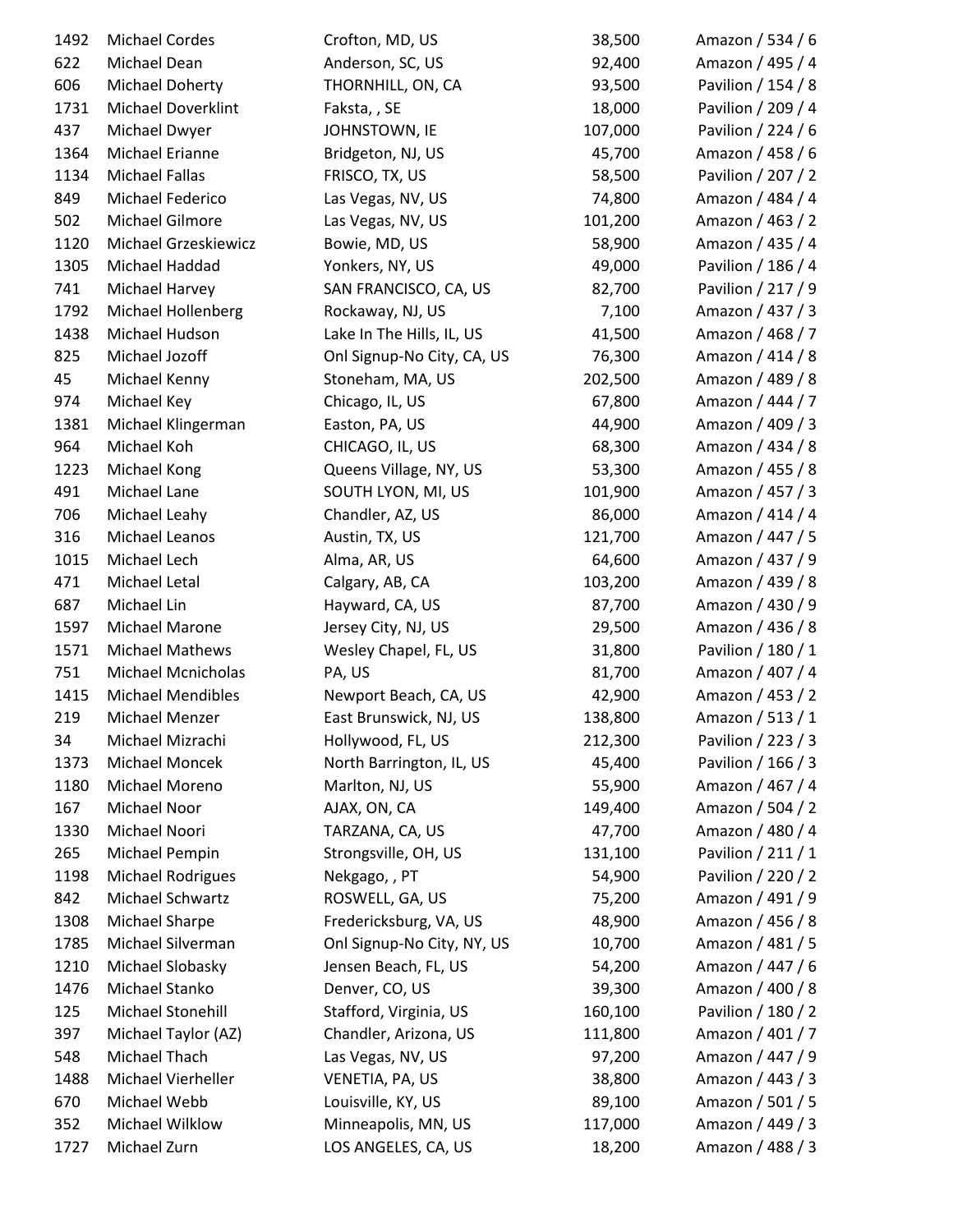| 996  | Mickael Lacaze         | <b>FR</b>                    | 66,400  | Amazon / 457 / 6   |
|------|------------------------|------------------------------|---------|--------------------|
| 607  | Mihai Niste            | <b>RO</b>                    | 93,400  | Pavilion / 211 / 6 |
| 1410 | Mikael Guenni          | <b>FR</b>                    | 43,200  | Pavilion / 159 / 1 |
| 629  | Mike Chang             | Sunrise, FL, US              | 91,900  | Pavilion / 269 / 3 |
| 1733 | Mike Durand            | REXFORD, NY, US              | 17,800  | Amazon / 463 / 6   |
| 735  | Mike Feurer            | Albany, NY, US               | 83,200  | Pavilion / 253 / 2 |
| 392  | Mike Kachan            | EDINA, MN, US                | 112,200 | Amazon / 492 / 4   |
| 762  | Mike Kinney            | SANDPOINT, ID, US            | 81,100  | Pavilion / 185 / 3 |
| 1722 | Mike Takayama          | Mandalvyn, PH                | 18,800  | Pavilion / 172 / 2 |
| 1227 | Mike Watson            | TORONTO, ON, CA              | 53,000  | Amazon / 447 / 1   |
| 1622 | Mikhail Fabro          | Belize, BZ                   | 27,900  | Amazon / 534 / 8   |
| 589  | Mikiya Kudo            | JP                           | 94,400  | Amazon / 502 / 8   |
| 1039 | Mikiyo Aoki            | Bozeman, MT, US              | 63,200  | Amazon / 467 / 9   |
| 989  | Miklos Zsuffa          | UROM,, HU                    | 66,900  | Pavilion / 164 / 6 |
| 649  | Miles Reinhard         | Bloomdale, OH, US            | 90,700  | Amazon / 460 / 1   |
| 1057 | Millard Hale           | Kalamazoo, MI, US            | 62,100  | Amazon / 454 / 6   |
| 1568 | Milos Ivanovic         | Chicago, IL, US              | 32,200  | Amazon / 531 / 9   |
| 727  | Min Sung               | Morton Grove, IL, US         | 83,800  | Pavilion / 254 / 2 |
| 1758 | Mindaugas Kruminas     | League City, TX, US          | 15,100  | Amazon / 449 / 7   |
| 961  | Mindy Threet           | Las Vegas, NV, US            | 68,600  | Pavilion / 200 / 1 |
| 1468 | Mirza Nagji            | NEW YORK, NY, US             | 39,900  | Pavilion / 179 / 4 |
| 1189 | <b>Mitchell Towner</b> | Austin, TX, US               | 55,400  | Amazon / 524 / 4   |
| 153  | <b>Mittal Patel</b>    | Easley, SC, US               | 152,600 | Amazon / 514 / 2   |
| 639  | Mobi Fehr              | JP                           | 91,100  | Amazon / 477 / 9   |
| 353  | Mohamed Azzahti        | <b>FR</b>                    | 117,000 | Pavilion / 268 / 2 |
| 1696 | Mohammad Arani         | Plano, TX, US                | 21,000  | Amazon / 519 / 8   |
| 749  | Mohammad Khan          | BOSSIER CITY, LA, US         | 81,800  | Pavilion / 201 / 4 |
| 1549 | Mohammed Ayyash        | CHICAGO, IL, US              | 34,300  | Amazon / 491 / 5   |
| 416  | Mohsin Virani          | El Dorado, AR, US            | 110,000 | Pavilion / 205 / 3 |
| 1705 | Monte George           | Chattaroy, WA, US            | 20,600  | Amazon / 401 / 6   |
| 1095 | Morgan Hardy           | Knoxville, TN, US            | 60,000  | Amazon / 461 / 5   |
| 1585 | Moshe Vaizman          | Washington, DC, US           | 30,400  | Amazon / 504 / 7   |
| 88   | Moundir Zoughari       | FR.                          | 172,600 | Pavilion / 171 / 1 |
| 1550 | Mrityunjay Jha         | Fremont, CA, US              | 34,300  | Pavilion / 193 / 9 |
| 1347 | Murat Muftari          | Birmingham, MI, US           | 46,800  | Pavilion / 160 / 9 |
| 720  | Muskan Sethi           | New Delhi, , IN              | 84,700  | Pavilion / 298 / 2 |
| 1140 | Myles German           | Boca Raton, FL, US           | 58,100  | Pavilion / 200 / 8 |
| 1175 | N/A Dagostino          | BELLEVILLE, NJ, US           | 56,500  | Amazon / 434 / 2   |
| 1165 | Nader Malakan          | Clovis, CA, US               | 57,100  | Amazon / 464 / 7   |
| 1133 | Nakia Clark            | LA CROSSE, WI, US            | 58,500  | Amazon / 479 / 6   |
| 1355 | Nam Le (Tustin)        | TUSTIN, CA, US               | 46,500  | Pavilion / 172 / 6 |
| 781  |                        | Saint Paul, MN, US           | 79,600  | Pavilion / 200 / 5 |
|      | Nancy Anderson         |                              |         |                    |
| 156  | Nang Mak               | Bakersfield, CA, US          | 152,300 | Amazon / 504 / 5   |
| 117  | Natalie Hof            | BELM, , DE                   | 162,500 | Pavilion / 283 / 1 |
| 743  | Nathan Gamble          | NORTH RICHLAND HILLS, TX, U. | 82,300  | Amazon / 512 / 4   |
| 927  | Nathan Pitts           | Woodstock, GA, US            | 70,400  | Amazon / 506 / 9   |
| 150  | Neel Choksi            | Chicago, IL, US              | 153,600 | Amazon / 490 / 6   |
| 177  | <b>Neil Crilly</b>     | Las Vegas, NV, US            | 146,100 | Amazon / 516 / 6   |
| 554  | Neil McFayden          | LONDON, , GB                 | 96,700  | Amazon / 408 / 4   |
| 1394 | Nesli Ohare            | Camby, IN, US                | 44,100  | Amazon / 425 / 7   |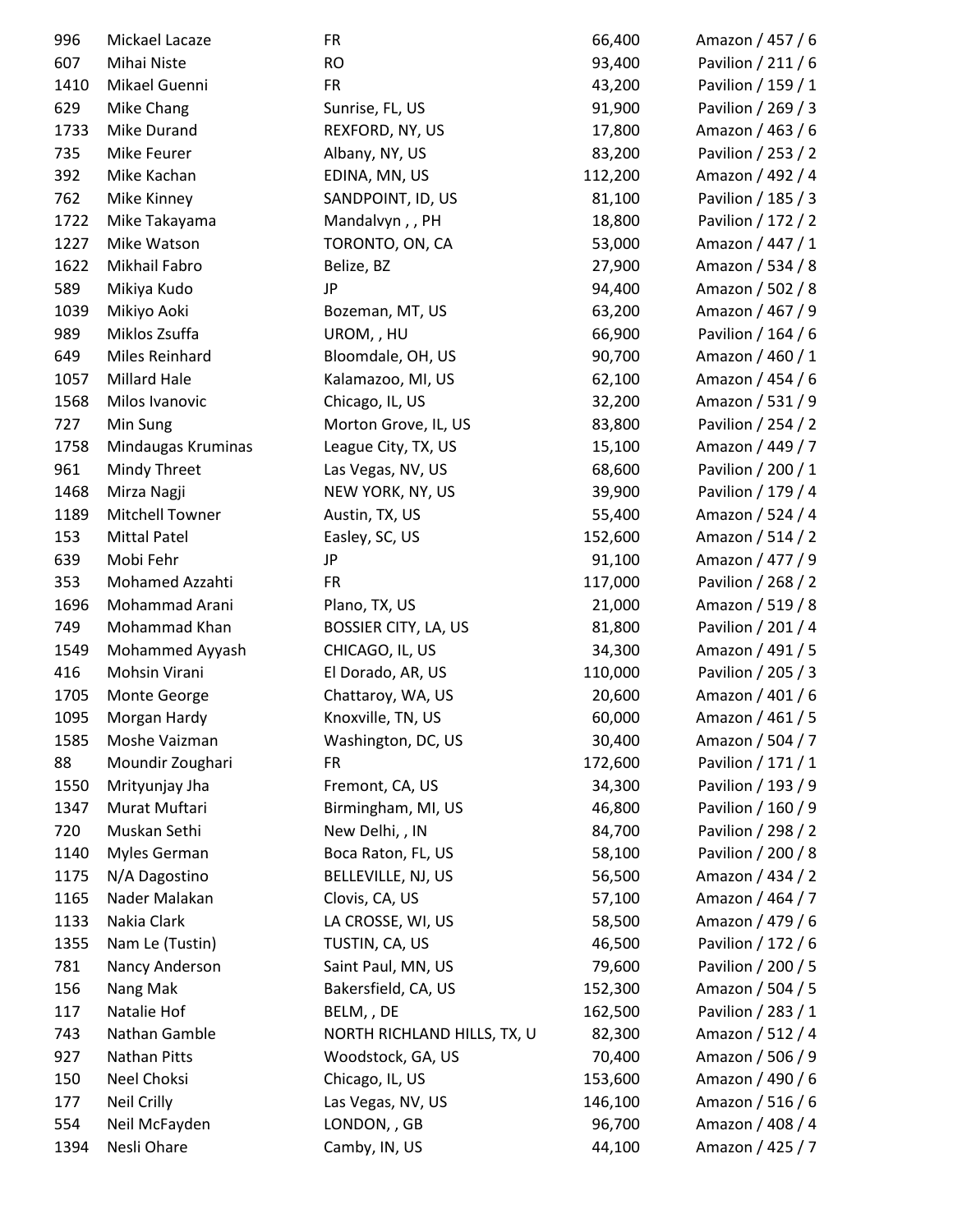| 280  | Nicholas Immekus        | JEFFERSON HILLS, PA, US    | 127,100 | Pavilion / 156 / 4 |
|------|-------------------------|----------------------------|---------|--------------------|
| 611  | Nicholas Korba          | Manhattan Beach, CA, US    | 93,100  | Amazon / 451 / 6   |
| 676  | Nicholas Manganaro      | OMAHA, NE, US              | 88,900  | Amazon / 504 / 6   |
| 1314 | Nicholas Tsantsoulas    | Toronto, ON, CA            | 48,500  | Amazon / 518 / 7   |
| 960  | Nick Grippo             | ARLINGTON HEIGHTS, IL, US  | 68,600  | Amazon / 476 / 7   |
| 761  | Nick Jivkov             | Plovdiv, , BG              | 81,100  | Amazon / 427 / 8   |
| 101  | Nick Palma              | Bronx, NY, US              | 167,100 | Pavilion / 182 / 6 |
| 469  | Nick Phoenix            | VENICE, CA, US             | 103,300 | Amazon / 498 / 3   |
| 1315 | Nick Schoonover         | Onl Signup-No City, OH, US | 48,500  | Amazon / 530 / 2   |
| 1472 | <b>Nick Yunis</b>       | Miami, FL, US              | 39,700  | Amazon / 493 / 8   |
| 457  | Nicolas Dumont          | Sannois, , FR              | 104,500 | Amazon / 507 / 6   |
| 1435 | Nicolas Halvorson       | Vaughn, WA, US             | 41,700  | Pavilion / 206 / 3 |
| 1626 | Niel Mittelman          | LIBERTYVILLE, IL, US       | 27,600  | Pavilion / 193 / 4 |
| 631  | Nika Kharadze           | San Francisco, CA, US      | 91,600  | Amazon / 400 / 9   |
| 1510 | Niki Sharirli           | Las Vegas, NV, US          | 37,000  | Pavilion / 197 / 4 |
| 788  | Nikita Kalinin          | Ivanteyevka,, RU           | 79,000  | Amazon / 450 / 2   |
| 1413 | Niklas Asplund          | Stockholm, Sweden          | 43,100  | Pavilion / 194 / 6 |
| 1296 | Niklas Astedt           | Goteborg, , SE             | 49,300  | Amazon / 415 / 4   |
| 178  | <b>Nikolaos Platis</b>  | US                         | 145,700 | Pavilion / 298 / 9 |
| 796  | Nikolay Fal             | Moscow, , RU               | 78,500  | Amazon / 445 / 6   |
| 359  | Nilesh Patel            | Woburn, MA, US             | 115,400 | Amazon / 413 / 4   |
| 332  | Niovel Chirino Alvarez  | Hialeah, FL, US            | 119,600 | Amazon / 466 / 8   |
| 432  | Niv Decalo              | Oakland, CA, US            | 107,500 | Amazon / 486 / 9   |
| 1582 | Noah Bronstein          | Bellevue, WA, US           | 30,500  | Amazon / 527 / 3   |
| 260  | Noah Goldman            | Rye Brook, NY, US          | 131,600 | Pavilion / 196 / 5 |
| 1420 | Noam Muallem            | Las Vegas, NV, US          | 42,600  | Amazon / 531 / 6   |
| 848  | Nolan Brower            | Byron Center, MI, US       | 74,900  | Amazon / 496 / 4   |
| 1789 | Norman Nelson           | Burlington, WA, US         | 9,500   | Pavilion / 154 / 3 |
| 130  | Norman Shapiro          | WEST VANCOUVER, BC, CA     | 159,200 | Amazon / 486 / 1   |
| 998  | Nuno Carvalho           | Fall River, MA, US         | 66,300  | Amazon / 495 / 6   |
| 1055 | Ognyan Dimov            | Veliko Tarnovo, , BG       | 62,200  | Amazon / 481 / 8   |
| 1326 | Ole Schemion            | Vienna, , AT               | 47,900  | Pavilion / 214 / 7 |
| 1035 | Oleksandr Trokhymenko   | Kiev, , GB                 | 63,600  | Pavilion / 156 / 9 |
| 1509 | Oliver Bithell          | LONDON, GB                 | 37,000  | Amazon / 450 / 7   |
| 830  | Oliver Posati           | Ajaccio, , FR              | 76,000  | Pavilion / 221 / 6 |
| 755  | <b>Oliver Renick</b>    | Chicago, IL, US            | 81,400  | Amazon / 413 / 9   |
| 602  | Olivier Rebello         | Montreal, , CA             | 93,800  | Amazon / 423 / 9   |
| 1755 | Orlando Cabrera         | Windham, NH, US            | 15,200  | Amazon / 419 / 7   |
| 1601 | Orso Locatelli          | IT                         | 29,400  | Pavilion / 215 / 4 |
| 968  | Oscar Antu              | Mcallen, TX, US            | 68,300  | Pavilion / 179 / 3 |
| 224  | Oskar Prehm             | Vienna, AT                 | 138,100 | Pavilion / 209 / 5 |
| 1064 | Oysein Kristoffersen    | London, , GB               | 61,600  | Pavilion / 284 / 8 |
| 128  | Pal Zagreda             | Bronx, NY, US              | 159,700 | Pavilion / 206 / 9 |
| 983  | Pardha Panchananam      | Overland Park, KS, US      | 67,200  | Pavilion / 157 / 6 |
| 1072 | Parrish Newsome         | Hiram, GA, US              | 61,200  | Amazon / 438 / 7   |
| 680  | Pasquale Grimaldi       | Naples, , IT               | 88,500  | Pavilion / 178 / 5 |
| 991  | PATRICIO PETER          | BR                         | 66,800  | Amazon / 507 / 1   |
| 1367 | <b>Patrick Bartlett</b> | Monroe, NC, US             | 45,600  | Amazon / 469 / 4   |
| 1564 | Patrick Dimartino       | East Hanover, NJ, US       | 32,800  | Amazon / 488 / 9   |
| 850  | Patrick Eskandar        | Gulfport, MS, US           | 74,700  | Amazon / 511 / 5   |
|      |                         |                            |         |                    |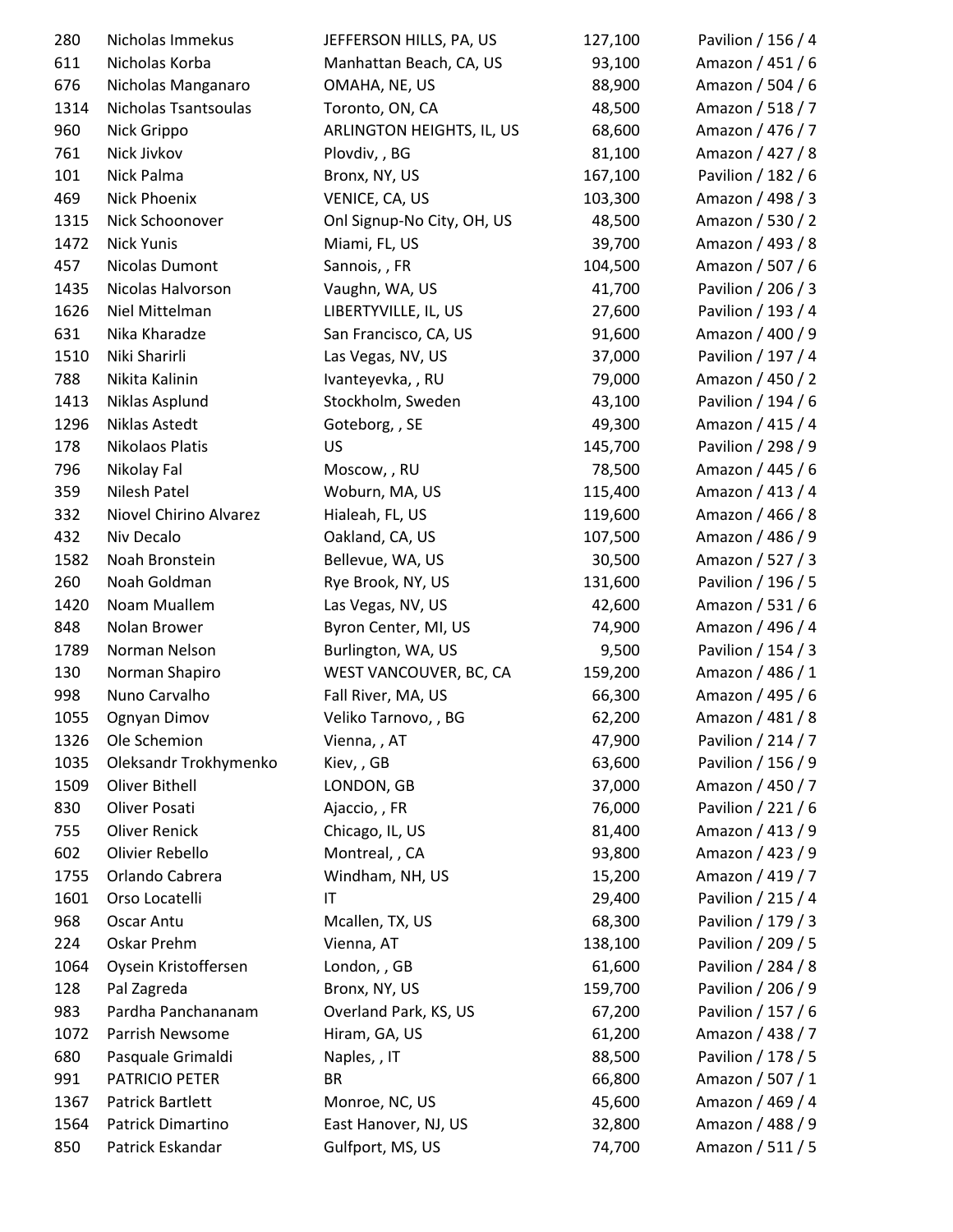| 463  | <b>Patrick Garrett</b>    | Onl Signup-No City, AZ, US  | 104,000 | Pavilion / 205 / 8 |
|------|---------------------------|-----------------------------|---------|--------------------|
| 1191 | Patrick Kennedy           | GB                          | 55,300  | Pavilion / 208 / 3 |
| 1163 | Patrick Keogan            | ELKHART, IN, US             | 57,300  | Pavilion / 219 / 9 |
| 439  | Patrick Lacy              | WALLACEBURG, ON, CA         | 106,900 | Amazon / 455 / 4   |
| 345  | Patrick Mccullough        | Comstock Park, MI, US       | 117,500 | Amazon / 404 / 5   |
| 1097 | Patrick Naylor            | White House, TN, US         | 60,000  | Pavilion / 160 / 4 |
| 1331 | Patrick Obrien            | READING, MA, US             | 47,600  | Amazon / 530 / 8   |
| 1086 | Patrick Prothro           | Los Angeles, CA, US         | 60,700  | Amazon / 518 / 5   |
| 297  | Patrick Quinn             | TORONTO, ON, CA             | 124,800 | Pavilion / 195 / 1 |
| 1458 | Patrick Sacrispeyre       | PARIS, , FR                 | 40,400  | Amazon / 442 / 5   |
| 170  | Patrick Wall              | Mckinleyville, CA, US       | 148,400 | Amazon / 529 / 9   |
| 526  | Paul Arnautoff            | San Francisco, CA, US       | 99,500  | Pavilion / 168 / 4 |
| 31   | Paul Baksi                | Ridley Park, PA, US         | 215,400 | Amazon / 479 / 5   |
| 851  | Paul Balzano              | SUNRISE, FL, US             | 74,600  | Amazon / 503 / 4   |
| 1181 | Paul Beckler              | Marietta, GA, US            | 55,900  | Pavilion / 239 / 9 |
| 1280 | Paul Chauderson           | ROSEMEAD, CA, US            | 50,100  | Amazon / 410 / 9   |
| 1164 | Paul Corlett              | CA                          | 57,200  | Pavilion / 217 / 8 |
| 1304 | Paul Davison              | Grand Ledge, MI, US         | 49,000  | Amazon / 453 / 5   |
| 643  | Paul Dewald               | LITTLETON, CO, US           | 91,000  | Amazon / 450 / 4   |
| 809  | Paul Dhaliwal             | Langley, BC, CA             | 77,800  | Amazon / 419 / 6   |
| 1748 | Paul Hockin               | Chartwell Hamilton, , NZ    | 15,900  | Amazon / 443 / 2   |
| 938  | Paul Hoefer               | DE                          | 69,900  | Pavilion / 160 / 7 |
| 699  | Paul Kozusko              | PLAYA DEL REY, CA, US       | 86,600  | Pavilion / 158 / 4 |
| 1008 | Paul Krok                 | Beverly Hills, CA, US       | 65,100  | Pavilion / 205 / 7 |
| 1322 | Paul Lieu                 | LAS VEGAS, NV, US           | 48,000  | Amazon / 402 / 6   |
| 591  | Paul Mannoni              | CONCORD, CA, US             | 94,300  | Amazon / 533 / 6   |
| 461  | Paul Newey                | DORSET, GB                  | 104,000 | Amazon / 445 / 3   |
| 358  | Paul Nofer                | ERIAL, NJ, US               | 115,500 | Amazon / 480 / 9   |
| 615  | Paul Radford              | Las Vegas, NV, US           | 93,000  | Pavilion / 219 / 6 |
| 1484 | Paul Roy                  | LAGUNA HILLS, CA, US        | 39,000  | Amazon / 468 / 8   |
| 1685 | Paul Sokoloff             | London, , GB                | 21,800  | Pavilion / 269 / 7 |
| 702  | Paul Spitzberg            | Tenafly, NJ, US             | 86,200  | Amazon / 507 / 9   |
| 1387 | Paul Volpe                | WEST CHESTER, PA, US        | 44,800  | Amazon / 523 / 8   |
| 1148 | Paul Wainer               | Westport, CT, US            | 57,700  | Amazon / 525 / 7   |
| 299  | Paul-François Tedeschi    | Bastia,, FR                 | 124,500 | Pavilion / 192 / 6 |
| 171  | Paulo Joanello            | Panama, , BR                | 148,200 | Pavilion / 217 / 1 |
| 1555 | Pedram Bouzarjomehri      | Malibu, CA, US              | 33,700  | Pavilion / 220 / 8 |
| 757  | Pedro Fernandez           | SAN PEDRO GARZA GARCIA, , N | 81,300  | Amazon / 450 / 5   |
| 38   | Pedro Oliveira            | PT.                         | 208,600 | Pavilion / 178 / 4 |
| 733  | Pejman Niyati             | PLANO, TX, US               | 83,300  | Amazon / 447 / 8   |
| 522  | Pete Chen                 | Taipei, TW                  | 99,700  | Amazon / 405 / 1   |
| 1153 | <b>Peter Charalambous</b> | SUFFOLK, , GB               | 57,600  | Pavilion / 180 / 4 |
| 470  | Peter DeBest              | PHILLIPS RANCH, CA, US      | 103,300 | Pavilion / 184 / 2 |
| 1138 | Peter Dykes               | Sydney, , AU                | 58,200  | Pavilion / 196 / 2 |
| 417  | Peter Gilmore             | KINGSTON, NH, US            | 110,000 | Pavilion / 299 / 6 |
| 525  | Peter Jetten              | TORONTO, ON, CA             | 99,600  | Amazon / 492 / 7   |
| 190  | Peter Neff                | Oak Park, CA, US            | 143,700 | Amazon / 525 / 5   |
| 404  | Peter Park                | US                          | 111,100 | Amazon / 532 / 7   |
| 1156 | Peter Pepaj               | Mahopac, NY, US             | 57,500  | Pavilion / 198 / 7 |
| 1530 | Peter Schranz             | Onl Signup-No City, CA, US  | 35,600  | Amazon / 467 / 8   |
|      |                           |                             |         |                    |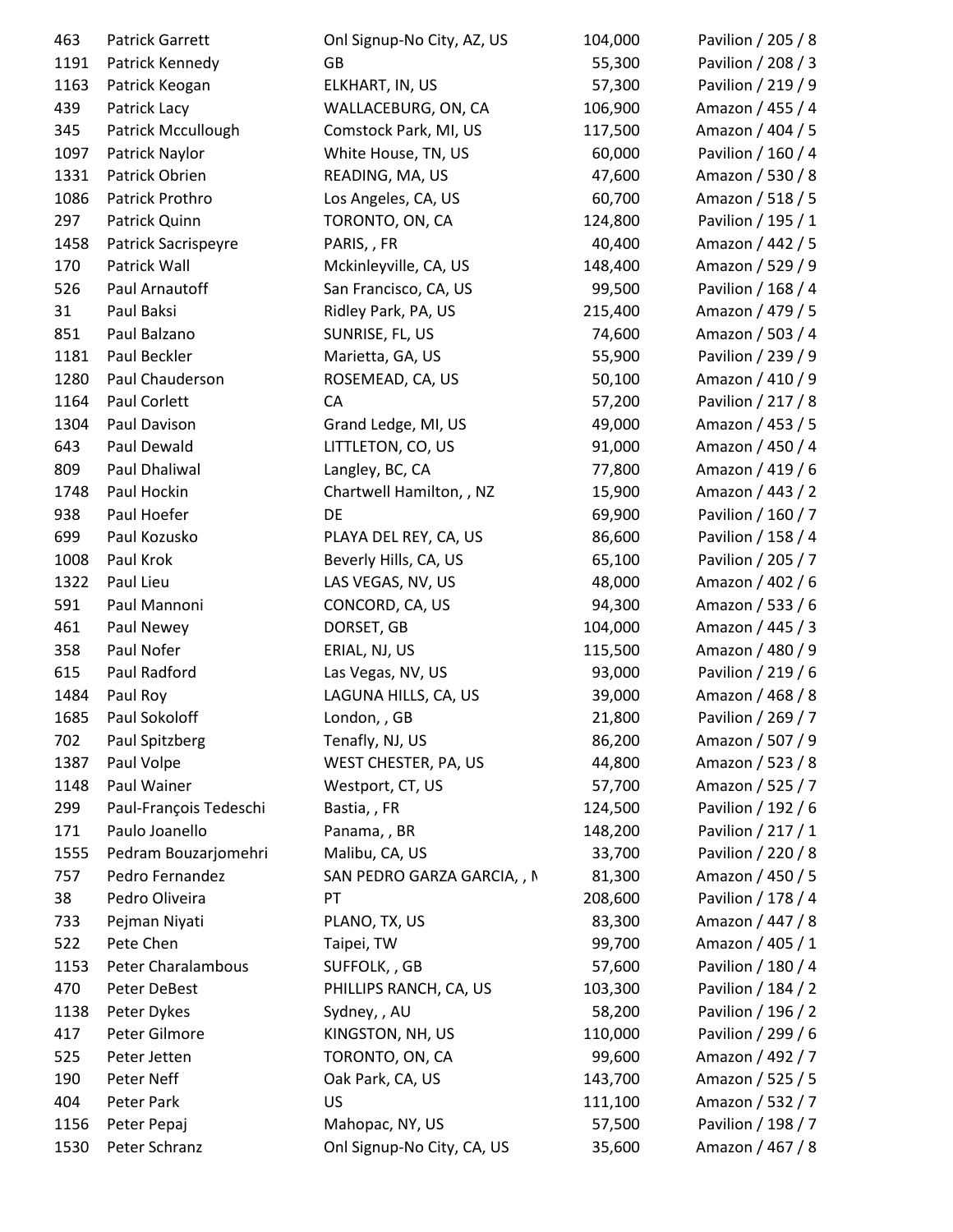| 1219 | Pfizer Jordan           | ZION, IL, US          | 53,500       | Amazon / 434 / 9   |
|------|-------------------------|-----------------------|--------------|--------------------|
| 1393 | Phaly Nou               | San Jose, CA, US      | 44,200       | Amazon / 496 / 7   |
| 587  | Phil Hellmuth           | Palo Alto, CA, US     | 94,500       | Pavilion / 155 / 2 |
| 402  | Phillip Wright          | Calgary, , CA         | 111,300      | Amazon / 500 / 6   |
| 239  | Phong Chau              | Fountain Vly, CA, US  | 135,500      | Amazon / 515 / 9   |
| 579  | Phong Than Nguyen       | Bristow, VA, US       | 95,000       | Amazon / 460 / 3   |
| 1404 | Phuong Ta               | Bluffton, SC, US      | 43,500       | Amazon / 511 / 1   |
| 678  | Pierre Deissler         | Mount Laurel, NJ, US  | 88,700       | Amazon / 438 / 6   |
| 1184 | Pierre Merlin           | <b>FR</b>             | 55,600       | Amazon / 532 / 8   |
| 342  | Pieterjan Vermeire      | Nevele, , BO          | 117,900      | Pavilion / 183 / 6 |
| 1804 | Pluria Marshall         | MANHATTAN BCH, CA, US | $\mathbf{1}$ | Pavilion / 210 / 2 |
| 197  | Prashray Rai            | Sunnyvale, CA, US     | 141,500      | Amazon / 531 / 8   |
| 779  | <b>Quentin Roussey</b>  | Begangon, , FR        | 79,700       | Amazon / 493 / 1   |
| 188  | Qui Nguyen              | Las Vegas, NV, US     | 143,800      | Amazon / 410 / 1   |
| 1316 | <b>Quinton Williams</b> | Austin, TX, US        | 48,500       | Pavilion / 238 / 9 |
| 1653 | Radwan Khuri            | MEMPHIS, TN, US       | 25,000       | Amazon / 451 / 3   |
| 1264 | Rafael Da Silva Moraes  | Sao Paolo, BR         | 51,200       | Amazon / 505 / 3   |
| 907  | Rafael Mota             | <b>BR</b>             | 71,500       | Amazon / 461 / 6   |
| 1369 | Raj Jain                | Atherton, CA, US      | 45,500       | Pavilion / 174 / 2 |
| 440  | Raj Singh               | LAS VEGAS, NV, US     | 106,700      | Pavilion / 155 / 3 |
| 169  | Raja Sekhar             | Arlington, VA, US     | 148,600      | Amazon / 464 / 9   |
| 1114 | Rajendra Ajmani         | Bellevue, WA, US      | 59,100       | Pavilion / 156 / 7 |
| 1089 | Ralph Bratcher          | CRESTWOOD, KY, US     | 60,600       | Amazon / 419 / 4   |
| 1102 | Rami Ilyasov            | Ofakim, , IL          | 59,700       | Pavilion / 200 / 9 |
| 207  | Ramiro Petrone          | Buenos Aires, , AR    | 140,600      | Pavilion / 182 / 4 |
| 226  | Ramon Colillas          | Barcelona, ES         | 137,700      | Pavilion / 181 / 7 |
| 393  | Ramon Dodd              | Sacramento, CA, US    | 112,000      | Amazon / 408 / 6   |
| 69   | Ramon Miquel Munoz      | Barcelona, FL, US     | 183,400      | Pavilion / 188 / 9 |
| 994  | Ramzi Alrashid          | AUSTIN, TX, US        | 66,500       | Pavilion / 177 / 2 |
| 667  | Ran Shahar              | Bucharest, , MH       | 89,500       | Pavilion / 223 / 9 |
| 1485 | Ran Shapira             | Holon, , IL           | 39,000       | Amazon / 471 / 4   |
| 713  | Randal Heeb             | CHICAGO, IL, US       | 85,100       | Pavilion / 175 / 4 |
| 1700 | Randal Sklar            | Peabody, MA, US       | 20,900       | Amazon / 434 / 3   |
| 1306 | Randall Amon            | Bradenton, FL, US     | 49,000       | Pavilion / 209 / 7 |
| 114  | Randy Gordon            | METAIRIE, LA, US      | 163,200      | Pavilion / 161 / 4 |
| 803  | Randy Humphries         | OXFORD, NC, US        | 78,200       | Pavilion / 197 / 8 |
| 1554 | Randy Marker            | Ranger, GA, US        | 34,000       | Pavilion / 166 / 6 |
| 1194 | Ranjit Randhawa         | Modesto, CA, US       | 55,200       | Amazon / 456 / 9   |
| 1105 | Raul Lozano             | DALLAS, TX, US        | 59,500       | Pavilion / 211 / 5 |
| 211  | Ravid Garbi             | IL                    | 140,100      | Pavilion / 173 / 6 |
| 1717 | <b>Raymond Moscoe</b>   | LEXINGTON, KY, US     | 19,300       | Amazon / 501 / 1   |
| 1301 | Raymond Rivera          | New York, NY, US      | 49,200       | Amazon / 506 / 3   |
| 953  | <b>Raymond Tsang</b>    | San Francisco, CA, US | 69,100       | Amazon / 404 / 6   |
| 1275 | Rayz Rayl               | Sellersburg, IN, US   | 50,300       | Pavilion / 227 / 7 |
| 1225 | Reagan Leman            | SAN DIEGO, CA, US     | 53,300       | Pavilion / 165 / 4 |
| 1291 | Reem Kazaz              | Ashkelon, , IL        | 49,600       | Pavilion / 185 / 1 |
| 1377 | Rellie Sigua            | SAN BRUNO, CA, US     | 45,200       | Pavilion / 202 / 5 |
| 1196 | <b>Remus Marele</b>     | Los Angeles, CA, US   | 55,200       | Pavilion / 191 / 3 |
| 1025 | Rene Plourde            | Reston, VA, US        | 64,000       | Amazon / 423 / 2   |
| 1221 | <b>Rex Clinkscales</b>  | LAS VEGAS, NV, US     | 53,500       | Pavilion / 208 / 8 |
|      |                         |                       |              |                    |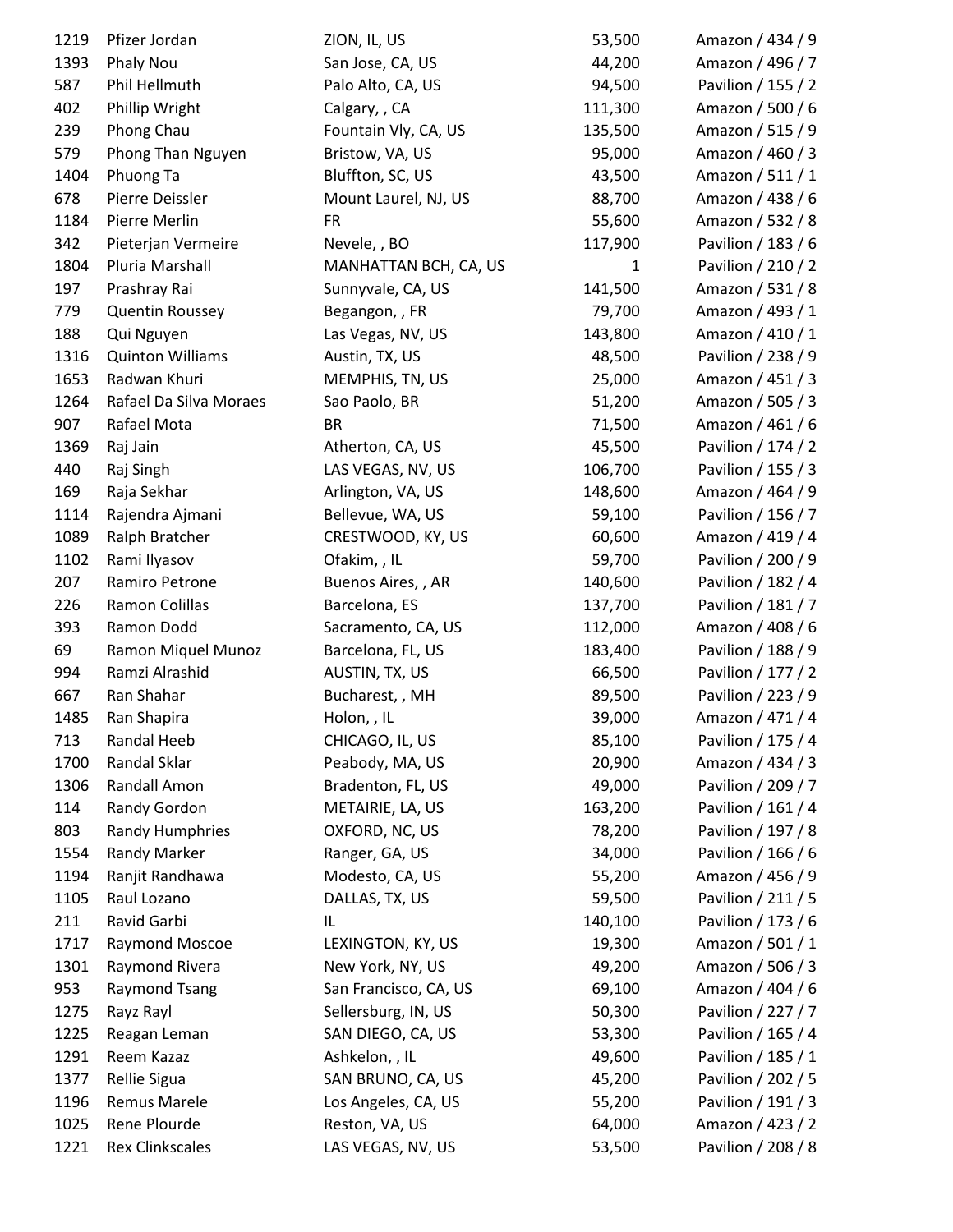| 217  | Rex Mendoza              | San Diego, CA, US           | 138,900 | Pavilion / 214 / 1 |
|------|--------------------------|-----------------------------|---------|--------------------|
| 1117 | <b>Rex Smith</b>         | Eustace, TX, US             | 59,000  | Amazon / 481 / 6   |
| 921  | Reza Mahjoub             | Mission Viejo, CA, US       | 70,700  | Amazon / 495 / 5   |
| 1619 | Ricardo Eyzaguirre       | Miami, FL, US               | 28,100  | Pavilion / 216 / 6 |
| 520  | Ricardo Mateo            | Passaic, NJ, US             | 99,900  | Pavilion / 203 / 3 |
| 126  | Richard Alati            | PHOENIX, AZ, US             | 159,900 | Pavilion / 222 / 1 |
| 1029 | <b>Richard Bruning</b>   | JAMUL, CA, US               | 63,900  | Pavilion / 189 / 5 |
| 77   | <b>Richard Chevalier</b> | SHREVEPORT, LA, US          | 178,500 | Amazon / 485 / 7   |
| 1443 | <b>Richard Cray</b>      | San Diego, CA, US           | 41,100  | Amazon / 509 / 1   |
| 1354 | Richard Frani            | Philadelphia, PA, US        | 46,500  | Amazon / 471 / 1   |
| 159  | <b>Richard Gress</b>     | Plantation, FL, US          | 151,200 | Amazon / 424 / 8   |
| 657  | <b>Richard Kellett</b>   | Chorley, , GB               | 90,200  | Pavilion / 172 / 1 |
| 1576 | <b>Richard Lee</b>       | Las Vegas, NV, US           | 30,900  | Amazon / 466 / 6   |
| 49   | Richard Ma               | LAS VEGAS, NV, US           | 200,200 | Pavilion / 238 / 7 |
| 1678 | <b>Richard Mijares</b>   | Aurora, CO, US              | 22,400  | Amazon / 521 / 8   |
| 42   | <b>Richard Miller</b>    | Topeka, KS, US              | 205,700 | Amazon / 512 / 8   |
| 48   | <b>Richard Sciuto</b>    | ORANGE, CA, US              | 201,000 | Amazon / 476 / 9   |
| 926  | <b>Rick Biever</b>       | Roxboro, NC, US             | 70,500  | Amazon / 477 / 6   |
| 1350 | <b>Rick Stockfield</b>   | PATTERSON, NY, US           | 46,700  | Amazon / 453 / 8   |
| 121  | <b>Ricky Tang</b>        | MARKHAM, ON, CA             | 160,400 | Amazon / 506 / 6   |
| 1303 | Rijad Hasani             | DE                          | 49,200  | Pavilion / 207 / 5 |
| 1272 | Rishi Makkar             | Etobicoke, ON, CA           | 50,600  | Amazon / 483 / 3   |
| 1370 | Robbi Jade Hussain Lew   | Onl Signup-No City, CA, US  | 45,400  | Amazon / 420 / 6   |
| 1645 | Roberly Felicio          | Anapolis, , BR              | 26,100  | Pavilion / 209 / 8 |
| 1558 | Robert Adams             | Hemet, CA, US               | 33,300  | Amazon / 492 / 1   |
| 919  | Robert Bassuk            | El Paso, TX, US             | 70,800  | Pavilion / 225 / 7 |
| 1772 | Robert Bickley           | Manchester, , GB            | 13,500  | Amazon / 473 / 4   |
| 1240 | Robert Boyko             | YONKERS, NY, US             | 52,200  | Amazon / 498 / 5   |
| 783  | Robert Constable         | Warren, MI, US              | 79,500  | Pavilion / 181 / 9 |
| 801  | Robert French            | LEANDER, TX, US             | 78,400  | Amazon / 485 / 8   |
| 245  | <b>Robert Fried</b>      | Rancho Palos Verdes, CA, US | 134,100 | Amazon / 462 / 7   |
| 254  | Robert Gentile           | NM, US                      | 132,100 | Pavilion / 171 / 9 |
| 1657 | Robert Gibson            | Lafayette, CA, US           | 24,500  | Amazon / 507 / 2   |
| 1147 | Robert Gilbert           | ANDOVER, MA, US             | 57,700  | Amazon / 461 / 8   |
| 931  | Robert Haigh             | HANAU, , DE                 | 70,300  | Pavilion / 178 / 3 |
| 328  | Robert Kairnes           | Shrewsbury, MA, US          | 120,000 | Amazon / 482 / 3   |
| 1474 | Robert Lee               | NORTH LAS VEGAS, NV, US     | 39,500  | Amazon / 472 / 1   |
| 609  | Robert Lenhart           | Denver, CO, US              | 93,300  | Pavilion / 218 / 2 |
| 401  | Robert Masone            | Shirley, NY, US             | 111,500 | Pavilion / 169 / 9 |
| 1361 | Robert Mierzejewski      | Preston, ID, US             | 46,000  | Amazon / 503 / 7   |
| 220  | Robert Mitchell          | HENDERSON, NV, US           | 138,700 | Pavilion / 173 / 5 |
| 569  | Robert Mizrachi          | Miami, FL, US               | 95,500  | Amazon / 480 / 5   |
| 1247 | <b>Robert Mullaney</b>   | Santa Rosa Valley, CA, US   | 52,000  | Amazon / 413 / 2   |
| 1451 | <b>Robert Murie</b>      | Newfield, NJ, US            | 40,600  | Amazon / 408 / 9   |
| 1339 | Robert Paddock           | HOUSTON, TX, US             | 47,300  | Amazon / 483 / 6   |
| 487  | Robert Randall           | Columbia Station, OH, US    | 102,000 | Amazon / 492 / 3   |
| 1237 | Robert Rini              | Hilton Head Island, SC, US  | 52,500  | Amazon / 494 / 5   |
| 1050 | Robert Whalen            | CUDAHY, WI, US              | 62,500  | Amazon / 400 / 6   |
| 555  | Robert Whyte             | WINNIPEG, MB, CA            | 96,700  | Amazon / 475 / 2   |
| 732  | Robert Wilson            | Gower, MO, US               | 83,400  | Amazon / 528 / 1   |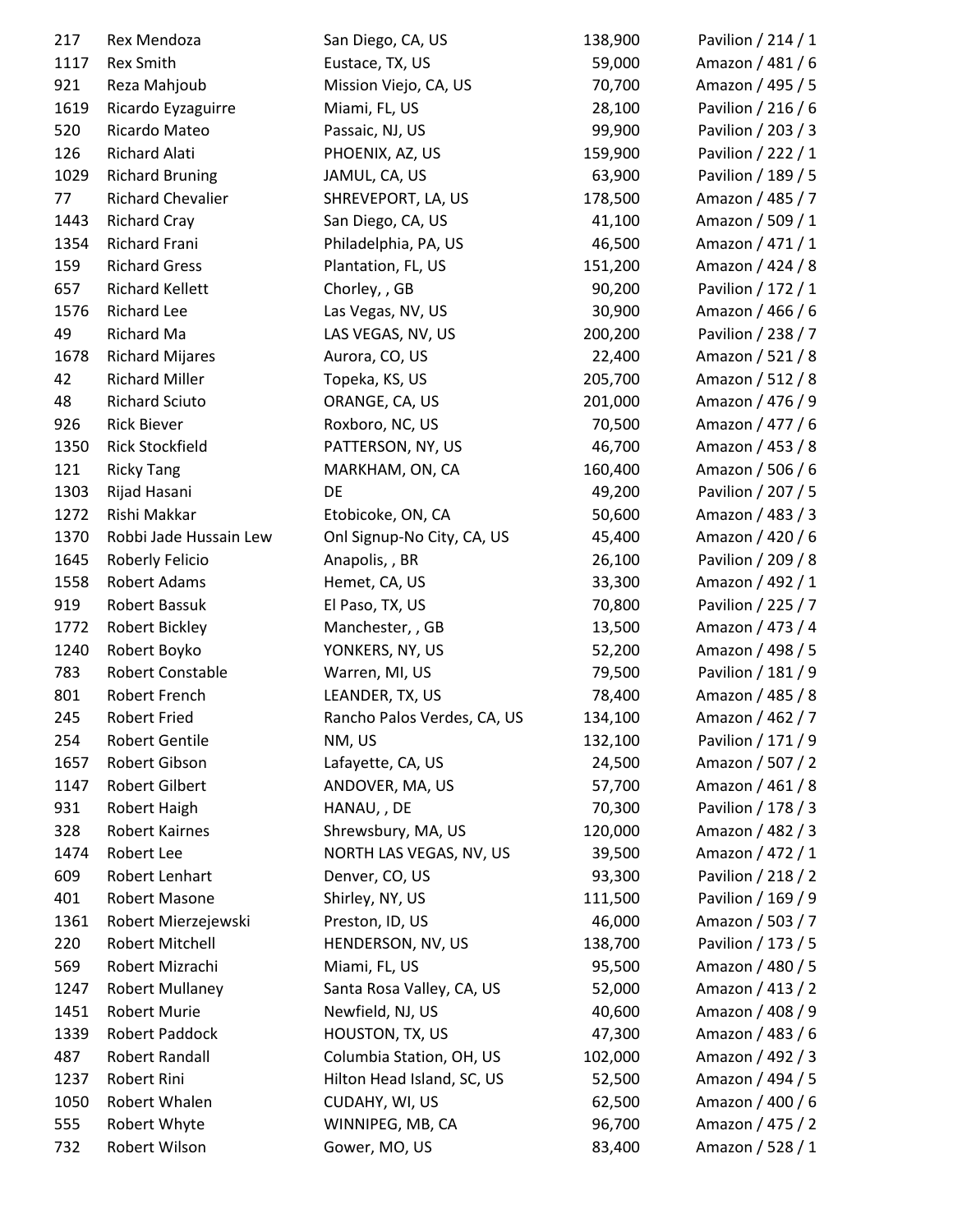| 1408 | Roberto Musu            | IT                       | 43,300  | Pavilion / 163 / 5 |
|------|-------------------------|--------------------------|---------|--------------------|
| 214  | Roberto Romanello       | Swansea, , GB            | 139,500 | Pavilion / 215 / 7 |
| 1146 | Robin Guillaumot        | Avignon, FR              | 57,700  | Amazon / 445 / 5   |
| 1757 | Robin Hegele            | München, , DE            | 15,200  | Pavilion / 194 / 4 |
| 1787 | Robin Sjogren Knutas    | <b>SE</b>                | 10,500  | Pavilion / 155 / 1 |
| 382  | Rodney Assous           | <b>FR</b>                | 113,100 | Pavilion / 176 / 6 |
| 187  | Rodney Cotta            | Lemoore, CA, US          | 144,000 | Amazon / 414 / 7   |
| 1167 | Rodney Horton           | WICHITA, KS, US          | 57,100  | Pavilion / 221 / 3 |
| 1155 | Rodney Levingston       | FORNEY, TX, US           | 57,500  | Amazon / 471 / 8   |
| 1606 | Rodolfo Martinez        | Seattle, WA, US          | 29,000  | Amazon / 416 / 7   |
| 1574 | <b>Roger Fontes</b>     | HENDERSON, NV, US        | 31,100  | Amazon / 443 / 8   |
| 1244 | Roger Taieb             | France, , FR             | 52,200  | Pavilion / 214 / 3 |
| 614  | Roger Tondeur           | <b>CH</b>                | 93,000  | Amazon / 426 / 4   |
| 633  | <b>Rolf Nordstrom</b>   | London, , GB             | 91,400  | Pavilion / 221 / 1 |
| 1444 | Romain Arki             | Boulogne, FR             | 41,100  | Amazon / 522 / 4   |
| 137  | Romain Lewis            | LATRESNE,, FR            | 157,100 | Amazon / 509 / 9   |
| 251  | Rommel Liscano          | LAS VEGAS, NV, US        | 132,400 | Amazon / 450 / 6   |
| 630  | <b>Ronald Ellis</b>     | Zion, IL, US             | 91,700  | Amazon / 481 / 4   |
| 790  | <b>Ronald McGinnity</b> | Kingston, MA, US         | 79,000  | Amazon / 534 / 5   |
| 1154 | <b>Ronald West</b>      | BEVERLY HILLS, CA, US    | 57,500  | Amazon / 454 / 5   |
| 395  | Ronen Ohayon            | Euless, TX, US           | 112,000 | Pavilion / 163 / 1 |
| 247  | Ronnie Abro             | West Bloomfield, MI, US  | 133,800 | Pavilion / 184 / 3 |
| 1351 | Ronnie Ballantyne       | Saltcoats, GB            | 46,700  | Pavilion / 215 / 1 |
| 1365 | Roongsak Griffeth       | COLUMBUS, GA, US         | 45,700  | Amazon / 484 / 7   |
| 599  | Rory Brown              | Galway, IE               | 93,900  | Amazon / 512 / 6   |
| 1159 | Rory Campbell           | LONDON, GB               | 57,500  | Pavilion / 284 / 3 |
| 1465 | Rosalie Petit           | <b>FR</b>                | 39,900  | Amazon / 484 / 1   |
| 452  | Roscoe Light            | Scottsdale, AZ, US       | 105,400 | Pavilion / 200 / 2 |
| 250  | Ross Feldman            | Scarsale, NY, US         | 132,500 | Amazon / 517 / 3   |
| 475  | Ross Tyler              | LAMESA, TX, US           | 102,900 | Pavilion / 204 / 1 |
| 1714 | Rostyslav Sabishchenko  | Onl Signup-No City, , GB | 19,700  | Amazon / 406 / 4   |
| 1312 | <b>Roy Davis</b>        | INDIANAPOLIS, IN, US     | 48,600  | Amazon / 484 / 8   |
| 1421 | Rui Bouquet             | Porto,, PT               | 42,600  | Pavilion / 203 / 1 |
| 1094 | Rupom Pal               | ESSEX, GB                | 60,100  | Pavilion / 198 / 4 |
| 1178 | Ruslan Evloev           | Newport Coast, CA, US    | 56,400  | Pavilion / 188 / 5 |
| 909  | <b>Russell Green</b>    | NEW YORK, NY, US         | 71,300  | Amazon / 435 / 2   |
| 1641 | Russell Iwane           | WHITTIER, CA, US         | 26,200  | Amazon / 400 / 2   |
| 1151 | Russell Johnson         | Fargo, ND, US            | 57,600  | Amazon / 489 / 9   |
| 443  | Russell Vaughn          | FRANKLIN, TN, US         | 106,300 | Amazon / 466 / 9   |
| 1711 | Ryan Beckwith           | STOUGHTON, WI, US        | 20,200  | Pavilion / 268 / 6 |
| 1262 | Ryan Clark              | Inverary, , CA           | 51,600  | Amazon / 502 / 4   |
| 278  | Ryan Conrad             | San Antonio, TX, US      | 127,700 | Pavilion / 177 / 6 |
| 25   | <b>Ryan Delgros</b>     | Erie, PA, US             | 223,400 | Amazon / 421 / 5   |
| 363  | Ryan Dersch             | Louisville, KY, US       | 115,200 | Amazon / 408 / 1   |
| 1526 | Ryan Fetherkile         | OMAHA, NE, US            | 36,000  | Pavilion / 207 / 8 |
| 982  | Ryan Gittleson          | Brooklyn, NY, US         | 67,300  | Pavilion / 186 / 3 |
| 1734 | <b>Ryan Hagerty</b>     | Somerset, NJ, US         | 17,700  | Amazon / 519 / 1   |
| 12   | Ryan Hartmann           | MINNEAPOLIS, MN, US      | 243,200 | Pavilion / 170 / 6 |
| 1179 | Ryan Mcclintock         | Los Angeles, CA, US      | 56,200  | Pavilion / 239 / 2 |
| 920  | Ryan Phan               | Omaha, NE, US            | 70,800  | Pavilion / 269 / 6 |
|      |                         |                          |         |                    |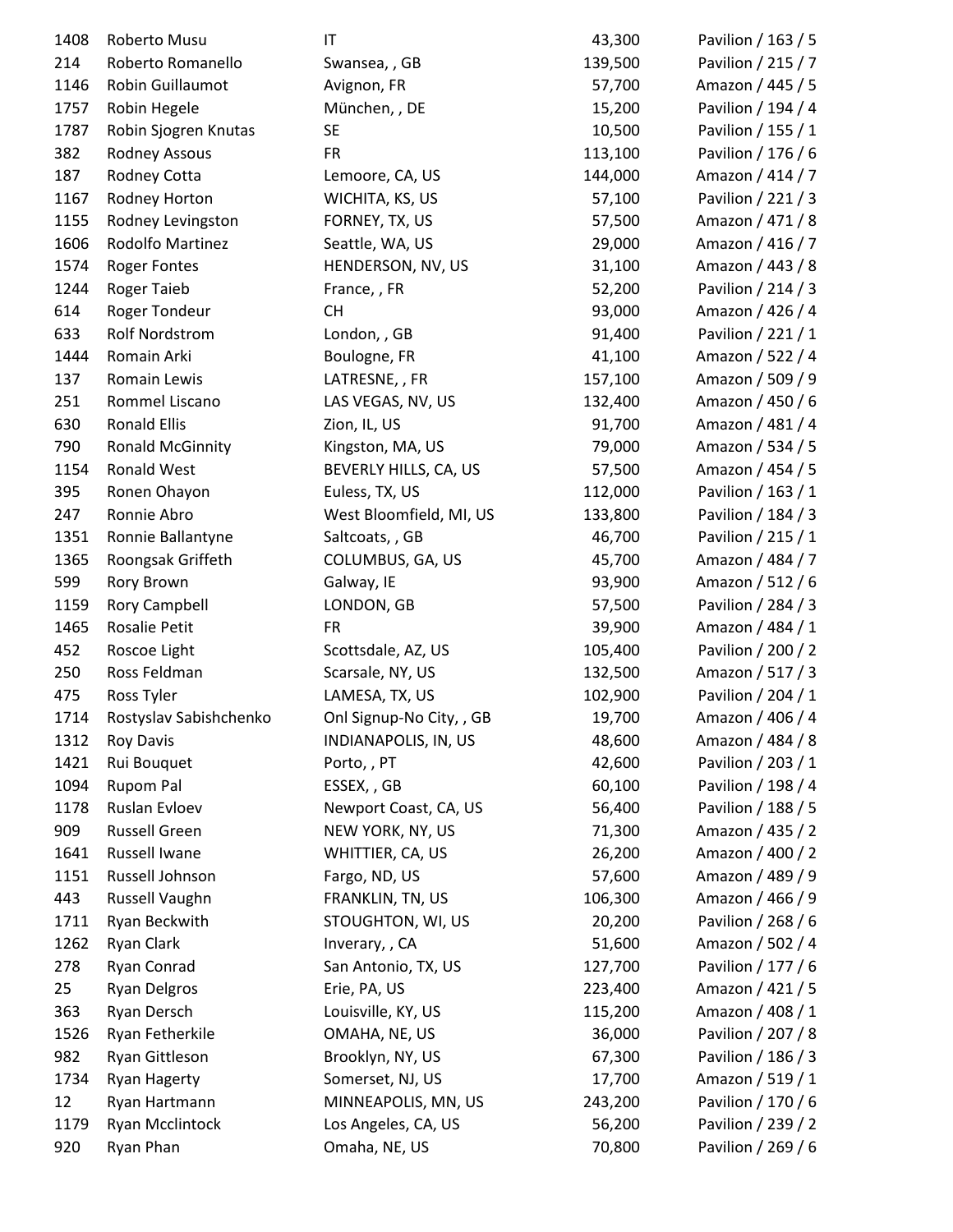| 43   | Ryan Pignatelli       | Oakville, ON, CA          | 203,600 | Amazon / 425 / 3   |
|------|-----------------------|---------------------------|---------|--------------------|
| 506  | <b>Ryan Scully</b>    | Oswego, IL, US            | 100,900 | Pavilion / 215 / 9 |
| 129  | Ryan Silva            | Kapolei, HI, US           | 159,500 | Amazon / 490 / 1   |
| 1052 | Ryan Smith (CAN)      | Saskatoon, SK, CA         | 62,400  | Pavilion / 209 / 1 |
| 1693 | Ryan Stoker           | Spokane, WA, US           | 21,200  | Amazon / 521 / 1   |
| 603  | Sal Lim               | FOSTER CITY, CA, US       | 93,800  | Pavilion / 206 / 6 |
| 257  | Salim Admon           | NORTHRIDGE, CA, US        | 132,000 | Amazon / 491 / 1   |
| 120  | Salomon Benarroch     | Thornhill, ON, CA         | 160,500 | Amazon / 519 / 4   |
| 535  | Sam Chartier          | MONTREAL, QC, CA          | 98,300  | Pavilion / 204 / 3 |
| 1629 | Sam Greenwood         | TORONTO, ON, CA           | 27,200  | Amazon / 534 / 9   |
| 1453 | Sam Ho                | E WALPOLE, MA, US         | 40,600  | Amazon / 479 / 3   |
| 1454 | Samantha Abernathy    | Las Vegas, NV, US         | 40,500  | Amazon / 401 / 2   |
| 1343 | Samir Bhatia          | PLANO, TX, US             | 47,000  | Pavilion / 179 / 1 |
| 1756 | Samm Wiggins          | SUGAR LAND, TX, US        | 15,200  | Amazon / 465 / 8   |
| 867  | Sampo Ryynanen        | FI.                       | 73,700  | Pavilion / 191 / 7 |
| 100  | Samuel Brown          | RICHARDSON, TX, US        | 167,700 | Pavilion / 176 / 1 |
| 330  | Samuel Leff           | Smithtown, NY, US         | 119,900 | Amazon / 403 / 9   |
| 1776 | Samuel Von Kennel     | Spicewood, TX, US         | 12,000  | Amazon / 430 / 5   |
| 1592 | Samuel Wynder         | Palm Springs, FL, US      | 29,800  | Pavilion / 155 / 5 |
| 903  | Samy Dubonnet         | France, , FR              | 71,600  | Amazon / 505 / 8   |
| 1329 | Sanjeev Kapoor        | Pembroke Pines, FL, US    | 47,700  | Amazon / 478 / 8   |
| 326  | Sarah Casey           | LAS VEGAS, NV, US         | 120,200 | Amazon / 474 / 1   |
| 162  | Sarah Lee             | Honolulu, HI, US          | 150,900 | Amazon / 518 / 2   |
| 1427 | Sarah Pluard          | HAPPY VALLEY, OR, US      | 42,100  | Amazon / 501 / 3   |
| 1630 | Sarkis Paronyan       | North Hollywood, CA, US   | 27,200  | Pavilion / 156 / 2 |
| 1405 | Satish Andalam        | Scottsdale, AZ, US        | 43,500  | Pavilion / 182 / 7 |
| 1446 | Sayoko Matsumoto      | Osakafu, , JP             | 41,000  | Amazon / 411 / 1   |
| 494  | <b>Schwan Pauls</b>   | GB                        | 101,500 | Amazon / 473 / 6   |
| 1386 | <b>Scott Allacher</b> | Omaha, NE, US             | 44,800  | Amazon / 519 / 5   |
| 504  | Scott Ball            | Carlsbad, CA, US          | 101,100 | Amazon / 417 / 8   |
| 581  | Scott Blumstein       | Brigantine, NJ, US        | 95,000  | Amazon / 518 / 8   |
| 189  | Scott Bohlman         | Lemont, IL, US            | 143,800 | Amazon / 527 / 4   |
| 923  | Scott Boxenhorn       | Dix Hills, NY, US         | 70,500  | Amazon / 423 / 6   |
| 597  | Scott Castelluccio    | PACIFIC PALISADES, CA, US | 94,000  | Amazon / 462 / 4   |
| 234  | Scott Eskenazi        | MERCER ISLAND, WA, US     | 136,000 | Pavilion / 254 / 6 |
| 1249 | Scott Hempel          | Windsor, ON, CA           | 52,000  | Amazon / 468 / 3   |
| 981  | <b>Scott Meyers</b>   | Delray Beach, FL, US      | 67,400  | Amazon / 426 / 3   |
| 1675 | <b>Scott Roberts</b>  | Redmond, WA, US           | 22,500  | Amazon / 437 / 7   |
| 1695 | Scott Seiver          | LAS VEGAS, NV, US         | 21,000  | Amazon / 401 / 5   |
| 468  | <b>Scott Sitron</b>   | GLENDALE, WI, US          | 103,400 | Amazon / 420 / 4   |
| 1583 | <b>Scott Stevens</b>  | Mason, OH, US             | 30,500  | Pavilion / 164 / 3 |
| 1243 | <b>Scotty Nguyen</b>  | Las Vegas, NV, US         | 52,200  | Pavilion / 203 / 8 |
| 1324 | Sean Moore            | OMAHA, NE, US             | 48,000  | Amazon / 515 / 6   |
| 942  | Sean Osman            | Philadelphia, PA, US      | 69,800  | Amazon / 411 / 5   |
| 898  | Sean Sisco            | PARSIPPANY, NJ, US        | 71,800  | Amazon / 496 / 2   |
| 1141 | Sean Stevens          | Coquitlam, BC, CA         | 58,000  | Amazon / 501 / 9   |
| 722  | Sean Swingruber       | Venice, CA, US            | 84,500  | Pavilion / 164 / 9 |
| 123  | Sebastian Gahl        | DE                        | 160,300 | Pavilion / 157 / 9 |
| 1539 | Sebastien Grax        | Troyes,, FR               | 35,000  | Pavilion / 210 / 5 |
| 1034 | Sebastien Lebaron     | Palaiseau,, FR            | 63,600  | Amazon / 460 / 9   |
|      |                       |                           |         |                    |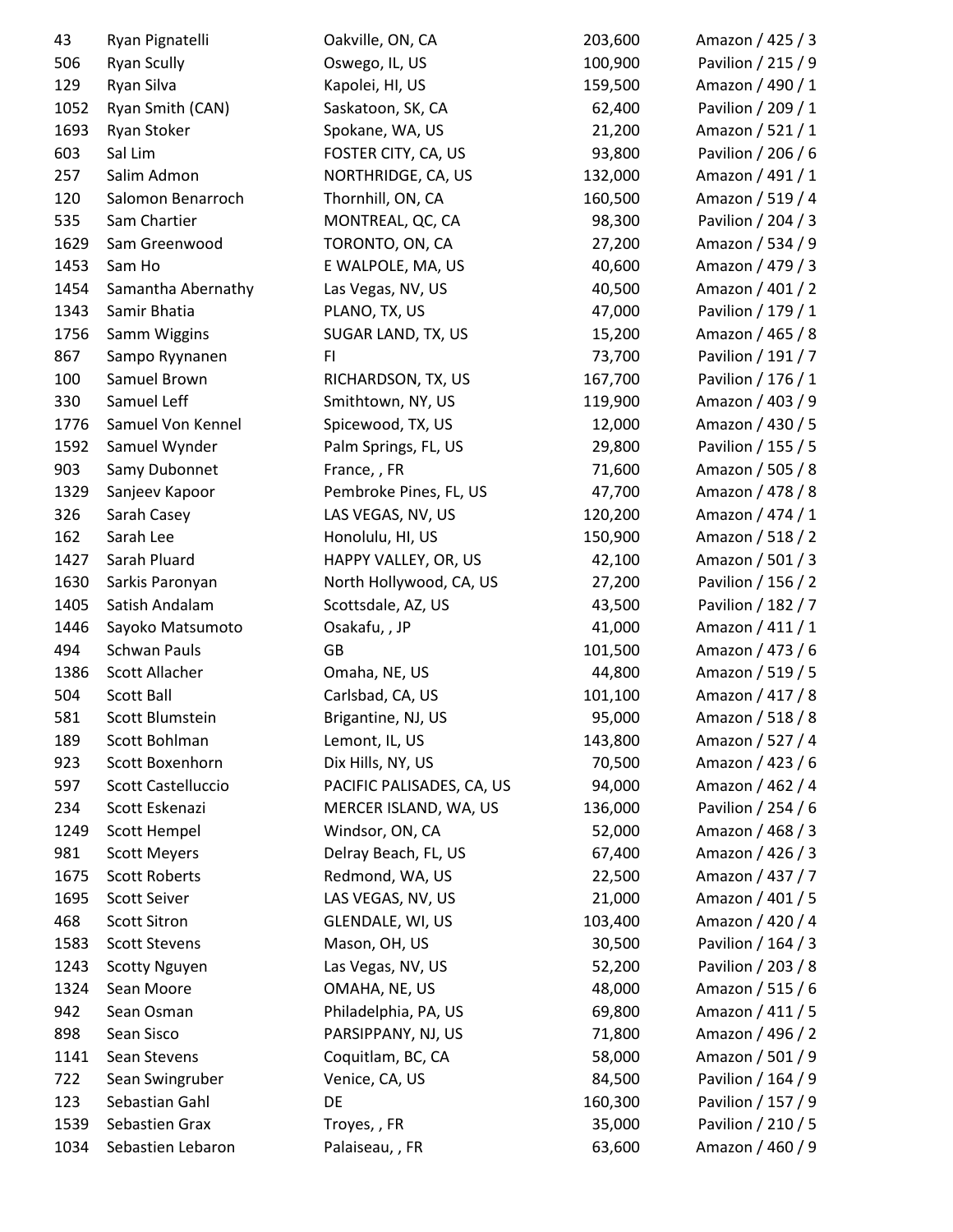| 1192 | Sebastien Naus                              | Bussy Saint Geage, , FR | 55,200       | Amazon / 413 / 1                     |
|------|---------------------------------------------|-------------------------|--------------|--------------------------------------|
| 1144 | Selim Oulmekki                              | POITIEVS, , FR          | 57,800       | Pavilion / 174 / 1                   |
| 1589 | Seokyoung Lee                               | KR                      | 30,100       | Amazon / 412 / 5                     |
| 698  | Sergei Kislinskii                           | Rostov, , RU            | 86,600       | Amazon / 483 / 4                     |
| 210  | Sergio Moreno Andres                        | Davie, FL, US           | 140,100      | Amazon / 419 / 2                     |
| 300  | Serhii Holodiuk                             | Midlothian, VA, US      | 124,400      | Pavilion / 196 / 8                   |
| 230  | Seth Angel                                  | HOUSTON, TX, US         | 136,300      | Amazon / 523 / 5                     |
| 536  | Seungyeol Kim                               | Seoul, , KR             | 98,100       | Amazon / 410 / 3                     |
| 793  | Seyedmohamma Sadatkhonsai Calabasas, CA, US |                         | 78,700       | Amazon / 460 / 6                     |
| 893  | Shahin Shojaeyan                            | NEWARK, CA, US          | 72,100       | Amazon / 402 / 8                     |
| 481  | Shai Arbel                                  | Fort Mc Kavett, TX, US  | 102,600      | Pavilion / 217 / 5                   |
| 1200 | Shan Jing                                   | ARCADIA, CA, US         | 54,700       | Amazon / 462 / 3                     |
| 1467 | Shane Delaney                               | PALM HARBOR, FL, US     | 39,900       | Pavilion / 157 / 2                   |
| 1401 | Shane Mcdaniel                              | Las Vegas, NV, US       | 43,800       | Amazon / 525 / 1                     |
| 1137 | Shane Pacheco                               | GARBERVILLE, CA, US     | 58,200       | Amazon / 504 / 8                     |
| 1211 | Shane Schleger                              | SANTA MONICA, CA, US    | 54,200       | Pavilion / 184 / 4                   |
| 379  | Shankar Pillai                              | East Brunswick, NJ, US  | 113,400      | Amazon / 480 / 6                     |
| 464  | Shaun O'Donnell                             | Succasunna, NJ, US      | 103,900      | Amazon / 417 / 7                     |
| 1759 | Shaundle Pruitt                             | Canton, OH, US          | 15,000       | Amazon / 531 / 1                     |
| 576  | Shawn Broadfield                            | LAKE ZURICH, IL, US     | 95,100       | Amazon / 433 / 2                     |
| 677  | Shawn Buchanan                              | ABBOTSFORD, BC, CA      | 88,800       | Pavilion / 212 / 1                   |
| 322  | Shawn Gill                                  | Diamond Bar, CA, US     | 120,900      | Amazon / 459 / 7                     |
| 1236 | Shawn Libersky                              | Osceola, WI, US         | 52,500       | Amazon / 474 / 6                     |
| 1797 | Shawn Sheikhan                              | LAS VEGAS, NV, US       | $\mathbf{1}$ | Amazon / 428 / 8                     |
| 691  | Shawn Sparks                                | Yukon, OK, US           | 87,100       | Amazon / 477 / 7                     |
| 501  | Shawn Stuart                                | Vancouver, WA, US       | 101,300      | Pavilion / 210 / 8                   |
| 1079 | Sheldon Kent                                | Ohanly, MB, CA          | 61,100       | Amazon / 477 / 8                     |
| 1517 | Sherif Elmessiri                            | US                      | 36,500       | Pavilion / 161 / 6                   |
| 1289 | Shkelzen Gocaj                              | Canton, MI, US          | 49,700       | Amazon / 408 / 3                     |
| 1469 | Shota Nakanishi                             | Shinguku Icutdoyo, , JP | 39,900       | Pavilion / 204 / 5                   |
| 1475 | Siddharth Karia                             | Memnegar, , IN          | 39,500       | Pavilion / 176 / 9                   |
| 53   | Simas Karaliunas                            | Panevezys, , LT         | 198,600      | Amazon / 511 / 8                     |
| 1113 | <b>Simon Burns</b>                          | GB                      | 59,100       | Pavilion / 155 / 6                   |
| 1106 | Simon Rudin                                 | East Windsor, NJ, US    | 59,400       | Amazon / 404 / 9                     |
| 828  | Simon Shalev                                | <b>BROOKLYN, NY, US</b> | 76,000       | Amazon / 425 / 9                     |
| 259  | Sindre Hansen                               | Apo, AE, US             | 131,700      | Pavilion / 199 / 1                   |
| 600  | Slate Angel                                 | New Braunfels, TX, US   | 93,900       | Amazon / 525 / 6                     |
| 802  | Slimane Mameche                             | DUINGT,, FR             | 78,300       | Pavilion / 191 / 8                   |
| 1533 | <b>Smith Collins</b>                        | GAINESVILLE, FL, US     | 35,400       | Amazon / 428 / 5                     |
| 423  | Sochetra Chansan                            | Freer, TX, US           | 109,000      | Pavilion / 204 / 4                   |
| 681  | Softan Benaissa                             | GF                      | 88,500       | Pavilion / 196 / 6                   |
| 728  | Sondre Bjornebekk                           | Oslo, , NO              | 83,700       | Pavilion / 165 / 2                   |
| 164  | Sonny Franco                                | Montagnac, , FR         | 150,800      | Amazon / 487 / 9                     |
| 558  | Soo Jo Kim                                  | KR                      | 96,400       | Amazon / 452 / 5                     |
| 1002 | Srikanth Koneru                             | Pasadena, CA, US        | 66,000       | Amazon / 497 / 5                     |
|      |                                             |                         |              |                                      |
| 1190 | Srinivasa Vemulamada                        | Johns Creek, GA, US     | 55,300       | Amazon / 519 / 3<br>Amazon / 480 / 7 |
| 684  | <b>Stanislovas Norkus</b>                   | Vilnus,, LT             | 88,300       |                                      |
| 1233 | <b>Stanley Webb</b>                         | MITCHELLVILLE, IA, US   | 52,700       | Pavilion / 170 / 1                   |
| 613  | Stefan Reiser                               | AT                      | 93,100       | Pavilion / 227 / 4                   |
| 1464 | Stephane Fournier                           | MONTREAL, , CA          | 40,000       | Amazon / 533 / 5                     |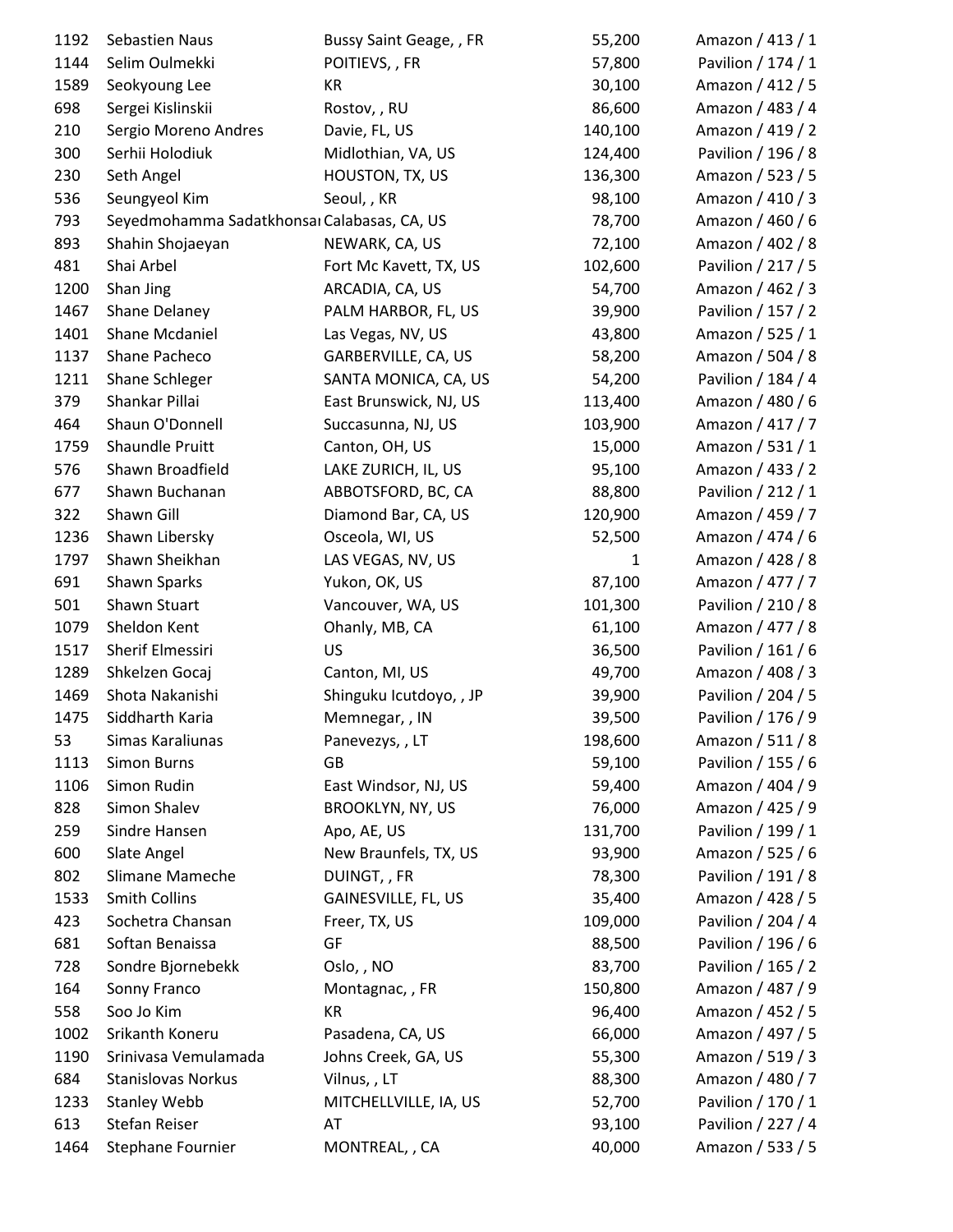| 1563 | <b>Stephane Revelly</b>  | Onl Signup-No City, , US     | 32,900  | Pavilion / 188 / 8 |
|------|--------------------------|------------------------------|---------|--------------------|
| 1439 | Stephanie Nguyen         | SAN DIEGO, CA, US            | 41,400  | Amazon / 402 / 2   |
| 826  | Stephen Benkovic         | MIDDLETOWN, PA, US           | 76,300  | Amazon / 470 / 1   |
| 637  | Stephen Gerber           | CRESSKILL, NJ, US            | 91,100  | Amazon / 403 / 4   |
| 1126 | Stephen Graner           | <b>US</b>                    | 58,800  | Pavilion / 188 / 2 |
| 628  | Stephen Johnson          | Eugene, OR, US               | 91,900  | Amazon / 457 / 9   |
| 1753 | <b>Stephen Oates</b>     | Fermeuse, NL, CA             | 15,400  | Amazon / 516 / 3   |
| 493  | <b>Stephen Sweatt</b>    | Asheboro, NC, US             | 101,800 | Amazon / 425 / 5   |
| 1398 | Stephen Thompson         | Toronto, , CA                | 44,000  | Pavilion / 209 / 9 |
| 1661 | <b>Stephen Ticsay</b>    | <b>WHEATON, Illinois, US</b> | 24,000  | Amazon / 419 / 9   |
| 1512 | <b>Sterling Savill</b>   | DOVER, FL, US                | 36,900  | Amazon / 445 / 9   |
| 1082 | Steve Berdah             | Neully Sur Seine, , FR       | 60,900  | Pavilion / 187 / 4 |
| 1590 | <b>Steve Younes</b>      | CHICAGO, IL, US              | 30,100  | Amazon / 453 / 1   |
| 1389 | Steven Anderson          | Delaware, OH, US             | 44,400  | Amazon / 438 / 1   |
| 72   | Steven Au                | Hong Kong, HK                | 180,700 | Amazon / 519 / 2   |
| 808  | <b>Steven Grady</b>      | Sylva, NC, US                | 77,900  | Pavilion / 182 / 8 |
| 1416 | Steven Grybas            | Las Vegas, NV, US            | 42,900  | Amazon / 478 / 5   |
| 1088 | Steven Kelly             | CAMARILLO, CA, US            | 60,700  | Pavilion / 189 / 3 |
| 110  | Steven Madara            | Pennsville, NJ, US           | 164,400 | Amazon / 414 / 2   |
| 349  | Steven Russo             | Wheeling, IL, US             | 117,300 | Amazon / 459 / 3   |
| 1108 | Steven Russo             | Wheeling, IL, US             | 59,300  | Amazon / 429 / 2   |
| 368  | <b>Steven Stone</b>      | Lake Stevens, WA, US         | 114,800 | Amazon / 518 / 3   |
| 275  | <b>Steven Stowe</b>      | Mesa, AZ, US                 | 128,200 | Amazon / 428 / 1   |
| 650  | Steven Zazaian           | Farmington Hills, MI, US     | 90,700  | Amazon / 487 / 5   |
| 551  | <b>Stuart Breakstone</b> | MEMPHIS, TN, US              | 97,100  | Amazon / 414 / 3   |
| 944  | <b>Stuart Rutter</b>     | BIRMINGHAM, , GB             | 69,700  | Pavilion / 159 / 5 |
| 14   | Suk-Kyu Koh              | Onl Signup-No City, MI, US   | 237,900 | Amazon / 440 / 9   |
| 320  | Sung Yi                  | LOS ANGELES, CA, US          | 121,200 | Pavilion / 183 / 3 |
| 1417 | Sunny Wong               | Arcadia, CA, US              | 42,900  | Pavilion / 157 / 7 |
| 1788 | Surrinder Ahluwalia      | Houston, TX, US              | 9,600   | Pavilion / 134 / 7 |
| 1378 | Swadeep Mishra           | Sioux Falls, SD, US          | 45,000  | Amazon / 435 / 8   |
| 811  | Syed Raza                | Piscataway, NJ, US           | 77,700  | Pavilion / 212 / 6 |
| 124  | Szabolcs Kukucska        | Biaorbgy, , HU               | 160,200 | Pavilion / 239 / 1 |
| 1680 | <b>Tad Macaraeg</b>      | Lake Jackson, TX, US         | 22,100  | Amazon / 406 / 7   |
| 1636 | Taha Maruf               | BRONX, NY, US                | 26,800  | Pavilion / 160 / 2 |
| 1059 | Tai Cao                  | LAFAYETTE, LA, US            | 62,000  | Amazon / 524 / 5   |
| 623  | Takashi Ogura            | TOKYO, , JP                  | 92,300  | Amazon / 443 / 1   |
| 844  | Takumi Odani             | Tokyo, , JP                  | 75,100  | Amazon / 401 / 9   |
| 1690 | Takushi Shiratori        | Tokyo,, JP                   | 21,400  | Amazon / 447 / 3   |
| 1586 | <b>Talal Shoush</b>      | Edmonton, AB, KM             | 30,400  | Amazon / 523 / 2   |
| 415  | <b>Tanner Millen</b>     | CORTLAND, NY, US             | 110,100 | Pavilion / 170 / 9 |
| 1026 | Tara Kittle              | Beverly Hills, CA, US        | 64,000  | Pavilion / 189 / 6 |
| 1594 | Tawab Hessam             | Atlanta, GA, US              | 29,600  | Amazon / 533 / 2   |
| 1248 | <b>Taylor McFarland</b>  | SEATTLE, WA, US              | 52,000  | Amazon / 461 / 4   |
| 780  | <b>Ted Forrest</b>       | LAS VEGAS, NV, US            | 79,600  | Amazon / 512 / 2   |
| 1702 | <b>Ted Gillis</b>        | Katy, TX, US                 | 20,800  | Amazon / 492 / 8   |
| 104  | Ted Leva                 | HOUSTON, TX, US              | 166,400 | Pavilion / 219 / 5 |
| 47   | <b>Ted Woolridge</b>     | SAN DIEGO, CA, US            | 201,500 | Pavilion / 298 / 3 |
| 1267 | <b>Teddy Tuil</b>        | Cokhav Yair,, FR             | 51,000  | Amazon / 528 / 2   |
| 29   | <b>Terence Clee</b>      | BONDI, , AU                  | 218,700 | Pavilion / 269 / 4 |
|      |                          |                              |         |                    |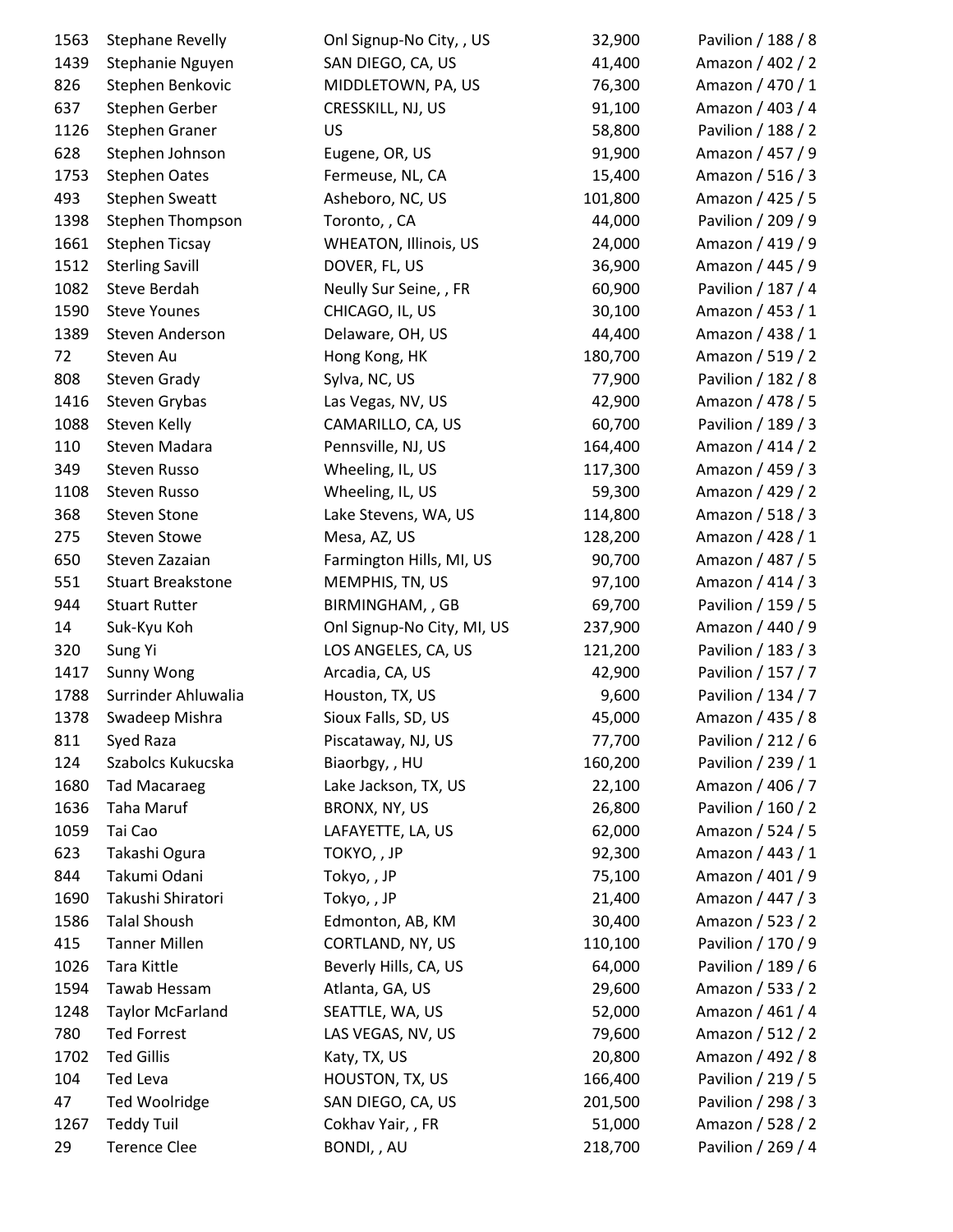| 854  | Teri Schwimmer           | Los Gatos, CA, US        | 74,400  | Amazon / 443 / 4   |
|------|--------------------------|--------------------------|---------|--------------------|
| 248  | <b>Terry Boutcher</b>    | Bay Roberts, NL, CA      | 133,100 | Amazon / 405 / 7   |
| 1536 | <b>Terry Lunder</b>      | Brookfield, OH, US       | 35,300  | Amazon / 491 / 8   |
| 747  | Thadd Wolff              | OMAHA, NE, US            | 82,100  | Amazon / 472 / 5   |
| 198  | Thanh Nguyen             | Frankfurt Germany, , DE  | 141,300 | Pavilion / 187 / 9 |
| 710  | Thao Le                  | San Jose, CA, US         | 85,400  | Amazon / 446 / 8   |
| 758  | <b>Theodore Taber</b>    | Bowie, MD, US            | 81,300  | Amazon / 532 / 5   |
| 108  | Thiago Macedo            | Ponta Grossa, , BR       | 164,600 | Amazon / 417 / 9   |
| 474  | <b>Thierry Gogniat</b>   | FR.                      | 103,000 | Amazon / 502 / 7   |
| 985  | Tho Nguyen               | Edmonton, AB, CA         | 67,200  | Pavilion / 226 / 9 |
| 1333 | <b>Thomas Barnes</b>     | Fouke, AR, US            | 47,600  | Pavilion / 254 / 5 |
| 1269 | <b>Thomas Barry</b>      | Rockville, MD, US        | 50,700  | Amazon / 427 / 9   |
| 696  | <b>Thomas Brinley</b>    | Broadway, NC, US         | 86,800  | Pavilion / 227 / 9 |
| 588  | Thomas Brown             | JACKSONVILLE, FL, US     | 94,400  | Amazon / 502 / 3   |
| 1575 | <b>Thomas Carney</b>     | PHILADELPHIA, PA, US     | 31,000  | Pavilion / 168 / 5 |
| 58   | Thomas Choi              | Buena Park, CA, US       | 191,400 | Amazon / 439 / 3   |
| 182  | <b>Thomas Gabriel</b>    | GAINESVILLE, FL, US      | 144,800 | Amazon / 401 / 8   |
| 1115 | Thomas Kalaway           | Inverness, IL, US        | 59,100  | Pavilion / 171 / 8 |
| 565  | <b>Thomas Mullen</b>     | WASHINGTON, DC, US       | 95,800  | Pavilion / 183 / 2 |
| 966  | <b>Thomas Thornburgh</b> | Chandler, AZ, US         | 68,300  | Amazon / 522 / 2   |
| 507  | <b>Thomas Tolbert</b>    | Petoskey, MI, US         | 100,800 | Amazon / 433 / 6   |
| 841  | Thomas Ward              | Seatoun Wellington, , NZ | 75,400  | Amazon / 472 / 4   |
| 1701 | Thomas Zeitler           | Amityville, NY, US       | 20,800  | Amazon / 488 / 2   |
| 519  | <b>Tibor Nagygyorgy</b>  | HU                       | 99,900  | Pavilion / 183 / 1 |
| 1116 | <b>Tiffany Lee</b>       | Brooklyn, NY, US         | 59,100  | Pavilion / 177 / 9 |
| 485  | <b>Tim Burt</b>          | Biloxi, MS, US           | 102,100 | Amazon / 400 / 4   |
| 929  | Timonin Leonid           | Blooming Grove, NY, US   | 70,300  | Amazon / 508 / 4   |
| 1150 | <b>Timothy Capretta</b>  | Grand Rapids, OH, US     | 57,600  | Amazon / 405 / 8   |
| 157  | <b>Timothy Cramer</b>    | COSTA MESA, CA, US       | 152,200 | Pavilion / 203 / 9 |
| 821  | <b>Timothy Gundrum</b>   | Sammamish, WA, US        | 76,700  | Amazon / 478 / 3   |
| 244  | Timothy Kenyon           | IE                       | 134,100 | Amazon / 413 / 7   |
| 1119 | <b>Toby Lewis</b>        | SOUTHAMPTON, , GB        | 59,000  | Amazon / 522 / 3   |
| 714  | <b>Todd Funderburg</b>   | POWELL, OH, US           | 85,000  | Amazon / 437 / 4   |
| 1224 | <b>Todd Rebello</b>      | OAK BLUFFS, MA, US       | 53,300  | Amazon / 492 / 2   |
| 1634 | Toko Luu                 | San Jose, CA, US         | 27,000  | Amazon / 519 / 7   |
| 1255 | <b>Tom Dekkers</b>       | <b>NL</b>                | 51,900  | Pavilion / 202 / 4 |
| 955  | Tom Fuchs                | Suhl, , DE               | 69,100  | Pavilion / 198 / 5 |
| 1300 | Tomomitsu Ono            | Kyoto City, , JP         | 49,300  | Pavilion / 221 / 9 |
| 1228 | <b>Tony Bracy</b>        | W. SACRAMENTO, CA, US    | 53,000  | Amazon / 452 / 9   |
| 186  | <b>Tony Gargano</b>      | STERLING HEIGHTS, MI, US | 144,300 | Pavilion / 269 / 9 |
| 1013 | Tony Ma                  | SOUTH EL MONTE, CA, US   | 64,800  | Pavilion / 298 / 5 |
| 1216 | <b>Tony Miles</b>        | Ormond Beach, FL, US     | 53,800  | Amazon / 409 / 4   |
| 1193 | Tony Sinishtaj           | FLUSHING, NY, US         | 55,200  | Amazon / 452 / 3   |
| 1100 | <b>Tony Toscano</b>      | HUNTINGTON BEACH, CA, US | 60,000  | Pavilion / 238 / 1 |
| 1256 | Totti Arosuo             | Helsinki,, Fl            | 51,900  | Pavilion / 209 / 2 |
| 578  | <b>Trace Henderson</b>   | Gulfport, MS, US         | 95,100  | Amazon / 499 / 7   |
| 748  | <b>Tracy Sibson</b>      | Muskegon, MI, US         | 82,000  | Amazon / 429 / 3   |
| 18   | <b>Travis Preng</b>      | Tacoma, WA, US           | 232,800 | Amazon / 496 / 1   |
| 287  | <b>Travis Yeske</b>      | Edmonton, AB, CA         | 126,000 | Amazon / 480 / 8   |
| 1777 | <b>Trevor Rosenberg</b>  | Mississauga, ON, CA      | 12,000  | Amazon / 485 / 3   |
|      |                          |                          |         |                    |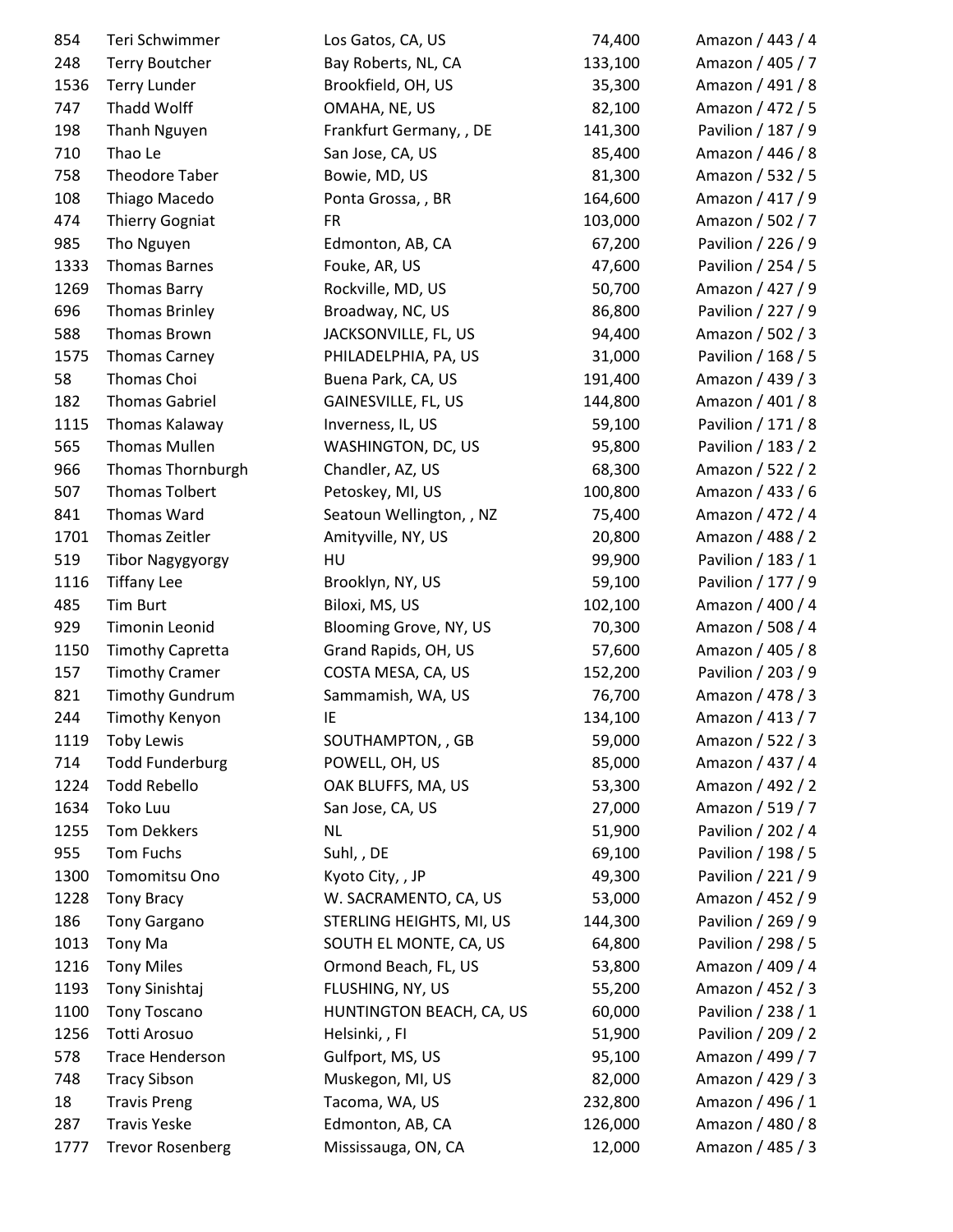| 711  | <b>Tristan Forge</b>          | Montbrison, , FR              | 85,400  | Amazon / 456 / 5   |
|------|-------------------------------|-------------------------------|---------|--------------------|
| 1745 | <b>Troy Cunningham</b>        | Franklin, TN, US              | 16,100  | Amazon / 517 / 1   |
| 372  | <b>Troy Donaldson</b>         | ROLLING HILLS ESTATES, CA, U. | 114,200 | Pavilion / 205 / 1 |
| 1063 | <b>Trung Tran</b>             | Houston, TX, US               | 61,700  | Pavilion / 180 / 3 |
| 1076 | Tuan Le                       | LOS ANGELES, CA, US           | 61,200  | Pavilion / 184 / 5 |
| 1274 | <b>Tuan Phan</b>              | TUCSON, AZ, US                | 50,300  | Pavilion / 210 / 4 |
| 3    | <b>Tung Nguyen</b>            | Pelham, AL, US                | 328,200 | Pavilion / 170 / 4 |
| 57   | <b>Tyler Cornell</b>          | SAN CLEMENTE, CA, US          | 192,000 | Amazon / 470 / 8   |
| 1023 | <b>Tyler Dickinson</b>        | La Crosse, WI, US             | 64,200  | Pavilion / 208 / 5 |
| 1093 | <b>Tyler Russell Mccusker</b> | Laguna Beach, CA, US          | 60,400  | Pavilion / 199 / 7 |
| 1327 | <b>Tyler Sumrall</b>          | Las Vegas, NV, US             | 47,800  | Amazon / 491 / 7   |
| 362  | Tzu Yen                       | MISSOURI CITY, TX, US         | 115,300 | Amazon / 523 / 6   |
| 1666 | Uwe Matthias                  | Wuppertal, , DE               | 23,600  | Pavilion / 185 / 9 |
| 1024 | Uzi Zilka                     | IL                            | 64,100  | Amazon / 436 / 1   |
| 255  | Valentyn Shabelnyk            | Kiev, , UA                    | 132,000 | Amazon / 435 / 3   |
| 653  | Vanessa Kade                  | CA                            | 90,500  | Amazon / 517 / 7   |
| 1406 | Vasco Morgado                 | Toronto, ON, CA               | 43,400  | Pavilion / 203 / 5 |
| 76   | <b>Vasilios Hrisafinis</b>    | BRICK, NJ, US                 | 178,600 | Pavilion / 224 / 7 |
| 215  | Vasu Amarapu                  | Dorchester, MA, US            | 139,100 | Amazon / 431 / 8   |
| 1292 | Veerachai Vongxaiburana       | RANSON, WV, US                | 49,500  | Pavilion / 191 / 2 |
| 66   | Venkata Tayi                  | Phoenix, AZ, US               | 185,700 | Pavilion / 199 / 9 |
| 1021 | Veronica Shireman             | Lanesville, IN, US            | 64,400  | Pavilion / 181 / 3 |
| 16   | Veselin Dimitrov              | Las Vegas, NV, US             | 235,000 | Amazon / 475 / 8   |
| 1218 | Victor Espinal                | Santa Monica, CA, US          | 53,800  | Pavilion / 201 / 7 |
| 441  | Victor Li                     | Onl Signup-No City, ON, CA    | 106,600 | Amazon / 506 / 1   |
| 21   | Victor Ramdin                 | LAS VEGAS, NV, US             | 228,300 | Amazon / 490 / 9   |
| 1368 | Victor Rodriguez              | Dover, NJ, US                 | 45,500  | Amazon / 482 / 4   |
| 492  | Vid Zagar                     | Crnomel, , SI                 | 101,900 | Amazon / 503 / 5   |
| 394  | Viet Vo                       | PEARLAND, TX, US              | 112,000 | Pavilion / 159 / 9 |
| 134  | Vijayan Shanmugam             | Austin, TX, US                | 157,500 | Pavilion / 175 / 5 |
| 1090 | Vikas Sondhi                  | Bellingham, WA, US            | 60,500  | Amazon / 465 / 3   |
| 155  | Viktor Kudinov                | <b>RU</b>                     | 152,300 | Amazon / 482 / 1   |
| 410  | Viliyan Petleshkov            | Plovdiv, , BG                 | 110,400 | Amazon / 526 / 8   |
| 1028 | <b>Vincent Bargas</b>         | Thornton, CO, US              | 63,900  | Amazon / 533 / 7   |
| 488  | Vincent Griboski              | Aurora, CO, US                | 102,000 | Amazon / 507 / 8   |
| 74   | Vincent Teutonico             | STATEN ISLAND, NY, US         | 179,200 | Amazon / 521 / 5   |
| 451  | Vinh Ho                       | CINCINNATI, OH, US            | 105,400 | Pavilion / 165 / 3 |
| 338  | Vinny Ta                      | Wenatchee, WA, US             | 118,800 | Pavilion / 196 / 1 |
| 354  | Vishnu Pabbathi               | Fairfax, VA, US               | 116,700 | Amazon / 452 / 8   |
| 412  | Vladas Tamasauskas            | Vilnius, , US                 | 110,200 | Amazon / 408 / 5   |
| 473  | Vladimir Revniaga             | Burnsville, MN, US            | 103,100 | Amazon / 404 / 7   |
| 324  | <b>Vuong Do</b>               | Anaheim, CA, US               | 120,400 | Pavilion / 164 / 1 |
| 1419 | Walan Kite                    | BROWNWOOD, TX, US             | 42,700  | Amazon / 498 / 6   |
| 531  | Walter Atwood                 | Huntington Beach, CA, US      | 98,600  | Pavilion / 193 / 8 |
| 83   | Walter Soho                   | East Setauket, NY, US         | 176,200 | Pavilion / 192 / 7 |
| 311  | Walter Treccarichi            | Catania, , IT                 | 122,200 | Amazon / 468 / 9   |
| 1658 | Wataru Miyashita              | Tonarmi City, , JP            | 24,400  | Amazon / 409 / 1   |
| 1462 | Wayne Peterson                | Holliston, MA, US             | 40,000  | Amazon / 448 / 2   |
| 1168 | <b>Will Givens</b>            | CENTENNIAL, CO, US            | 57,000  | Pavilion / 202 / 9 |
| 1676 | William Berman                | San Diego, CA, US             | 22,500  | Amazon / 439 / 2   |
|      |                               |                               |         |                    |